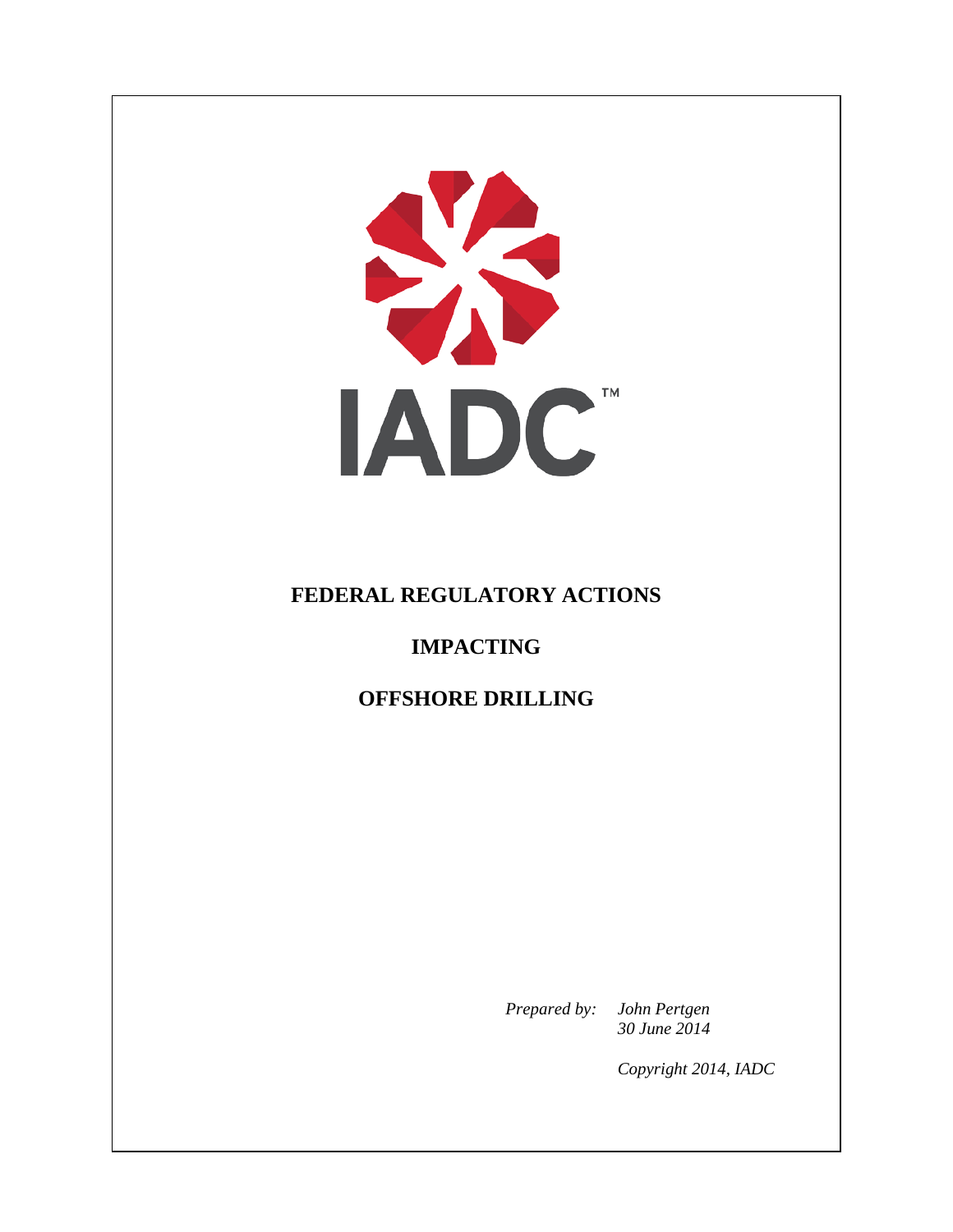#### **ABBREVIATIONS AND ACRONYMS**

| <b>ACOE/ACE</b>          | Army Corps of Engineers                                               | MPA               | Marine Protected Area                                             |
|--------------------------|-----------------------------------------------------------------------|-------------------|-------------------------------------------------------------------|
| <b>AIS</b>               | Automatic Identification System                                       | MRO               | <b>Medical Review Officer</b>                                     |
| ALJ                      | Administrative Law Judge                                              | MPA               | Marine Protected Area                                             |
| <b>APCD</b>              | Air Pollution Control District                                        | <b>MSHA</b>       | Mine Safety and Health Administration                             |
| <b>ANPRM</b>             | Advance Notice of Proposed Rulemaking                                 | <b>MTSA</b>       | Maritime Transportation Security Act of 2002                      |
| API                      | American Petroleum Institute                                          | <b>MWQC</b>       | Marine Water Quality Criteria                                     |
| <b>BACT</b>              | <b>Best Available Control Technology</b>                              | <b>NAAQS</b>      | National Ambient Air Quality Standards                            |
| BCT                      | <b>Best Conventional Pollutant Control Technology</b>                 | <b>NMFS</b>       | National Marine Fisheries Service                                 |
| BMP                      | <b>Best Management Practices</b>                                      | NWA               | National Wildlife Area                                            |
| <b>BOEM</b>              |                                                                       | <b>NEPA</b>       |                                                                   |
|                          | Bureau of Ocean Energy Management                                     |                   | National Environmental Policy Act of 1969                         |
| <b>BPT</b>               | Best Practicable Control Technology Currently<br>Available            | <b>NESHAPs</b>    | National Emissions Standard for Hazardous<br>Air Pollutants       |
| <b>BSEE</b>              | Bureau of Safety and Environmental Enforcement                        | <b>NIOSH</b>      | National Institute for Occupational                               |
| <b>CAA</b>               | Clean Air Act                                                         |                   | Safety and Health                                                 |
| <b>CARB</b>              | California Air Resources Board                                        | <b>NMVOC</b>      | Non-Methane Volatile Organic Compound                             |
| <b>CBP</b>               | U. S. Customs and Border Protection (DHS)                             | <b>NOAA</b>       | National Oceanic and Atmospheric                                  |
| <b>CDL</b>               | Commercial Driver's License                                           |                   | Administration                                                    |
| <b>CEQ</b>               | Council on Environmental Quality                                      | <b>NOIA</b>       | National Ocean Industries Association                             |
| <b>CFCs</b>              | Chlorofluorocarbons                                                   | NOx               | Nitrogen Oxides                                                   |
| <b>CFR</b>               | Code of Federal Regulations                                           | <b>NPRM</b>       | Notice of Proposed Rulemaking                                     |
| <b>COA</b>               | Corresponding Onshore Area                                            | <b>NSPS</b>       | New Source Performance Standards                                  |
| <b>COR</b>               | Certificate of Registry                                               | <b>NSR</b>        | New Source Review                                                 |
| <b>COTP</b>              | USCG Captain of the Port                                              | <b>NTL</b>        | Notice to Lessees and Operators                                   |
| <b>CWA</b>               | Clean Water Act                                                       | <b>NVIC</b>       | Navigation and Vessel Inspection Circular                         |
| <b>CZMA</b>              | Coastal Zone Management Act                                           | <b>OCS</b>        | <b>Outer Continental Shelf</b>                                    |
| <b>DEIS</b>              | Draft Environmental Impact Statement                                  | <b>OCSLA</b>      | <b>Outer Continental Shelf Lands Act</b>                          |
| <b>DHS</b>               | Department of Homeland Security                                       | <b>ONRR</b>       | Office of Natural Resources Revenue                               |
| <b>DOE</b>               | Department of Energy                                                  | <b>OOC</b>        | Offshore Operators Committee (U.S.)                               |
| <b>DOL</b>               | Department of Labor                                                   | <b>OPA-90</b>     | Oil Pollution Act of 1990                                         |
| <b>DOT</b>               |                                                                       | <b>OTR</b>        | Office of the U.S. Trade Representative                           |
| <b>EIS</b>               | Department of Transportation<br><b>Environmental Impact Statement</b> | <b>PATON</b>      | Private Aid to Navigation                                         |
| EO.                      | <b>Executive Order</b>                                                | PEL               | Permissible Exposure Limit                                        |
| <b>EPA</b>               | <b>Environmental Protection Agency</b>                                | <b>PHMSA</b>      | Pipeline and Hazardous Materials Safety                           |
| <b>EPCRA</b>             | Emergency Planning and Community Right-to                             |                   | Administration                                                    |
|                          | Know Act                                                              | P.L.              | Public Law                                                        |
|                          |                                                                       | PM                | Particulate Matter                                                |
| <b>FAA</b>               | <b>Federal Aviation Administration</b>                                |                   |                                                                   |
| <b>FCC</b>               | <b>Federal Communications Commission</b>                              | ppm<br><b>PSD</b> | Parts per million<br>Prevention of Significant Deterioration      |
| <b>FDA</b>               | Food and Drug Administration                                          |                   | <b>Rescue Coordination Center</b>                                 |
| <b>FEMA</b>              | Federal Emergency Management Agency                                   | <b>RCC</b>        |                                                                   |
| <b>FLSA</b><br><b>FR</b> | Fair Labor Standards Act                                              | <b>RFA</b><br>RIA | <b>Regulatory Flexibility Act</b>                                 |
|                          | The Federal Register                                                  |                   | <b>Regulatory Impact Analysis</b><br>Regulation Identifier Number |
| <b>FRA</b>               | Federal Railroad Administration                                       | <b>RIN</b>        | <b>Reportable Quantity</b>                                        |
| <b>FPSO</b>              | Floating Production Storage and Offloading Unit                       | <b>RQ</b>         |                                                                   |
| <b>FMCSA</b>             | Federal Motor Carrier Safety Administration                           | <b>RSPA</b>       | Research and Special Programs Administration                      |
| <b>FTA</b>               | <b>Federal Transit Administration</b>                                 | <b>SAMHSA</b>     | (DOT) – now PHMSA                                                 |
| <b>FWPCA</b>             | Fresh Water Pollution Control Act                                     |                   | <b>Substance Abuse and Mental Health Services</b>                 |
| <b>HAPs</b>              | Hazardous Air Pollutants                                              | <b>SBF</b>        | Administration                                                    |
| <b>HCFCs</b>             | Hydrochlorofluorocarbons                                              |                   | Synthetic-Based Drilling Fluid                                    |
| <b>HHS</b>               | Department of Health and Human Services                               | <b>SBREFA</b>     | Small Business Regulatory Enforcement Fairness                    |
| <b>HME</b>               | Hazardous Materials Endorsement (to a CDL)                            |                   | Act                                                               |
| <b>HMR</b>               | Hazardous Materials Regulations                                       | SIP               | State Implementation Plan                                         |
| <b>IADC</b>              | International Association of Drilling Contractors                     | <b>SNPRM</b>      | Supplemental Notice of Proposed Rulemaking                        |
| <b>ICAO</b>              | International Civil Aviation Organization                             | <b>SOLAS</b>      | International Convention for the Safety of Life at                |
| ICE                      | U. S. Immigration and Customs Enforcement                             |                   | Sea                                                               |
| <b>ILO</b>               | International Labor Office                                            | <b>SOx</b>        | <b>Sulfur Oxides</b>                                              |
| <b>IMDG Code</b>         | International Maritime Dangerous Goods Code                           | SSI               | Sensitive Security Information                                    |
| <b>IMO</b>               | International Maritime Organization                                   | <b>STCW</b>       | International Convention<br>Standards<br>of<br>on                 |
| <b>INS</b>               | Immigration and Naturalization Service                                |                   | Training, Certification & Watchkeeping                            |
| <b>ISA</b>               | <b>International Seabed Authority</b>                                 | TLP               | <b>Tension Leg Platform</b>                                       |
| <b>ISO</b>               | International Organization for Standardization                        | TRI               | <b>Toxics Release Inventory</b>                                   |
| <b>HDE</b>               | Heavy Duty Engine                                                     | TSA               | Transportation Security Administration                            |
| <b>LAER</b>              | Lowest Achievable Emission Rate                                       | TWIC              | Transportation Worker Identification Credential                   |
| <b>LHWCA</b>             | Longshoreman and Harbor Worker's                                      | U.S.C.            | The United States Code                                            |
|                          | Compensation Act                                                      | <b>USCG</b>       | U. S. Coast Guard                                                 |
| <b>MACT</b>              | Maximum Achievable Control Technology                                 | <b>USCIS</b>      | U.S. Citizenship and Immigration Services                         |
| <b>MMC</b>               | Merchant Mariner Credential                                           | <b>VOC</b>        | Volatile Organic Compound                                         |
| <b>MMD</b>               | Merchant Mariner's Document                                           |                   |                                                                   |
| <b>MODU</b>              | Mobile Offshore Drilling Unit                                         |                   |                                                                   |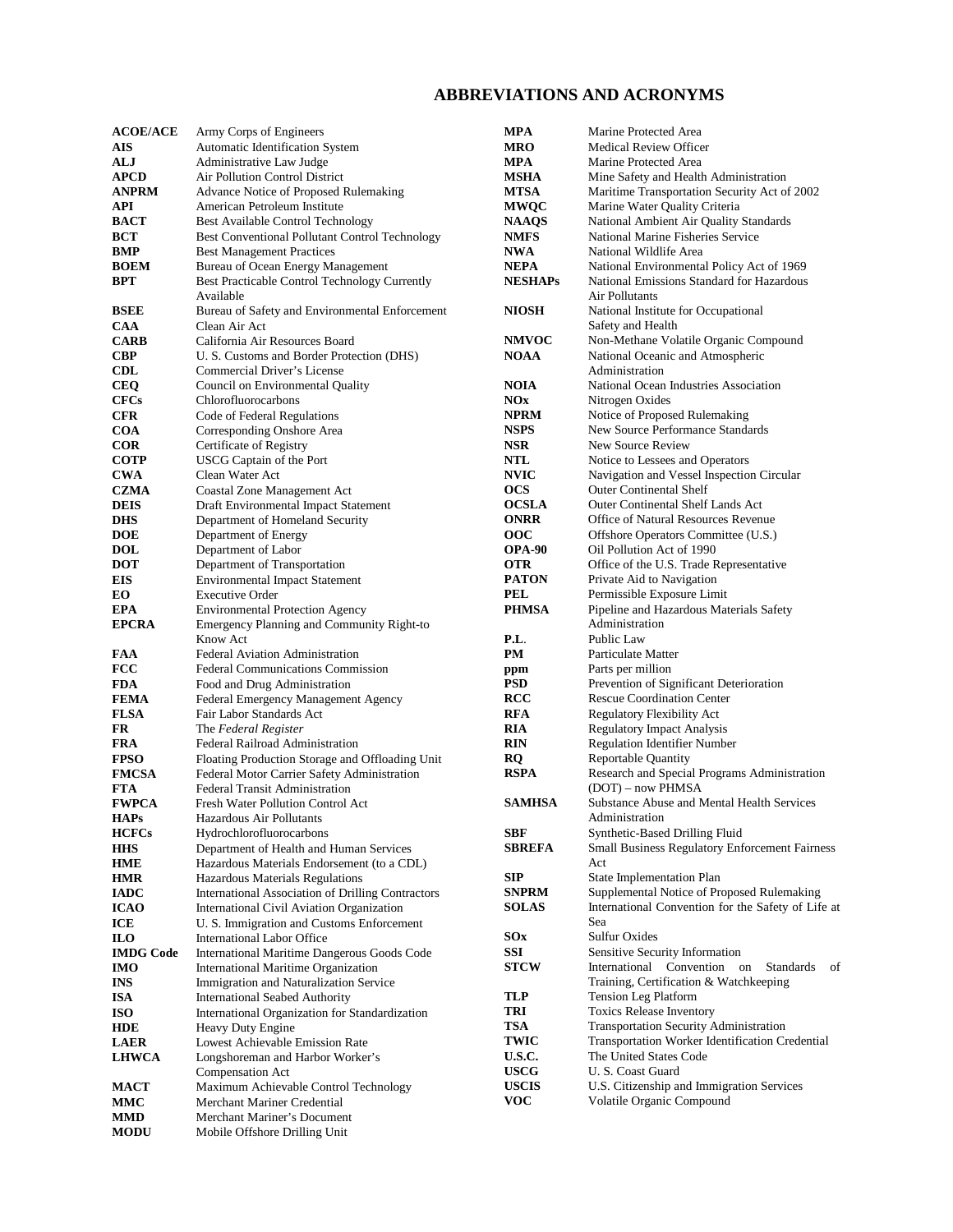#### **Table of Contents**

| Agency                                                 | <b>Page</b>    |  |
|--------------------------------------------------------|----------------|--|
| Office of Management and Budget                        | $\overline{c}$ |  |
| Department of Commerce (DOC)                           | $\mathbf{2}$   |  |
| National Oceanic and Atmospheric Administration (NOAA) | $\overline{2}$ |  |
| National Institute of Standards and Technology         | $\mathfrak{Z}$ |  |
| Department of Homeland Security (DHS)                  | 3              |  |
| Office of the Secretary                                | 3              |  |
| Transportation Security Administration (TSA)           | 3              |  |
| U.S. Coast Guard (USCG)                                | $\overline{4}$ |  |
| U.S. Customs and Border Protection (CBP)               | 22             |  |
| Department of Interior (DOI)                           | 23             |  |
| Bureau of Energy Management (BOEM)                     | 23             |  |
| Bureau of Land Management (BLM)                        | 23             |  |
| Bureau of Safety and environmental Enforcement (BSEE)  | 24             |  |
| Department of Justice                                  | 29             |  |
| Drug Enforcement Administration (DEA)                  | 29             |  |
| Department of Labor (DOL)                              | 30             |  |
| Occupational Safety and Health Administration (OSHA)   | 30             |  |
| Department of Transportation (DOT)                     | 34             |  |
| Federal Motor Carrier Safety Administration (FMCSA)    | 34             |  |
| Pipeline and Hazardous Materials Safety (PHMSA)        | 38             |  |
| Department of the Treasury / Departmental Offices      | 38             |  |
| <b>Environmental Protection Agency (EPA)</b>           | 39             |  |
| <b>Toxic Substances Control Act</b>                    | 39             |  |
| Clean Water Act (CWA) and Oil Pollution Act (OPA)      | 40             |  |
| Resource Conservation and Recovery Act (RCRA)          | 43             |  |
| Clean Air Act (CAA)                                    | 45             |  |
| Federal Communications Commission (FCC)                | 47             |  |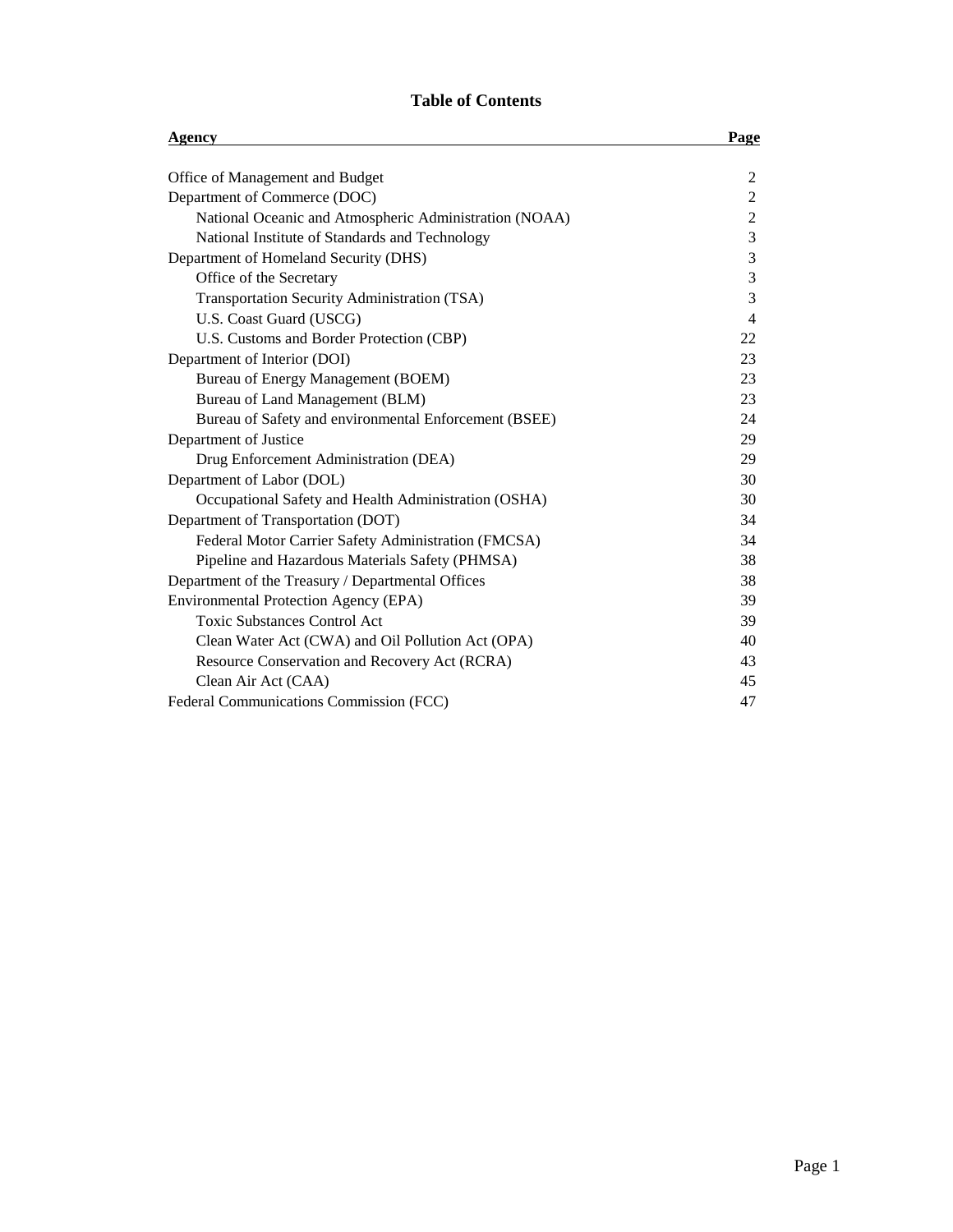# **U.S. Federal Regulatory Actions Impacting Offshore Drilling Contractors**

This document reflects regulatory actions announced in the *Federal Register* or other sources through 30 June 2014. The dates given for anticipated regulatory actions are based on information in the most recent Semi-Annual Unified Agenda, or information obtained through contact with the agency.

*Every effort has been made to assure the accuracy and reliability of the information presented in this publication. However, the author and IADC make no representation, warranty, or guarantee in connection with this publication and hereby expressly disclaim any liability or responsibility for loss or damage resulting from its use or for the violation of any regulation that this publication may mention or with which this publication may conflict.*

Access to copies of the *Federal Register* from 2 January 1994 onward is available from the Federal Register [Main](http://www.gpoaccess.gov/fr/index.html)  [Page.](http://www.gpoaccess.gov/fr/index.html) Hyperlinks to referenced regulatory and other documents are provided where they are known.

The public may identify rulemaking proposals that are open for public comment, and may submit comments on those rulemaking proposals via the ["Regulations.gov"](http://www.regulations.gov/) website.

To report errors in this document, provide comments, or for further information, please contact [Alan Spackman](mailto:alan.spackman@iadc.org) or [John Pertgen.](mailto:john.pertgen@iadc.org)

#### **" " This symbol denotes information added or significantly modified since the previous edition.**

**Entries in red indicate regulations entering into force which may require immediate action on the part of drilling contractors to assure compliance.**

#### **Office of Management and Budget (OMB)**

**Request for Comments on a Proposed Revision of OMB Circular No. A-119, "Federal Participation in the Development and Use of Voluntary Consensus Standards and in Conformity Assessment Activities.** (RIN not applicable; CFR not applicable) On 11 February 2014 (79 FR 8207) OMB issued a request for comments regarding proposed revisions to Circular A-119. The circular was last revised in 1998. Among other things, the proposed changes to Federal policies would: (1) recognize certain standards not developed in a consensus-driven process; (2) provide guidance on governmental representative participation in standards processes; (3) encourage use of private sector conformity assessment schemes; and (4) require trade-related obligations to be considered. A 90-day comment period is provided. A discussion paper on the proposals is available ([link\)](http://www.whitehouse.gov/omb/inforeg_infopoltech). These changes would have the potential to affect IADC/WCI programs as well as the regulations governing IADC-member activities in the US. Comment due date: 12 May 2014

## **Department of Commerce (DOC) / National Oceanic and Atmospheric Administration (NOAA)**

**Taking and Importing Marine Mammals; Geological and Geophysical Exploration of Mineral and Energy Resources on the Outer Continental Shelf in the Gulf of Mexico.** (RIN 0648-BB38; CFR not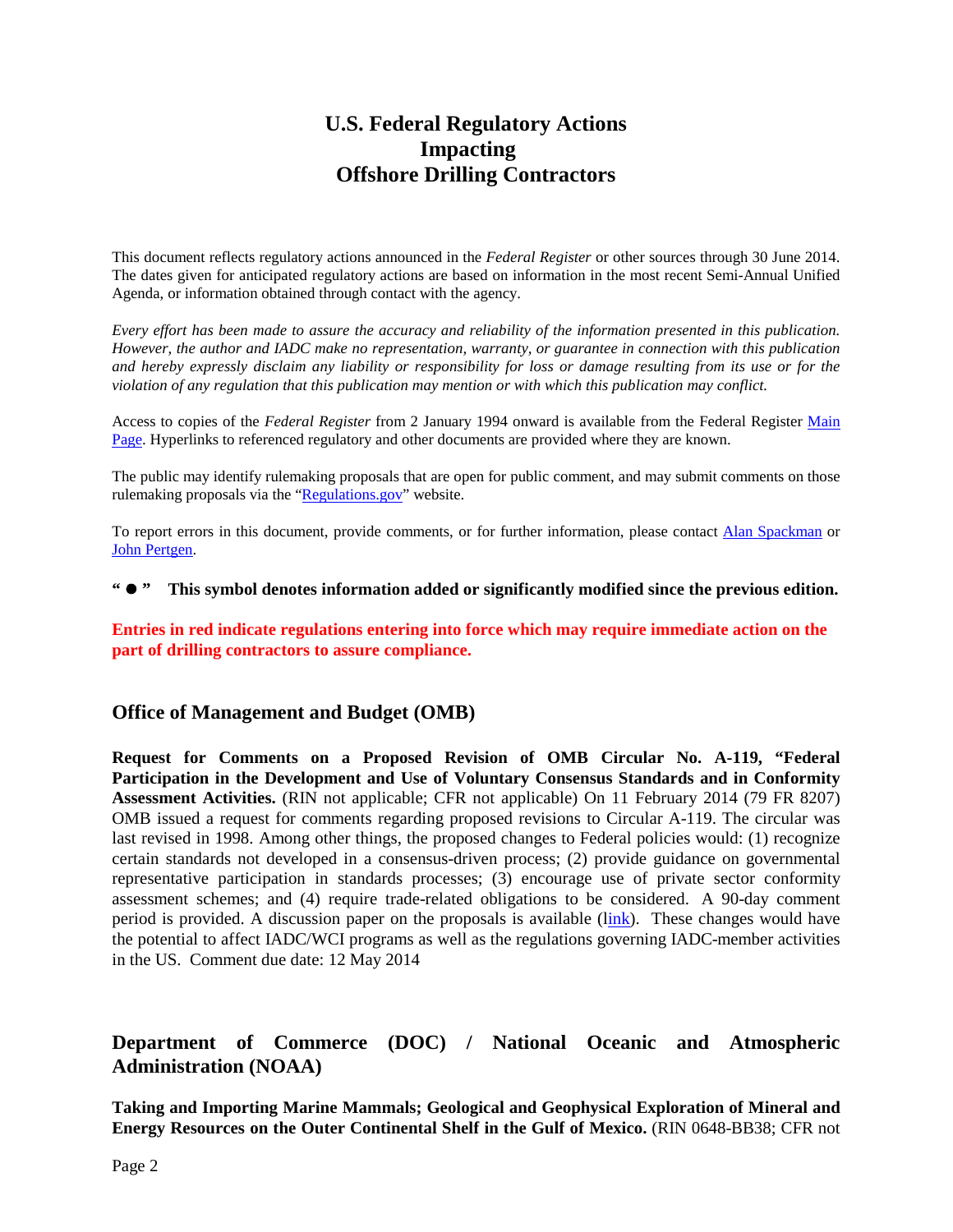applicable) On 14 June 2011 [\(76 FR 34658\)](http://www.gpo.gov/fdsys/pkg/FR-2011-06-14/pdf/2011-14742.pdf) the National Marine Fisheries Service and NOAA issued a Notice, which indicated that they had received a revised application from BOEMRE for authorization to take marine mammals, by Level A (injury) and level B (behavioral) harassment, incidental to oil and gas industry sponsored seismic survey for the purposes of geological and geophysical exploration of the OCS in the Gulf of Mexico from approximately 2012 to 2017. Comment due date: 14 July 2011. The most recent Unified Agenda indicated that a NPRM is planned for December 2014.

#### **DOC / National Institute of Standards and Technology**

**National Fire Codes: Request for Public Input for Revision of Codes and Standards (**RIN Not listed; CFR Not applicable) On 26 April 2013 [\(78 FR 24725\)](http://www.gpo.gov/fdsys/pkg/FR-2013-04-26/pdf/2013-09938.pdf) the DOC issued a Notice that contains the list of National Fire Protection Association (NFPA) documents opened for public input, as well as information on the NFPA Revision process. The agency wants to increase public participation in the system used by the NFPA to develop its codes and standards. Comment due dates for each of the NFPA Codes have their closing dates listed in the table within this Notice.

#### **Department of Homeland Security (DHS) / Office of the Secretary**

**Collection of Alien Biometric Data Upon Exit From the United States at Air and Sea Ports of Departure; United States Visitor and Immigrant Status Indicator Technology Program (US-VISIT) (DHS 2008-0039).** (RIN 1601-AA34 [previously RIN 1650-AA04]; 8 CFR 215, 217, 231 and 235) On 24 April 2008 [\(73 FR 22065\)](http://edocket.access.gpo.gov/2008/pdf/E8-8956.pdf) DHS issued a NPRM to establish an exit program at all air and sea ports of departure in the US. This rulemaking would require aliens who are subject to the US-VISIT program biometric requirements upon entering the US to provide biometric information to commercial air and vessel carriers before departing the US at air and sea ports-of-entry. This rule proposes a performance standard for commercial air and vessel carriers to collect the biometric information and to submit this info to DHS no later than 24 hours after the vessel's departure from a U.S. port. DHS does not propose to apply these requirements to persons departing the US on certain private carriers or small carriers defined in the rule. The exit system under this rule meets the requirements of the 9-11 Commission Report and the requirement of section 711 of the Implementing Regulations of the 9/11 Commission Act of 2007. Comment due date: 23 June 2008.

On 3 June 2009 [\(74 FR 26721\)](http://edocket.access.gpo.gov/2009/pdf/E9-12939.pdf) DHS issued a notice to inform the public of the implementation of the US-VISIT program exit pilot program at two air ports-of-entry (Atlanta, GA; and Detroit, MI). The most recent Unified Agenda indicated that the next action is "to be determined."

#### **DHS / Transportation Security Administration (TSA)**

**Exemption from Transportation Worker Identification Credential (TWIC) Expiration Provisions for Certain Individuals Who Hold a Valid TWIC.** On 19 June 2012 the TSA issued a [Notice of](http://www.gpo.gov/fdsys/pkg/FR-2012-06-19/pdf/2012-15027.pdf)  [Exemption,](http://www.gpo.gov/fdsys/pkg/FR-2012-06-19/pdf/2012-15027.pdf) which is granting a temporary exemption from certain TSA regulations regarding card expiration and replacement requirements. This exemption applies to U.S. citizens and noncitizen nationals of the United States. It permits eligible TWIC holders to obtain a replacement card that extends the expiration date of their current TWIC by three years. Concurrently, DHS plans to issue a NPRM seeking comments on card reader requirements and deployment requirements. Once the three year extension ends, and based on the outcome of the rulemaking, DHS expects to have card reader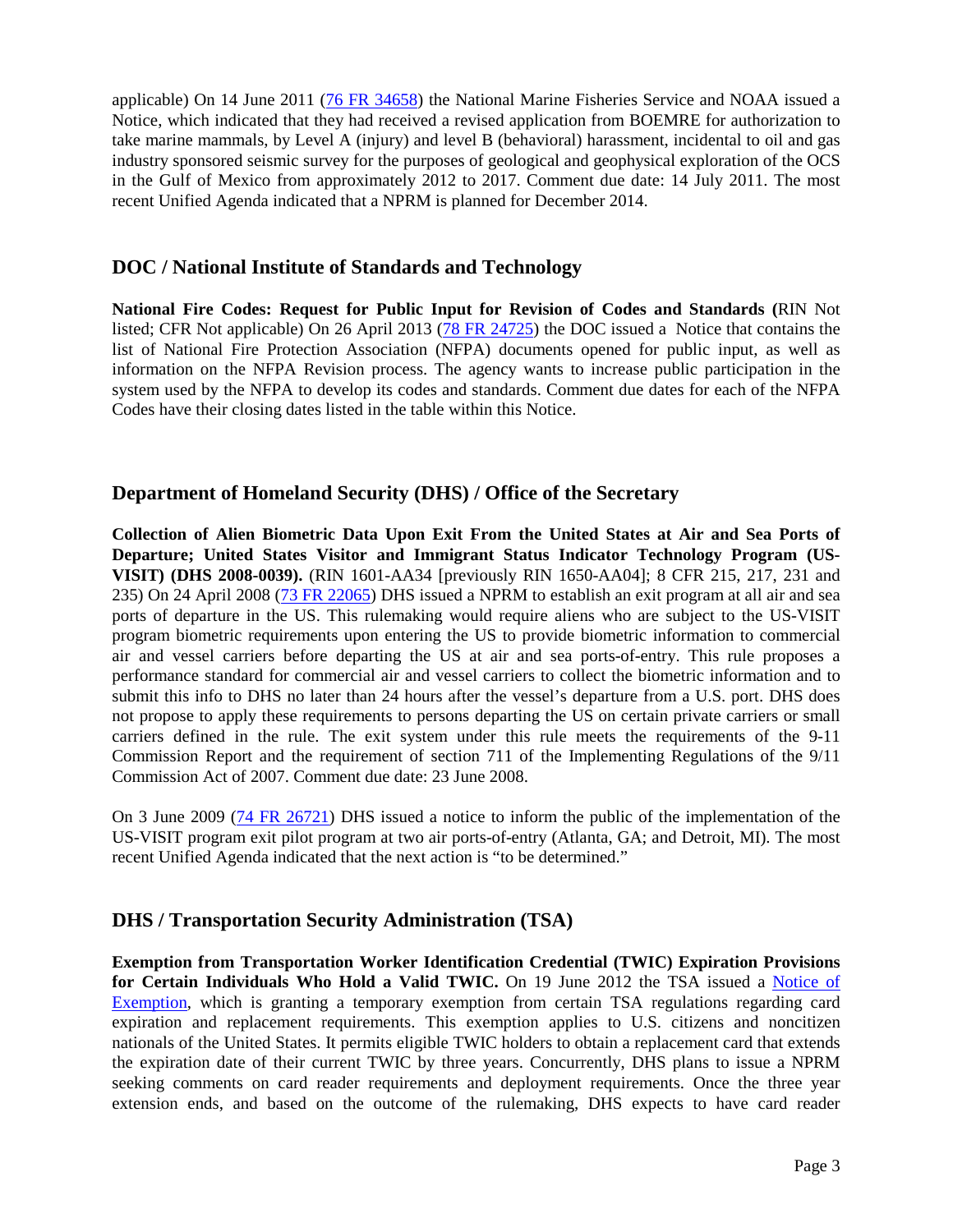requirements finalized and identified a reader deployment plan for facilities with the highest risk. Exemption effective date: 30 August 2012

**Protection of Sensitive Security Information (TSA-2003-15569).** (RIN 1652-AA08; 49 CFR 1520) On 18 May 2004 [\(69 FR 28066\)](http://edocket.access.gpo.gov/2004/pdf/04-11142.pdf), TSA issued an **Interim Final Rule** with request for comments revising its SSI regulations in order to protect the confidentiality of maritime security measures adopted under the USCG's regulations, published on 20 October 2003, implementing the MTSA and other activities related to port and maritime security. According to the notice, the USCG also will supplement the MTSA regulations by exercising its authority under the Ports and Waterways Safety and Magnuson Acts. Sensitive information related to maritime security collected pursuant to these authorities should likewise be protected from public disclosure. In connection with this revision to the regulations, TSA is requiring employees, contractors, grantees, and agents of DHS and DOT to follow the same requirements governing protection of SSI as those in the transportation sector who are subject to the regulation. This rule provides standards for those persons employed by and acting on behalf of DHS and DOT regarding the obligation to safeguard SSI. The Office of the Secretary of Transportation (OST) is issuing this rule jointly with TSA to implement DOT's parallel authority to protect SSI. To promote the efficiency and effectiveness as well as ease of compliance, TSA and OST adopted identical regulatory standards governing SSI. Effective date: 17 June 2004.

On 7 January 2005 [\(70 FR 1379\)](http://edocket.access.gpo.gov/2005/pdf/05-366.pdf), the TSA and OST jointly issued a Technical Amendment to their 18 May 2004 rule. The amendment was effective when published. The SSI rules limit the disclosure of vulnerability assessments and other SSI to persons with a "need to know." The May 2004 rule added a restriction of "aviation or maritime" at several locations in the need-to-know section. This led to unintended situations; *e.g.,* transportation entities in land modes that transport hazardous materials are required by 49 CFR subpart I to perform vulnerability assessments, but the SSI regulation literally provides that, unless they were acting in the performance of a contract with or grant from DHS or DOT, they may share these assessments only with entities in the aviation or maritime industries, because the language of the regulation defines only these entities as having a "need to know." By removing the limiting words "aviation or maritime" from 49 CFR 15.11 and 1520.11, this mistake is being corrected. The notice indicates that TSA and OST plan to publish a rulemaking document responding to comments received in response to the May 2004 rule related to subjects other than this issue. The most recent Unified Agenda indicated that the next action is "to be determined."

### **DHS / U.S. Coast Guard**

- **Notice of Arrival Exception. (USCG-2013-0797).** (RIN 1625-AC12; 33 CFR 140 and 146) on 27 June 2014 the USCG issued a **Final Rule** [\(79 FR 36401\)](http://www.gpo.gov/fdsys/pkg/FR-2014-06-27/pdf/2014-14997.pdf), which amends the regulations to implement a statutory change, exempting U.S. mobile offshore units and other U.S. vessels from submitting a Notice of Arrival when moving directly from one OCS block area to another. Effective date: 27 June 2014
- **Outer Continental Shelf Units- Fire and Explosion Analyses. (USCG-2013-0316).** (RIN not listed; CFR not listed) On 2 May 2014 [\(79 FR 25139\)](http://www.gpo.gov/fdsys/pkg/FR-2014-05-02/pdf/2014-10010.pdf) the USCG issued a Notice of Interim Voluntary Guidelines, which provides recommended interim voluntary guidelines concerning fire and explosion analyses for MODUs and manned fixed and floating offshore facilities engaged in activities on the U.S. OCS. Recommended Effective date: 2 May 2014

The main considerations that the USCG is addressing, which are not contained in the current regulations, are as follows:

> 1. Minimum values are needed for explosion design loads for use in calculating the required blast resistance of structures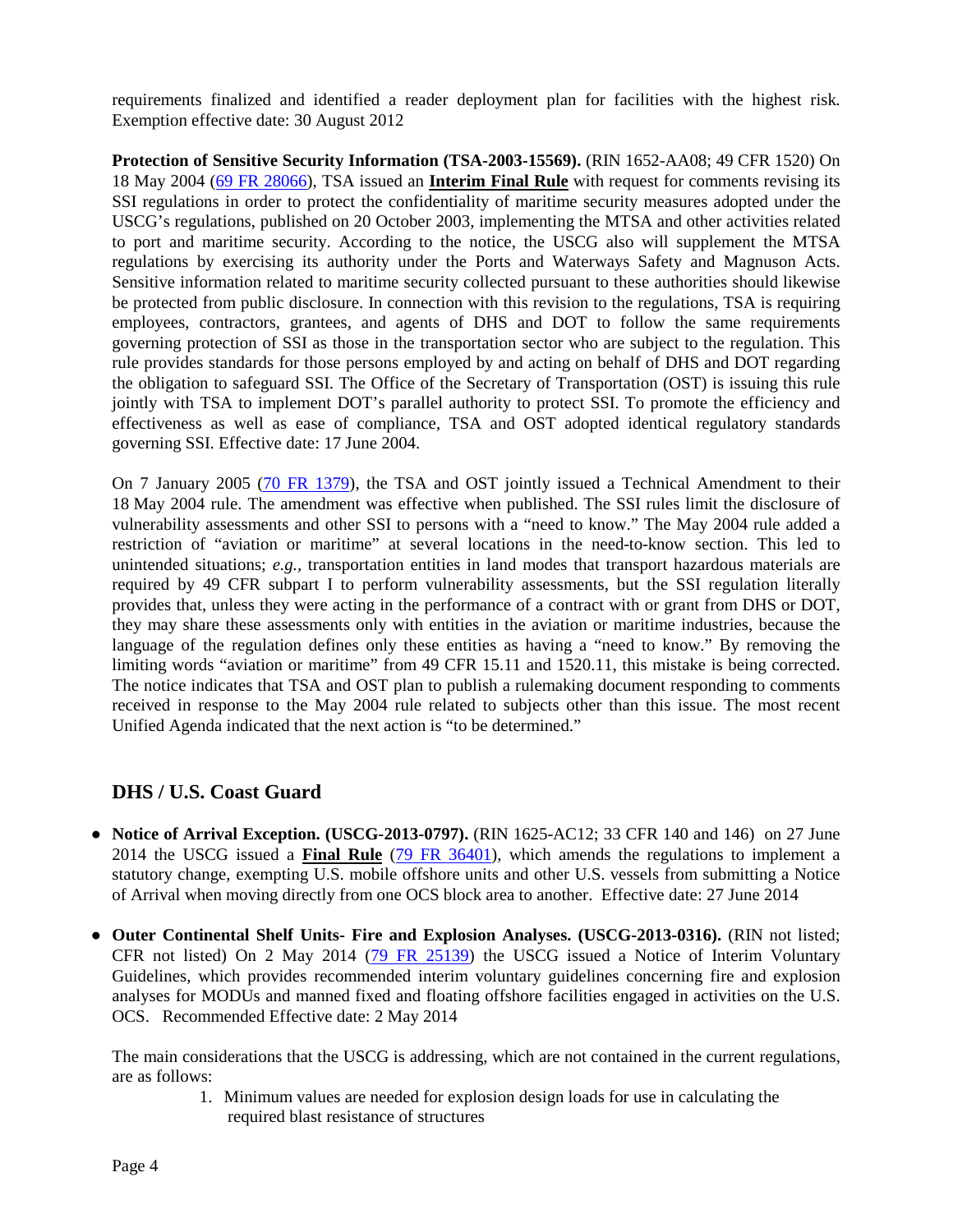- 2. Explosion risk analysis of the design and layout of each facility should be performed to identify high risk situations
- 3. H–60 rated fire boundaries between the drilling area and adjacent accommodation spaces and spaces housing vital safety equipment may be necessary dependent on the arrangement of the facility
- 4. Uniform guidelines for performing engineering evaluations to ensure adequate protection of bulkheads and decks separating hazardous areas from adjacent structures and escape routes for likely drill floor fire scenarios are necessary
- 5. Performance-based fire risk analysis should be used to supplement the prescriptive requirements in the MODU Code; such analysis should use defined heat flux loads to calculate necessary levels of protection for structures, equipment, and vital systems that could be affected by fires on the drill floor
- 6. Maximum allowable radiant heat exposure limits for personnel at the muster stations and lifesaving appliance launching stations in anticipated evacuation scenarios should be implemented

NOTE: The USCG has also indicated that a future rulemaking will address these issues with comments invited in connection with that rulemaking.

**IMPORTANT IADC RECOMMENDATION:** For those members that have projects planned, it is strongly recommended that you inform your project team (s) about these voluntary guidelines and the expected future rulemaking that the USCG is contemplating regarding these issues, and the likelihood of the development of similar future IMO requirements.

- **Training of Personnel and Manning on Mobile Offshore Units and Offshore Supply Vessels Engaged in U.S. Outer Continental Shelf Activities. (USCG-2013-0175)** (RIN 1625-AC10; 33 CFR 140 thru 147 and 46 CFR 10 thru 15)On 14 April 2014 [\(79 FR 20844\)](http://www.gpo.gov/fdsys/pkg/FR-2014-04-14/pdf/2014-08359.pdf) the USCG issued an ANPRM wherein they propose to expand its maritime safety training requirements to cover all persons other than crew working on OSVs and MOUs engaged in activities on the US OCS, regardless of flag. Their reasoning is to enhance personnel preparedness for responding to emergencies. They are requesting comments on:
	- 1. Sufficiency of existing maritime safety training and the value of additional maritime safety training for persons other than the crew
	- 2. MOU's safety organizational structure (defining levels of authority and lines of communication)
	- 3. Professional education and service requirements for industrial officers on MOUs
	- 4. Sufficiency of manning regulations on MOUs and OSVs
	- 5. Available economic data on current labor market trends and conditions, as well as the current costs, benefits, and effectiveness of mandated maritime safety training courses and programs for persons other than the crew.

Comment due date 14 July 2014.

[On 29 May 2014 IADC submitted a [letter](http://www.iadc.org/offshore-operating-division/documents/) requesting for a 60-day extension of the comment due date.]

**● Tonnage Regulations Amendments (USCG-2011-0522)** (RIN 1625-AB74; 46 CFR 69) On 8 April 2014 [\(79 FR 19420\)](http://www.gpo.gov/fdsys/pkg/FR-2014-04-08/pdf/2014-07321.pdf) the USCG issued an NPRM which proposes to amend the tonnage regulations by implementing amendments to the tonnage measurement law made by the Coast Guard Authorization Act of 2010. This rulemaking would also codify principal technical interpretations issued by the USCG, and incorporate administrative, non-substantive clarifications of the updates to the tonnage regulations. Comment due date: 7 July 2014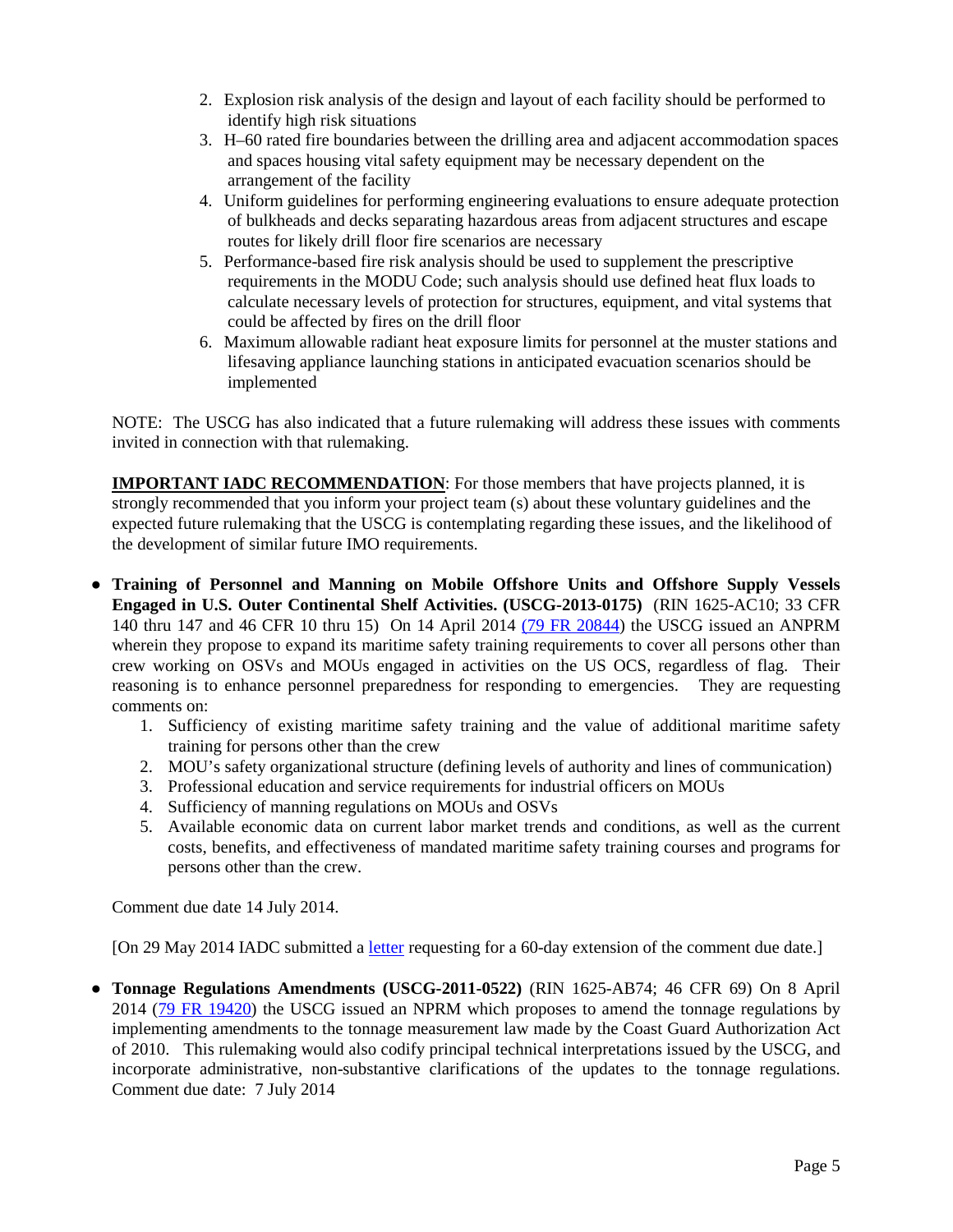- **● Draft Guidance for Interpreting Regulations for Marine Casualty Reporting (USCG-2013-1047)**  (RIN Not listed; CFR Not listed) On 14 January 2014 [\(79 FR 2466\)](http://www.gpo.gov/fdsys/pkg/FR-2014-01-14/pdf/2014-00443.pdf) the USCG announced the availability of draft guidance in the form of a NVIC entitled "Title 46, Code of Federal Regulations, Part 4 Marine Casualty Reporting Procedures Guide with Associated Standard Interpretation." This guide will assist regulated maritime industry stakeholders in determining if certain occurrences are reportable or not to the USCG. They are requesting public comments on the impacts that the interpretations and policies contained in the draft NVIC, available on the docket, would have upon vessel owners and operators or other affected parties. Comment due date: 14 April 2014
- **● Marine Casualty Reporting on the Outer Continental Shelf (USCG-2013-1057)** (RIN 1625-AB99; 33 CFR 1140 and 146 / 46 CFR 4 and 109) On 10 January 2014 [\(79 FR 1780\)](http://www.gpo.gov/fdsys/pkg/FR-2014-01-10/pdf/2014-00278.pdf) the Coast Guard issued an NPRM that proposes to broaden the regulatory requirements for reporting marine casualties that occur on the US OCS. This rulemaking would modify the currently limited reporting requirement of foreign flag OCS units to include the same requirements of US flag OCS units, in effect improving the USCG's ability to collect and analyze casualty data for incidents on the US OCS, in the interest of maintaining and improving safety on the OCS. Comment due date: 10 April 2014. The most recent Unified Agenda indicated that a final rule is "to be determined."

[On 10 April 2014 IADC submitted [comments](http://www.iadc.org/offshore-operating-division/documents/) on this notice]

**Assessment Framework and Organization Restatement Regarding Preemption for Certain Regulations Issued by the Coast Guard.(USCG-2008-1259)** (RIN 1625-AB32; 33 CFR Part 1) On 27 December 2013 [\(78 FR 79241\)](http://www.gpo.gov/fdsys/pkg/FR-2013-12-27/pdf/2013-29714.pdf) the USCG issued an NPRM, which proposes a rule containing its assessment framework for, and restating its position regarding, the federalism implications of regulations issued under the authority of various statutes within Titles 33 and 46 of the US Code. This notice requests comments pursuant to Executive Order 13132, invites State and local governments during its development. Comment due date: 27 March 2014. The most recent Unified Agenda indicated that the next action is "to be determined."

**TWIC Not Evidence of Resident Alien Status. (USCG-2013-0916)** (RIN 1625-AC09; 33 CFR 141) On 19 November 2013 [\(78 FR 69292\)](http://www.gpo.gov/fdsys/pkg/FR-2013-11-19/pdf/2013-27569.pdf) the USCG issued a **Final Rule**, which removes the reference to the TWIC, including its related definition and recordkeeping reference from the OCS regulations as they are inconsistent with the requirement in the OCSLA. The TWIC reference incorrectly provides that a TWIC alone may be accepted by an employer as sufficient evidence of the holder's status as a US resident alien (as that term is defined). A TWIC may be issued to both US resident aliens and nonresident aliens and thus cannot serve as sufficient evidence that the person is a US resident alien. Effective date: 19 November 2013

**Safety and Environmental Management System Requirements for Vessels on the U.S. Outer Continental Shelf.(USCG-2012-0779)** (RIN 1625-AC05; 33 CFR 140 thru 147) On 10 September 2013 the USCG issued an ANPRM [\(78 FR 55230\)](http://www.gpo.gov/fdsys/pkg/FR-2013-09-10/pdf/2013-21938.pdf) stating their intent to promulgate regulations that will require vessels engaged in OCS activities (defined in Subchapter I, Subchapter N) to develop, implement, and maintain a vessel-specific SEMS that incorporates the management program and principles of API RP 75. This SEMS should be developed and implemented by the vessel's owner or operator and compatible with a designated lease operator's SEMS, which is required under BSEE regulations. The Coast Guard is seeking comments on whether a SEMS that incorporates the management program and principles of AP RP 75 is appropriate for vessels engage in OCS activities, would reduce risk and casualties, and improve safety on the OCS. They ask that comments address the feasibility of implementing a SEMS that incorporates API RP 75, the compatibility with BSEE SEMS regulations, potential methods of oversight, safety issues, costs and regulatory burdens, and other issues of concern to the regulated community and the general public. Comment due date: 9 December 2013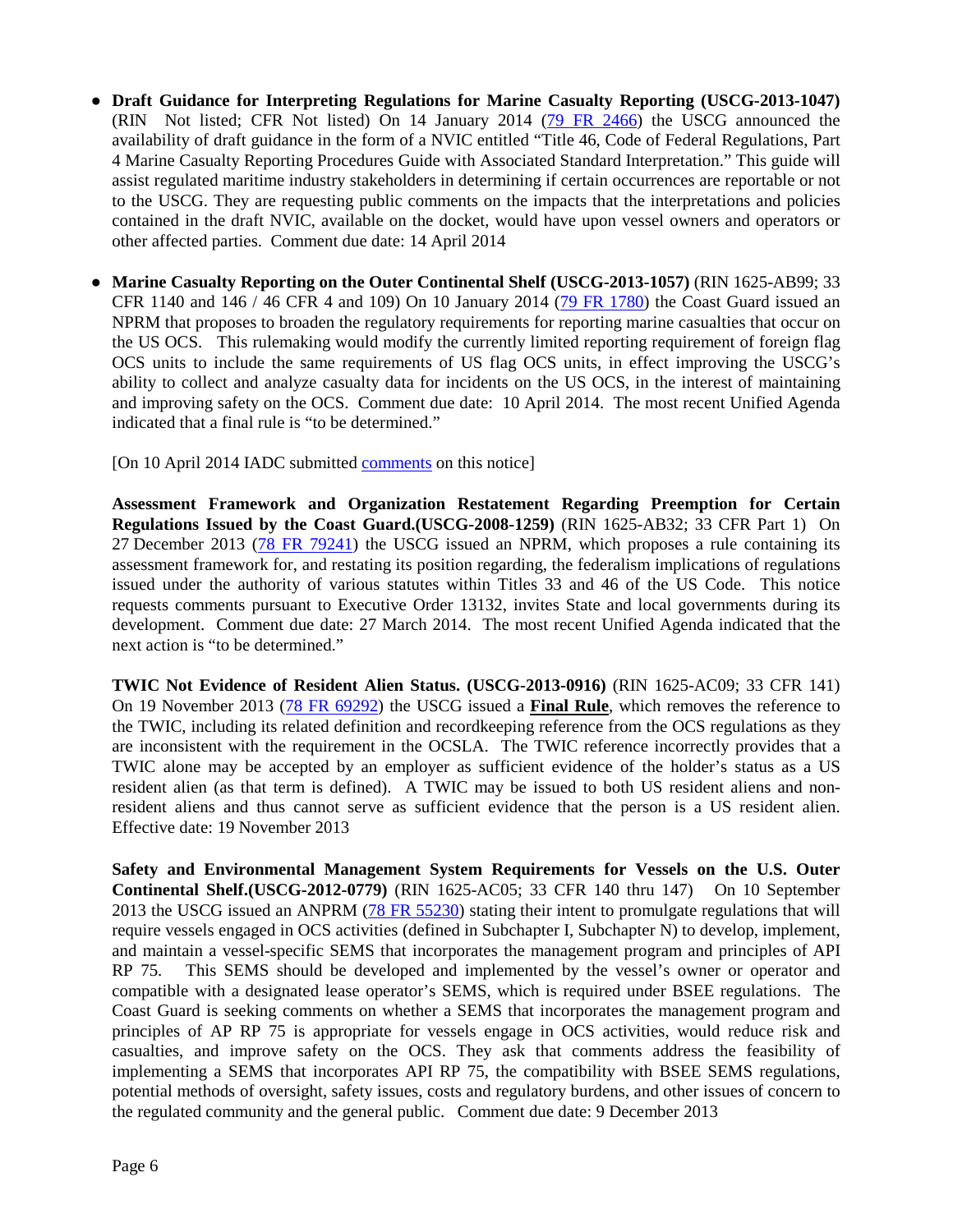On 12 November 2013 [\(78 FR 67326\)](http://www.gpo.gov/fdsys/pkg/FR-2013-11-12/pdf/2013-26878.pdf) the USCG extended the comment period for this ANPRM. Revised comment due date: 23 January 2014. The most recent Unified Agenda indicates that an NPRM is "to be determined."

**Letter to Vessel Masters and Chief Engineers regarding continued use of 2007 Oil Record Book.**  On 21 August 2013 the US Coast Guard issued a [Letter to Vessel Masters and Chief Engineers](http://www.brymar-consulting.com/wp-content/uploads/Misc/ORB_Ltr_130821.pdf) regarding continued use of the 2007 Oil Record Book (CG-4602A). In 2009, the IMO adopted amendments to MARPOL Annex I making changes to various entry requirements in the oil record book (ORB). The USCG proposal to implement the MARPOL amendments for US-flag vessels (including a proposed new US ORB) has yet to be implemented. In the interim, the Coast Guard recommends in its Letter that a copy of the Letter and its enclosure (Annex 3 to Res. MEPC.187(59)) be attached to the vessel's existing ORB. Additionally, the ORB should be amended to add the entries provided for in the enclosure. A copy of the new [draft ORB](http://www.brymar-consulting.com/wp-content/uploads/Misc/ORB_120700.pdf) is provided for guidance (*Courtesy of Bryant's Maritime Consulting*).

**● Draft Revisions to the Marine Safety Manual, Volume III, Chapters 20-26 (USCG-2013-0240)** (RIN not listed; CFR not listed) On 9 August 2013 the USCG issued a Notice of Availability with a request for comments [\(78 FR 48696\)](http://www.gpo.gov/fdsys/pkg/FR-2013-08-09/pdf/2013-19359.pdf) regarding their draft update to the MSM Volume III (Marine Industry Personnel). In particular this draft addresses the manning scales that the USCG recommends for the various types of vessels, along with the required credentialing of mariners. Comment due date: 8 October 2013

On 17 March 2014 [\(79 FR 14714\)](http://www.gpo.gov/fdsys/pkg/FR-2014-03-17/pdf/2014-05725.pdf) the USCG issued a Supplemental notice of availability with requests for comments. The USCG has drafted their changes to the MSW Volume III to announce the incorporation of the 2010 Manila Amendments (STCW) and to address the public comments received from their August 2013 Notice. Comment due date: 16 May 2014.

[On 8 October 2013 IADC submitted [comments](http://www.iadc.org/offshore-operating-division/documents/) on the August 2013 notice]

**Consolidation of Officer in Charge, marine Inspection for Outer Continental Shelf Activities; Eighth Coast Guard District (USCG-2013-0491)** (RIN Not listed; CFR Not listed) On 7 August 2013 [\(78 FR 48180\)](http://www.gpo.gov/fdsys/pkg/FR-2013-08-07/pdf/2013-19098.pdf) the USCG issued a Notice with a request for comments regarding their consideration of establishing a single OCMI to oversee marine inspections for all MODUs and Floating facilities on the US OCS that are engaged directly in, capable of engaging in, or being constructed to engage directly in oil and gas exploration or production in offshore waters of CCGD8. Comment due date: 6 September 2013

[On 5 September 2013 IADC submitted [comments](http://www.iadc.org/offshore-operating-division/documents/) on this notice]

**Termination of Rediotelephone Medium Frequency 2182 kHz Watchkeeping, 2187.5 kHz Digital Selective Calling Channel Guard, and 2670 kHz Broadcasts. (USCG-2013-0521)** (RIN Not listed; CFR not listed) On 15 July 2013 [\(78 FR 42102\)](http://www.gpo.gov/fdsys/pkg/FR-2013-07-15/pdf/2013-16801.pdf) the USCG announced that they will no longer maintain a watch on 2182 kHz, will no longer guard the DSC channel 2187.5 kHz, and will no longer transmit broadcasts on 2670 kHz. This action is based on the minimal use of these channels by mariners for distress and safety, coupled with antenna site deterioration, costly upkeep, and extensive maintenance required to support the medium frequency system. They now direct the mariner to use the more modern safety and distress services, which can be more reliably received by the Coast Guard. Effective date: 1 August 2013

**Electrical Equipment in Hazardous Locations. (USCG-2012-0850)** (RIN 1625-AC00; 46 CFR 110 and 111) On 24 June 2013 [\(78 FR 37760\)](http://www.gpo.gov/fdsys/pkg/FR-2013-06-24/pdf/2013-14951.pdf) the USCG issued an NPRM that would be applicable to foreign MODUs, floating facilities, and vessels engaged in OCS activities for the first time after the effective date of the regulations. This proposed rulemaking would also be applicable to newly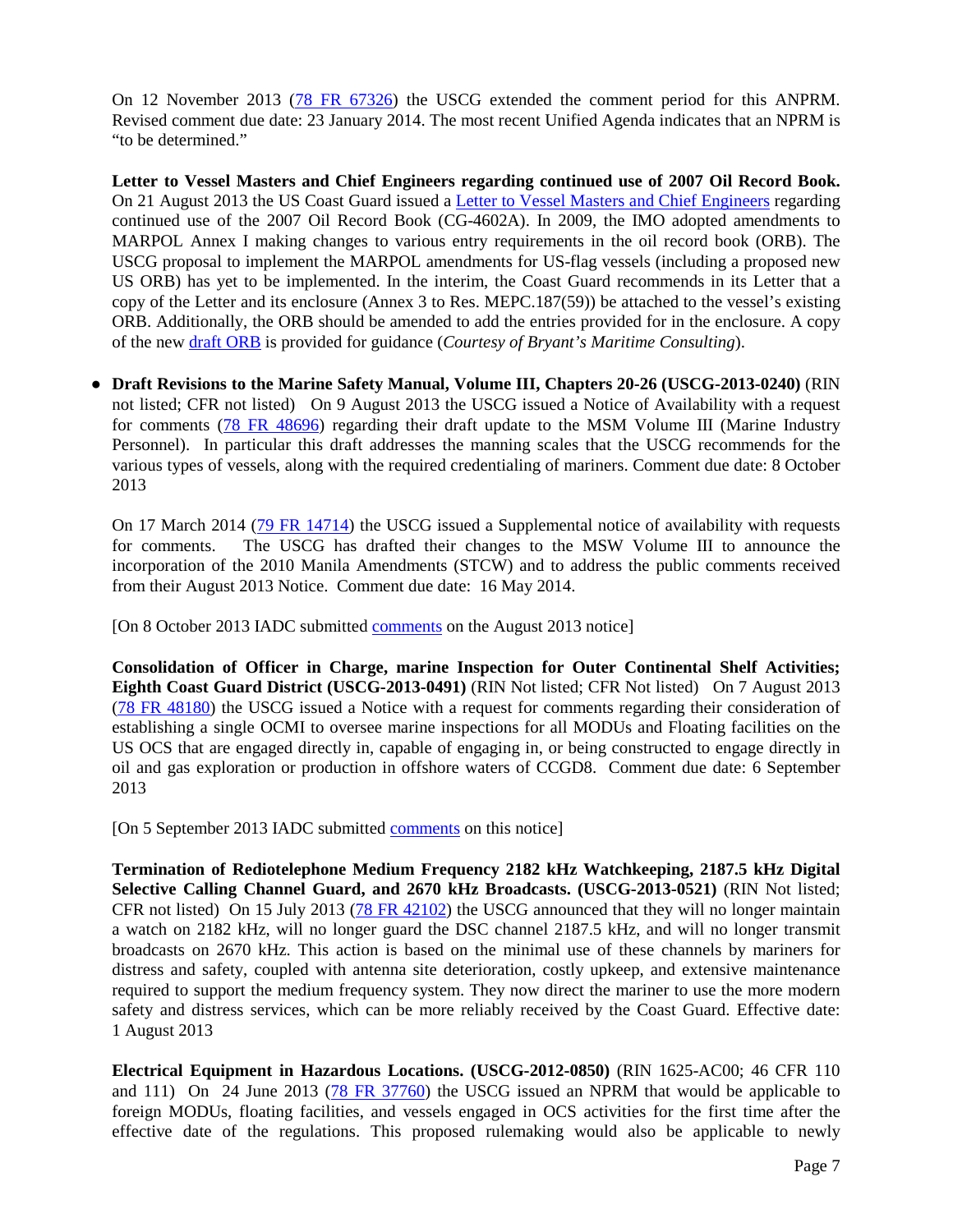constructed U.S. MODUs, floating facilities, and vessels (excluding OSVs). The proposed regulations would expand the list of national and international explosion, protection standards deemed acceptable, as well as add the internationally accepted independent third-party certification system, the IEC System for Certification to Standards relating to Equipment for use in Explosive Atmospheres, as the accepted method of testing and certifying electrical equipment for use in hazardous locations. This rulemaking would also provide for existing US MODUs, floating facilities, and vessels (excluding OSVs) that carry flammable combustible cargoes the option of choosing between the compliance regimes contained in the existing regulations. Comment due date: 23 September 2013

On 25 September 2013 [\(78 FR 58989\)](http://www.gpo.gov/fdsys/pkg/FR-2013-09-25/pdf/2013-23280.pdf) the USCG extended the comment period until 30 November 2013 to ensure stakeholders have adequate time to submit complete responses. The most recent Unified Agenda indicates that a final rule is planned for September 2014.

[On 27 November 2013 IADC submitted [comments](http://www.iadc.org/offshore-operating-division/documents/) to this docket]

**Revision of Crane Regulation Standards for MODUs, OSVs, and Floating OCS Facilities. (USCG-2011-0992)** (RIN 1625-AB78; 46 CFR 207, 108 and 109) On 13 May 2013 [\(78 FR 27913\)](http://www.gpo.gov/fdsys/pkg/FR-2013-05-13/pdf/2013-11132.pdf) the Coast Guard issued an NPRM, which proposes to revise the regulations regarding design, certification, inspection, and testing of cranes. These regulations would apply to MODUs, OSVs and floating OCS facilities. This revision would also update industry standards incorporated by reference with more recent versions. This proposed rule would further provide owners and operators of vessels the option and flexibility of using additional organizations and associations for crane certification. Comment due date: 12 August 2013. The most recent Unified Agenda indicates that a final rule is planned for June 2014.

**USCG Report of Marine Casualty Forms 2692 & 2692B Revised Forms.** (RIN Not listed; CFR Not listed) On 11 April 2013 the USCG notified the industry that they have revised the previously titled Form CG-2692 (Report of Marine Accident, Injury or Death) and Form CG-2692B (Report of Required Chemical Drug and Alcohol Testing Following a Serious Marine Incident). These revised forms are considered technically "new" but there are not many substantial changes from the previous versions. The titles were revised as follows: CG-2692 *Report of Marine Casualty*; CG-2692B *Report of Required Chemical Drug and Alcohol Testing Following a Serious Marine Incident*. These forms are now available in a fill-in, pdf-formatted version via the below listed links:

[http://www.uscg.mil/forms/CG/CG\\_2692.pdf,](http://www.uscg.mil/forms/CG/CG_2692.pdf) and [http://www.uscg.mil/forms/CG/CG\\_2692B.pdf](http://www.uscg.mil/forms/CG/CG_2692B.pdf)

**Implementation of MARPOL Annex V Amendments (USCG-2012-1049)** (RIN 1625-AB97; 33 CFR 151) On 26 February 2013 [\(78 FR 13073\)](http://www.gpo.gov/fdsys/pkg/FR-2013-02-26/pdf/2013-04319.pdf) the USCG issued a Notice of Availability of CG-CVC [Policy](https://homeport.uscg.mil/cgi-bin/st/portal/uscg_docs/MyCG/Editorial/20130226/CG-CVC%20Policy%20Letter%20No.%2013-01%20Interim%20Guidance%20For%20Revised%20MARPOL%20Annex%20V%20Implementation.pdf?)  [Letter 13-01,](https://homeport.uscg.mil/cgi-bin/st/portal/uscg_docs/MyCG/Editorial/20130226/CG-CVC%20Policy%20Letter%20No.%2013-01%20Interim%20Guidance%20For%20Revised%20MARPOL%20Annex%20V%20Implementation.pdf?) "*Interim Guidance for Revised MARPOL, Annex V Implementation*." Based on IMO's adoption of Resolution MEPC.201 (62), which amended MARPOL Annex V and established a general prohibition on discharges of garbage into the sea, the USCG has issued this policy letter to provide interim guidance to assist US flagged vessels and those foreign vessels operating within US jurisdiction, until such time as the USCG updates the applicable regulations in 33 CFR 151. The lack of updated regulations does not exempt ships from meeting the amended MARPOL requirements. The MARPOL amendments effective date was 1 January 2013. The Policy letter effective date: 26 February 2013.

On 28 February 2013 [\(78 FR 13481\)](http://www.gpo.gov/fdsys/pkg/FR-2013-02-28/pdf/2013-04616.pdf) the USCG issued an Interim Final rule with a request for comments regarding the adopted MARPOL Annex V (garbage) amendments, which came into force on 1 January 2013. These regulations prohibit the discharge of garbage from vessels unless expressly allowed. The only allowed discharges will be certain food wastes, cargo residues, cleaning agents and additives in wash waters, and animal carcasses. This rulemaking is applicable to all U.S.-flagged vessels, wherever they operate, and non-U.S.-flagged vessels (including MODUs) operating in the navigable waters or Exclusive Economic Zone of the United States, with limited exceptions. Affected vessels will be required to replace their current garbage discharge placards with new ones since they contain language that is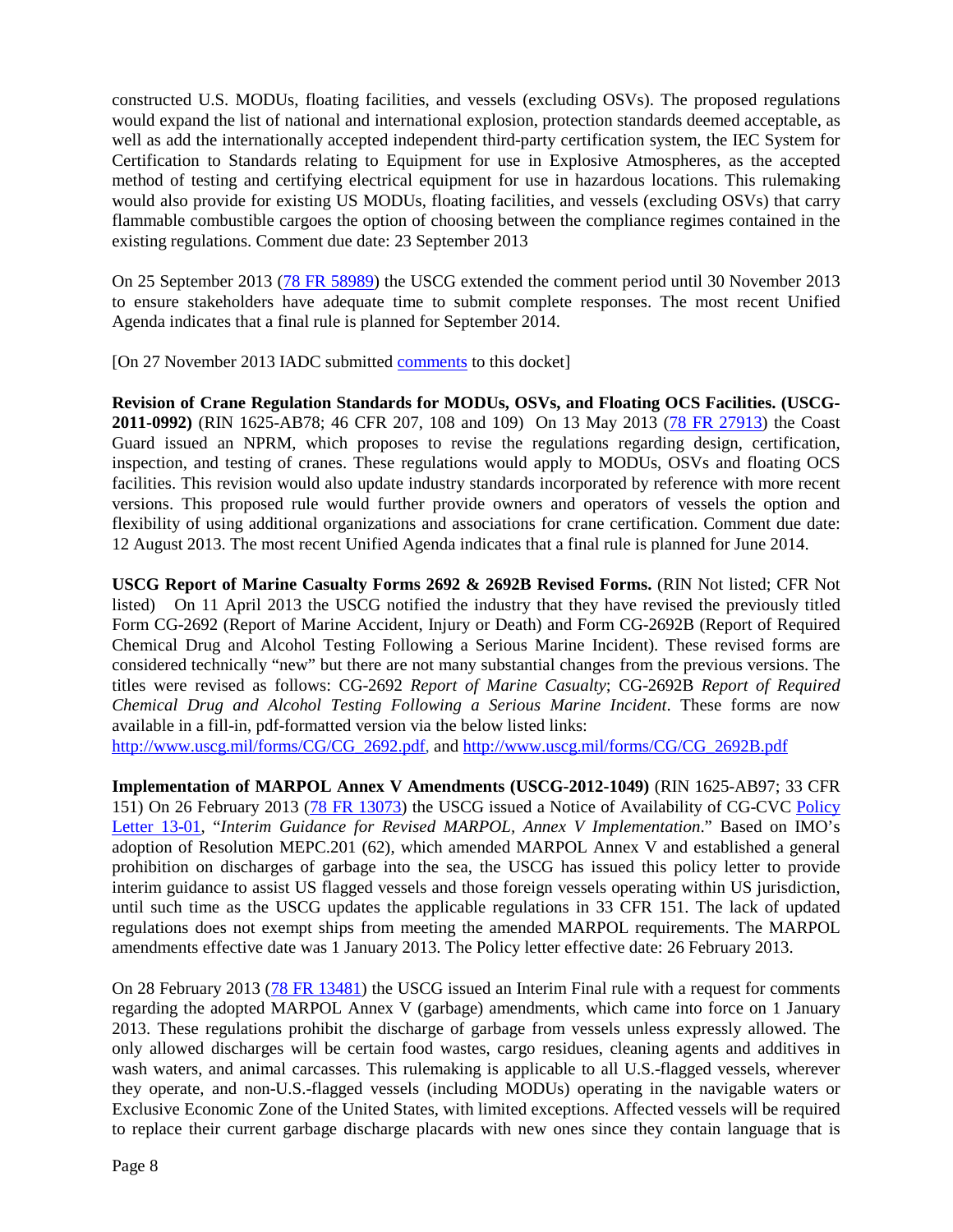inconsistent with the MARPOL Annex V amendments. Effective date: 1 April 2013. Comment due date: 29 May 2013. The most recent Unified Agenda indicated that a final rule is planned for September 2014.

**Draft Guidance Regarding Voluntary Inspection of Vessels for Compliance with the Maritime Labour Convention, 2006. (USCG-2012-1066)** (RIN not listed; CFR not listed) On 11 February 2013 [\(78 FR 9709\)](http://www.gpo.gov/fdsys/pkg/FR-2013-02-11/pdf/2013-02956.pdf) the Coast Guard issued a Notice of availability and request for comments regarding a draft NVIC (Navigation and Vessel Inspection Circular). This draft would set forth the USCG policies and procedures regarding the inspection of U.S. vessels for voluntary compliance with the Maritime Labour Convention, 2006 (MLC 2006), which enters into force on 20 August 2013. The US has not yet ratified MLC 2006 and unless or until the US ratifies the Convention, the USCG will not enforce its requirements on U.S. vessels or foreign vessels while on the navigable water of the US. However, US vessels that are not in compliance with the MLC may be at risk for Port State Control actions, including detention, when operating in a port of a ratifying nation. The NVIC will provide guidance to inspectors, the industry and other affected parties with regards to how the USCG plans to implement the new voluntary inspection program. The USCG is also asking for comments regarding the collection of information associated with the new voluntary inspection program. Comment due date for draft NVIC: 13 March 2013. Comment due date for information collection: 12 April 2013.

[On 13 March 2013 IADC submitted [comments](http://www.iadc.org/offshore-operating-division/documents/) to this docket]

**Updates to Voluntary Consensus Standards Incorporated by Reference (USCG-2012-0866)** (RIN 1625-AB98; 33 CFR 126, 127, 154 and 155; 46 CFR 32, 32,39, 54, 56, 76, 95, 108, 153, 160, 162 and 193) On 30 November 2012 [\(77 FR 71369\)](http://www.gpo.gov/fdsys/pkg/FR-2012-11-30/pdf/2012-28286.pdf) the USCG issued a Request for Comments regarding industry standards incorporated into the regulations. Through this request the USCG is soliciting public comments on whether USCG regulations incorporate standards that should be updated, which current standards should replace those already incorporated, and how they should ensure that incorporated standards are kept current. Comment due date: 28 February 2013

On 27 February 2013 [\(78 FR 13243\)](http://www.gpo.gov/fdsys/pkg/FR-2013-02-27/pdf/2013-03724.pdf) the USCG issued a **Final Rule**, which updates references to standards developed by ASTM international, that have been reapproved, without change, since their incorporation into the regulations. Effective date 29 March 2013

**Lifesaving and Fire-Fighting Equipment, Training, and Drills Onboard Offshore Facilities and Mobile Offshore Drilling Units (MODUs) Operating on the U.S. Outer Continental Shelf (OCS) (USCG-2012-0848)** (RIN not listed; CFR not listed) On 23 November 2012 [\(77 FR 70172\)](http://www.gpo.gov/fdsys/pkg/FR-2012-11-23/pdf/2012-28487.pdf) the USCG issued a Notice of Recommended Interim Voluntary Guidance with a request for comments. The guidance is based on the Report of Investigation into the Deepwater Horizon fire and explosion and relates to: (a) fixed deluge systems for drill floor protection; (b) carrying capacity of lifeboats; (c) training in the deployment of davit-launched life rafts; (d) carriage of dedicated rescue boats; and (e) quarterly man overboard drills. Comment due date: 21 February 2013

[On 20 February 2013 IADC submitted [comments](http://www.iadc.org/offshore-operating-division/documents/) to the docket]

**Medical Waivers for Merchant Mariner Credential Applicants with Anti-Tachycardia Devices or Implantable Cardioverter Defibrillators. (USCG-2012-0734)** (RIN not listed; 46 CFR Part 10) On 7 September 2012 [\(77 FR 55174\)](http://www.gpo.gov/fdsys/pkg/FR-2012-09-07/pdf/2012-22006.pdf) the USCG issued a notice of proposed policy change and a request for comments regarding criteria for granting medical waivers to mariners, who have anti-tachycardia devices or implantable cardioverter defibrillators (ICDs). The current NVIC 04-08 states that these devices are generally not waiverable. However, the USCG is considering issuing a policy change to possibly grant waivers for these devices, which would include setting the acceptable criteria. They are seeking public comments on whether the proposed criteria would adequately address the safety concerns regarding merchant mariners with ICDs. Comment due date: 9 October 2012.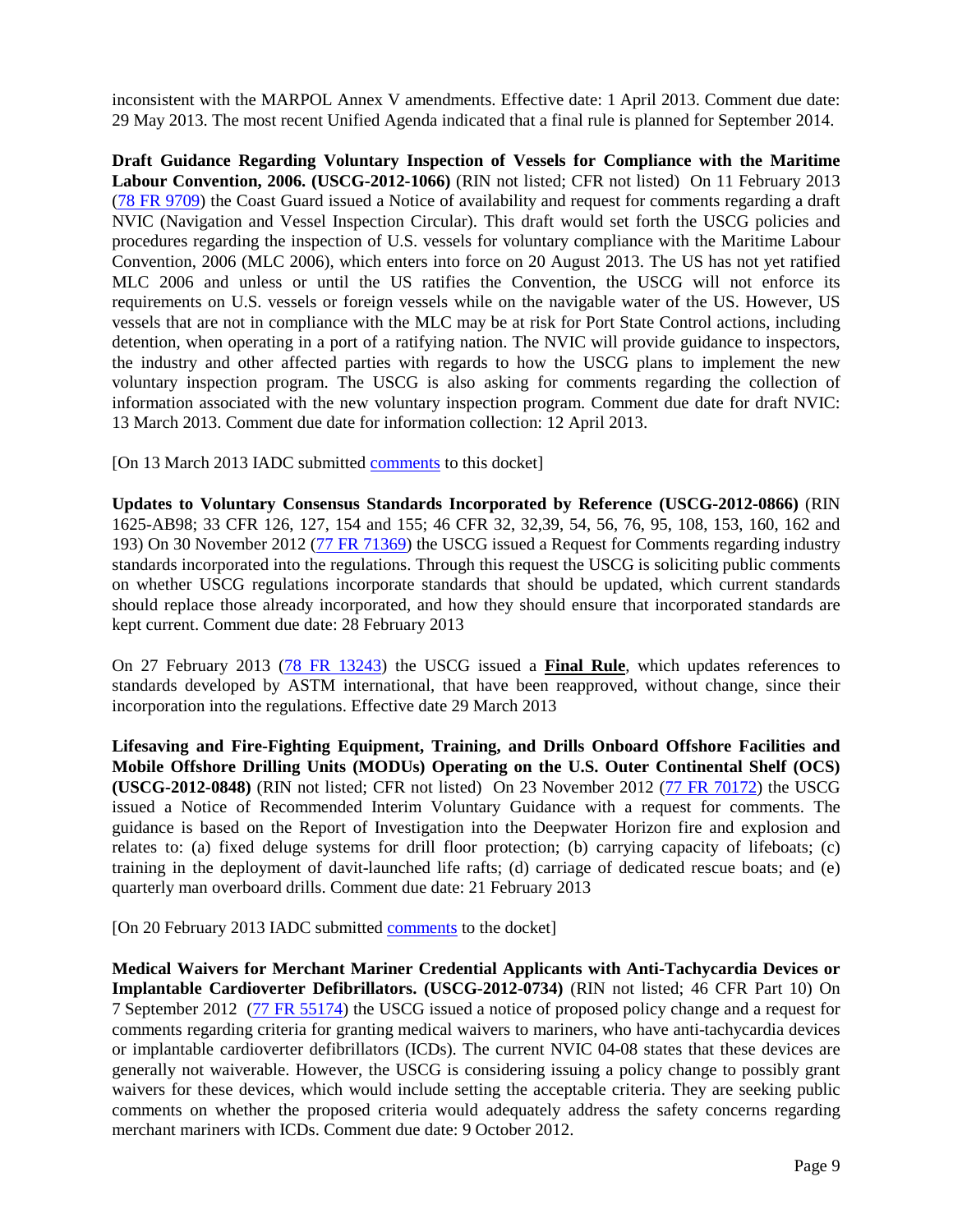On 17 December 2012 [\(77 FR 74630\)](http://www.gpo.gov/fdsys/pkg/FR-2012-12-17/pdf/2012-30296.pdf) the USCG issued a notice to re-open the comment period for granting medical waivers to mariners who have anti-tachycardia devices or ICDs. Comment due date: 16 January 2013.

On 23 September 2013 [\(78 FR 58328\)](http://www.gpo.gov/fdsys/pkg/FR-2013-09-23/pdf/2013-23114.pdf) the USCG issued a Change-1 to NVIC 04-08, which contains a summary and clarification of CG policies regarding the criteria for granting medical waivers to merchant marine credential applicants, who have either anti-tachycardia devices or implantable cardioverter defibrillators implanted, and to applicants who have had a seizure. Effective date: 23 September 2013.

**Changes to the Inland Navigation Rules. (USCG-2012-0102)** (RIN 1625-AB88; 33 CFR 83 to 88) On 28 August 2012 [\(77 FR 52175\)](http://www.gpo.gov/fdsys/pkg/FR-2012-08-28/pdf/2012-18364.pdf) the USCG issued an NPRM, which proposes to amend the inland navigation rules and their annexes in 33 CFR to align the regulations with the amendments made by IMO to the Convention on the International Regulations for Preventing Collisions at Sea (COLREGS), and to incorporate recommendations made by the Navigation Safety Advisory Council. These changes would harmonize domestic and international law by reducing and alleviating equipment requirements on vessels, addressing technological advancements, and increasing public awareness of the inland navigation rules. These changes would also make references to applicable requirements easier to locate by using the same format in the domestic regulations as those used in the international convention. Comment due date: 29 October 2012. The most recent Unified Agenda indicated that a final rule was planned for May 2014.

**Mobile Offshore Drilling Unit Dynamic Positioning Guidance.(USCG-2011-1106)** (RIN not listed; CFR not indicated) On 4 May 2012 [\(77 FR 26562\)](http://www.gpo.gov/fdsys/pkg/FR-2012-05-04/pdf/2012-10669.pdf) the USCG issued a Notice of Recommended Interim Voluntary Guidance, which provides recommended interim DP System guidance and DP incident reporting criteria. This guidance is based on the previously issued USCG draft policy letter and the comments received on it, together with the input that was provided to them during the public meeting held on 9 February 2012. The Coast Guard recommends that owners and operators of DP MODUs (not leaseholders), operating on the US OCS, voluntarily follow the guidance provided in the "DP Operations Guidance Prepared through the Dynamic Positioning Committee of the Marine Technology Society to aid in the safe and effective management of DP Operations," March 2012 Part 2 Appendix 1 (DP MODUs), available at [http://www.dynamic-positioning.com/dp\\_operations\\_guidance.cfm.](http://www.dynamic-positioning.com/dp_operations_guidance.cfm) The USCG further stressed the particular importance that the DP System's Critical Activity Mode of Operation (CAMO) is identified and that the Well Specific Operating Guidelines (WSOGs) are developed for operations at every well and location. In addition to following the MTS DP Operations Guidance, MODU owners/ operators are encouraged to voluntarily report to the USCG reactive changes of the DP status from "green" to "red" as described in paragraph 4.11 using the procedures listed in 46 CFR 4.05. Effective date: 4 May 2012.

On 12 October 2012 [\(77 FR 62247\)](http://www.gpo.gov/fdsys/pkg/FR-2012-10-12/pdf/2012-25132.pdf) the USCG, in follow-up to the above listed guidance for MODUs, is now recommending owners and operators of all vessels (other than MODUs) conducting OCS activities on the US OCS follow the appropriate MTS DP operations guidance for these vessels. In particular the USCG recommends that these vessels operate within the Activity Specific Operating Guidelines for each activity and the CAMO when the activity is critical. Effective date: 12 October 2012.

**Bulk Packaging to Allow for Transfer of Hazardous Liquid Cargoes. (USCG-2011-0088)** (RIN 1625-AB63; 46 CFR 98) On 9 March 2012 [\(77 FR 14327\)](http://www.gpo.gov/fdsys/pkg/FR-2012-03-09/pdf/2012-5551.pdf) the USCG issued a NPRM, which proposes to amend the regulations concerning the transfer of hazardous materials to and from portable tanks on vessels. Their proposal is to expand the list of portable tanks approved for these transfers, to include IMO Type 1 and Type 2 portable tanks, UN portable tanks, and Intermediate Bulk Containers (IBCs). Additionally, the USCG plans to expand the list of allowed hazardous materials. All of these proposed changes is geared towards providing great flexibility in selection and use of portable tanks and the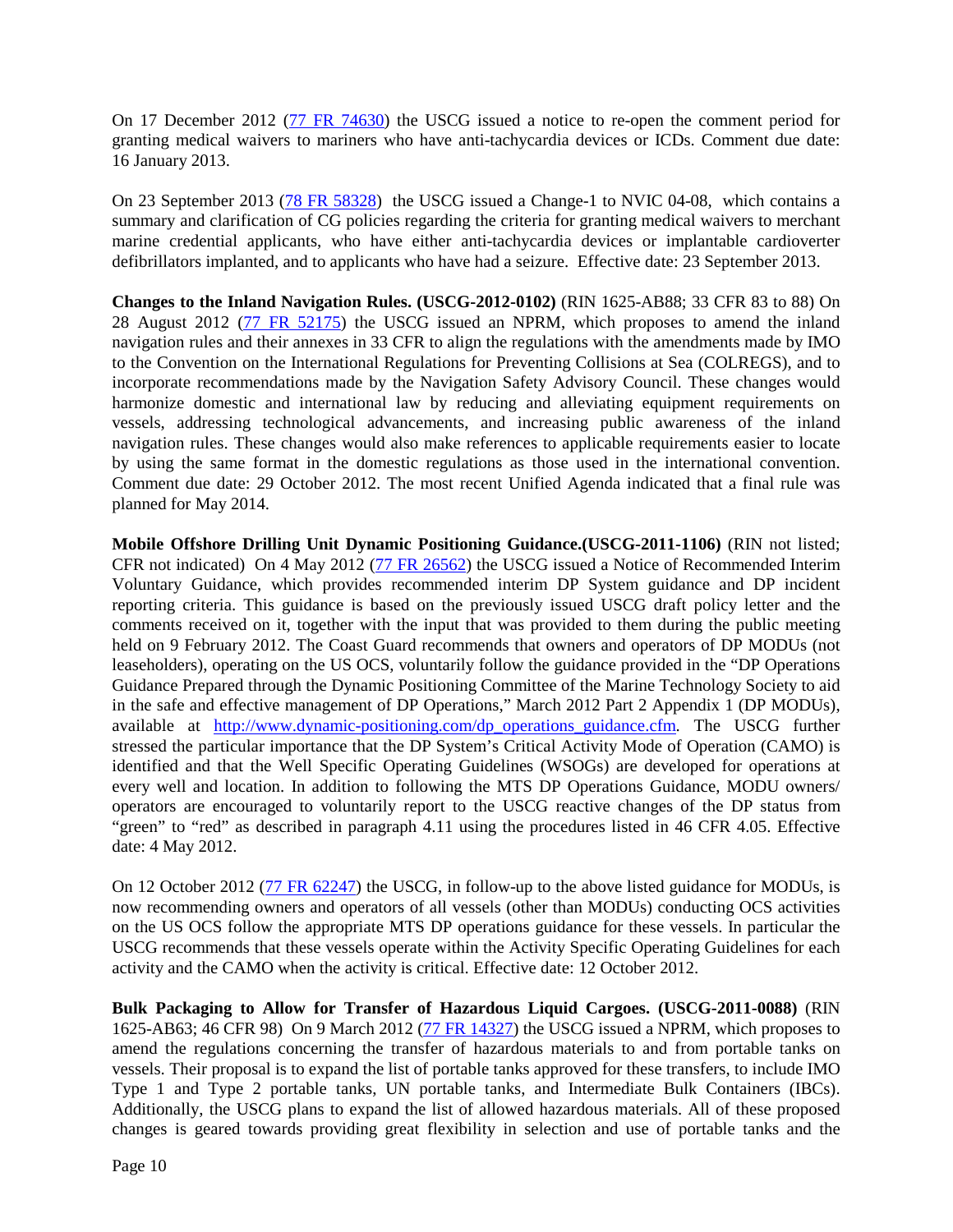transport of additional hazardous materials; and would reduce the need to obtain special permits that were previously required. Comment due date: 8 May 2012.

On 6 September 2013 [\(78 FR 54775\)](http://www.gpo.gov/fdsys/pkg/FR-2013-09-06/pdf/2013-21627.pdf) the USCG issued a **Final Rule** with amendments as proposed in the NPRM. Effective date: 5 December 2013

**Accommodation Service Provided on Vessels Engaged in U.S. Outer Continental Shelf Activities. (USCG-2011-0641)** (RIN not indicated; CFR not indicated) On 1 February 2012 [\(77 FR 5039\)](http://www.gpo.gov/fdsys/pkg/FR-2012-02-01/pdf/2012-2119.pdf) the USCG issued a Request for comments regarding the appropriate standards for the design, construction, and operation of all vessels providing accommodation services on the US OCS. Comment due date: 1 May 2012.

[On 4 April 2012 IADC submitted [comments](http://www.iadc.org/offshore-operating-division/documents/) to this docket; IADC noted that the USCG had also tasked NOSAC with addressing this issue]

**Revision to Transportation Worker Identification Credential (TWIC) Requirements for Mariners.**(RIN 1625-AB80; 46 CFR 10, 11, 12,and 15) The USCG is planning to take both short term and long term steps to implement the requirements of section 809 of the Coast Guard Authorization Act of 2010. This section excludes certain mariners from the statutory requirement to obtain and hold a TWIC in order to receive a Merchant Mariner Credential (MMC). In the short term, while working to promulgate implementing regulations, the USCG is relaxing its enforcement posture for mariners without a valid TWIC, who operate on board vessels that do not have a security plan. They are also allowing these mariners the ability to obtain an MMC without holding a TWIC. More specifically, mariners who already hold or held a TWIC, and who no longer require a TWIC, may skip the TWIC enrollment process and apply for an MMC renewal directly with the Regional Exam Center (REC). However, mariners that are being issued an initial MMC, who have never held a TWIC, will need to enroll for a TWIC at the TWIC Enrollment Center. Mariners will also have to pay all applicable fees associated with getting a TWIC. This is required because the TWIC enrollment center is the only place where the USCG can obtain biometric info (fingerprints) from the applicant. In the long term, as part of a rulemaking to promulgate implementing regulations, the USCG is considering waiving a portion of the fees for a MMC in order to compensate the mariner for the cost of enrolling for a TWIC. However, it is emphasized that such action is contingent upon the promulgation of a regulation to adjust the fee structure. The most recent Unified Agenda indicated that an Interim Final Rule is planned for November 2014.

**Amendment to Marine Safety Manual, Volume III. (USCG-2011-0662)** (RIN not applicable; CFR not applicable) On 29 September 2011 [\(76 FR 60511\)](http://edocket.access.gpo.gov/2011/pdf/2011-25033.pdf) the USCG issued a notice of a proposed policy change with regards to their cancelling the USCG policy regarding the issuance of the credential as AB-MOU, which is currently found in Chapter 16 of Volume III of the Marine Safety Manual (MSM). If the policy is cancelled, a mariner holding a credential endorsed as AB-MOU would, upon renewal, have that endorsement converted to AB-Limited, or, if the individual is so qualified, to AB-Any Waters, Unlimited. Comment due date: 31 October 2011. There was no further action indicated in the docket as of 30 June 2014.

[On 31 October 2011 IADC submitted [comments](http://www.iadc.org/offshore-operating-division/documents/) on this proposed policy change]

**Inspection of Towing Vessels. (USCG-2006-24412)** (RIN 1625-AB06; 46 CFR 2, 15, 136 thru 144)) On 11 August 2011 [\(76 FR 49976\)](http://www.gpo.gov/fdsys/pkg/FR-2011-08-11/pdf/2011-18989.pdf) the USCG issued a NPRM, which proposes to establish safety regulations governing inspection, standards, and safety management systems of towing vessels. The intent of the rulemaking is to promote safe work practices and reduce casualties on towing vessels by requiring them to adhere to prescribed safety standards and safety management systems or to an alternative, annual Coast Guard inspection regime. Comment due date: 9 November 2011. The most recent Unified Agenda indicated that a final rule is planned for March 2015.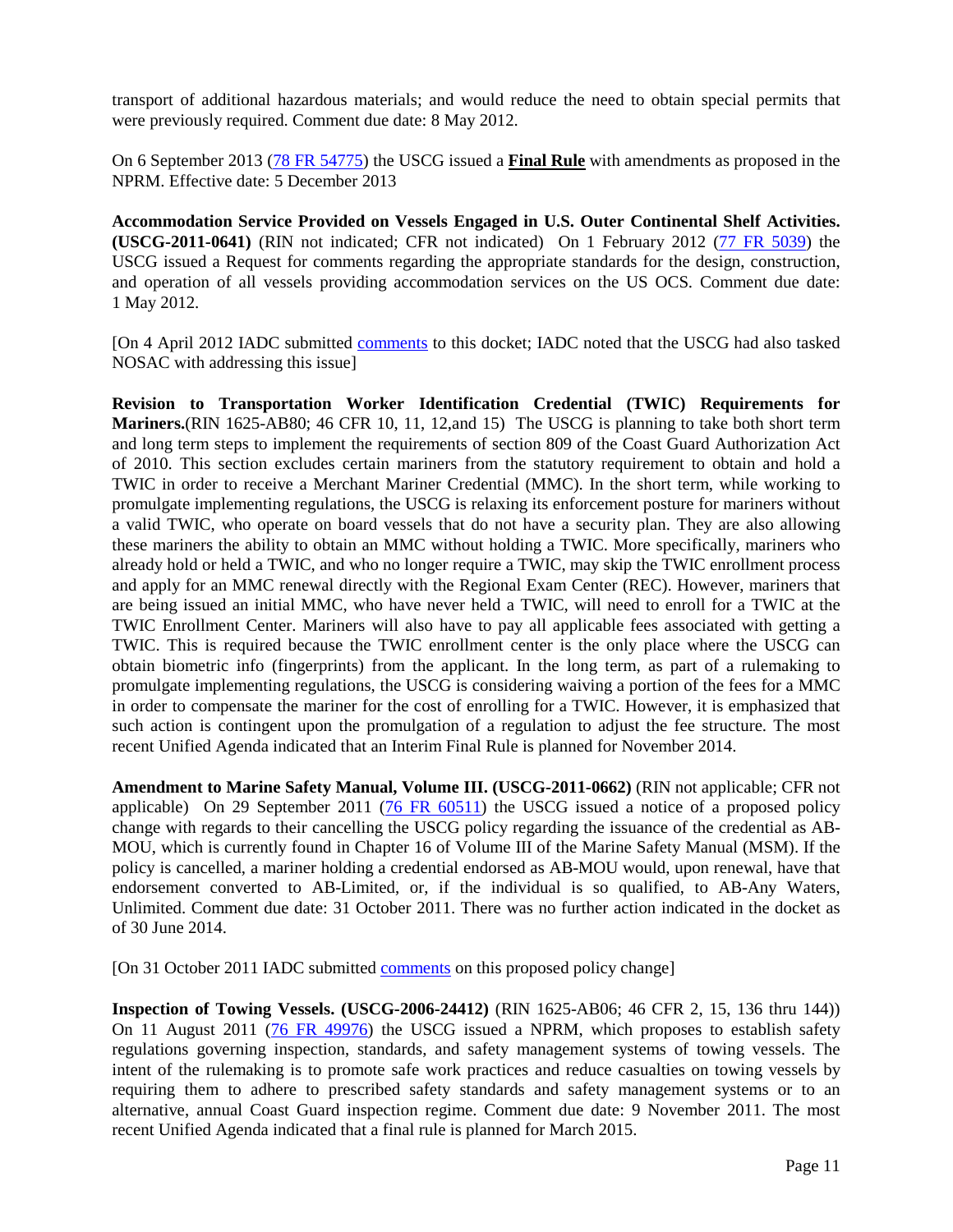**Ballast Water Management Reporting and Recordkeeping.** (RIN 1625-AB68; 33 CFR 151) This planned rulemaking would propose to amend the ballast water management reporting and recordkeeping requirement in 33 CFR 151, Subparts C & D. Obtaining a more complete understanding of vessels' ballasting operations supports the USCG's broad roles and responsibilities of maritime safety and maritime stewardship. The most recent Unified Agenda indicates that an NPRM is planned for January 2013.

[On 15 November 2011 IADC submitted a [letter](http://www.iadc.org/iadc-committees/iadc-offshore-operating-division/documents/) to USCG for clarification that there are no reporting requirements for vessels beyond the territorial seas (12 NM); and a confirmation that preload tanks on jack-ups (self-elevating MODUs) are not considered "ballast tanks" for this regulation.

On 1 May 2012, the USCG [responded](http://www.iadc.org/iadc-committees/iadc-offshore-operating-division/documents/) to our clarification request. The USCG stated that "...until further guidance is published…" ballast water reports must be received from MODUs equipped with ballast tanks moving from one COTP zone to another. (Revised per 09 JAN 2013 EMAIL below) However, we did get the USCG to confirm that preload tanks on jack-ups are not considered ballast tanks, unless the MODU uses their preload tanks for the dual purpose of preloading and to control trim, draft, stability or stresses when they are underway.

On 9 January 2013 the USCG provided a [correspondence r](http://www.iadc.org/iadc-committees/iadc-offshore-operating-division/documents/)eversing their earlier comment on applicability of 33 CFR 151 indicating that it did NOT apply to vessels, including MODUs, beyond the 12 nm territorial seas. In particular, they stated the following:

"The Coast Guards authority under 33 CFR § 151 (Subpart D), implements the provisions of the Non-indigenous Aquatic Nuisance Prevention and Control Act of 1990 (NANPCA) (16 U.S.C. 4701-4751), as amended by the National Invasive Species Act of 1996 (NISA).

"Vessels operating exclusively beyond the waters of the United States (outside the territorial sea – 12 nm) regardless if the vessel changes Captain of the Port zones, anchors or moors are not subject to 33 CFR 151 (Subpart D) , including the reporting requirements as outlined in 33 CFR 151.2060. However, 33 CFR §151 (Subpart D) in its entirety is applicable upon a vessel (equipped with ballast tanks) entering and operating in waters of the U.S."]

On 5 June 2013 [\(78 FR 33774\)](http://www.gpo.gov/fdsys/pkg/FR-2013-06-05/pdf/2013-13140.pdf) the USCG issued an NPRM that proposes to amend its existing BWM reporting and recordkeeping requirements. This proposed rulemaking is expected to update the current BW report to include only the data that is essential to understanding and analyzing BWM practices. Comment due date: 5 August 2013. The most recent Unified Agenda indicates that a final rule is planned for July 2014.

**● Harmonization of Standards for Fire Protection and Extinguishing Equipment.** (RIN 1625-AB59; 33 CFR 140 and 145, 46 CFR 28, 31, 32, 34,71, 72, 76, 91, 95, 107, 108, 116, 118, 132, 159, 161, 162, 164, 169, 175, 177, 181, 189, 190 and 193). The planned rulemaking would harmonize selected regulations for structural fire protection and fire detection equipment with international standards as set forth in SOLAS. This would also update the standards by referencing national industry standards. No FR entry has been published to date.

On 13 January 2014 [\(79 FR 2254\)](http://www.gpo.gov/fdsys/pkg/FR-2014-01-13/pdf/2013-29863.pdf) the USCG issued an NPRM to amend the regulations for certain design and approval standards for fire protection, detection, and extinguishing equipment on inspected and uninspected vessels, OCS facilities, deepwater ports, and MODUs. These amendments would harmonize the current USCG regulations with the appropriate national and international consensus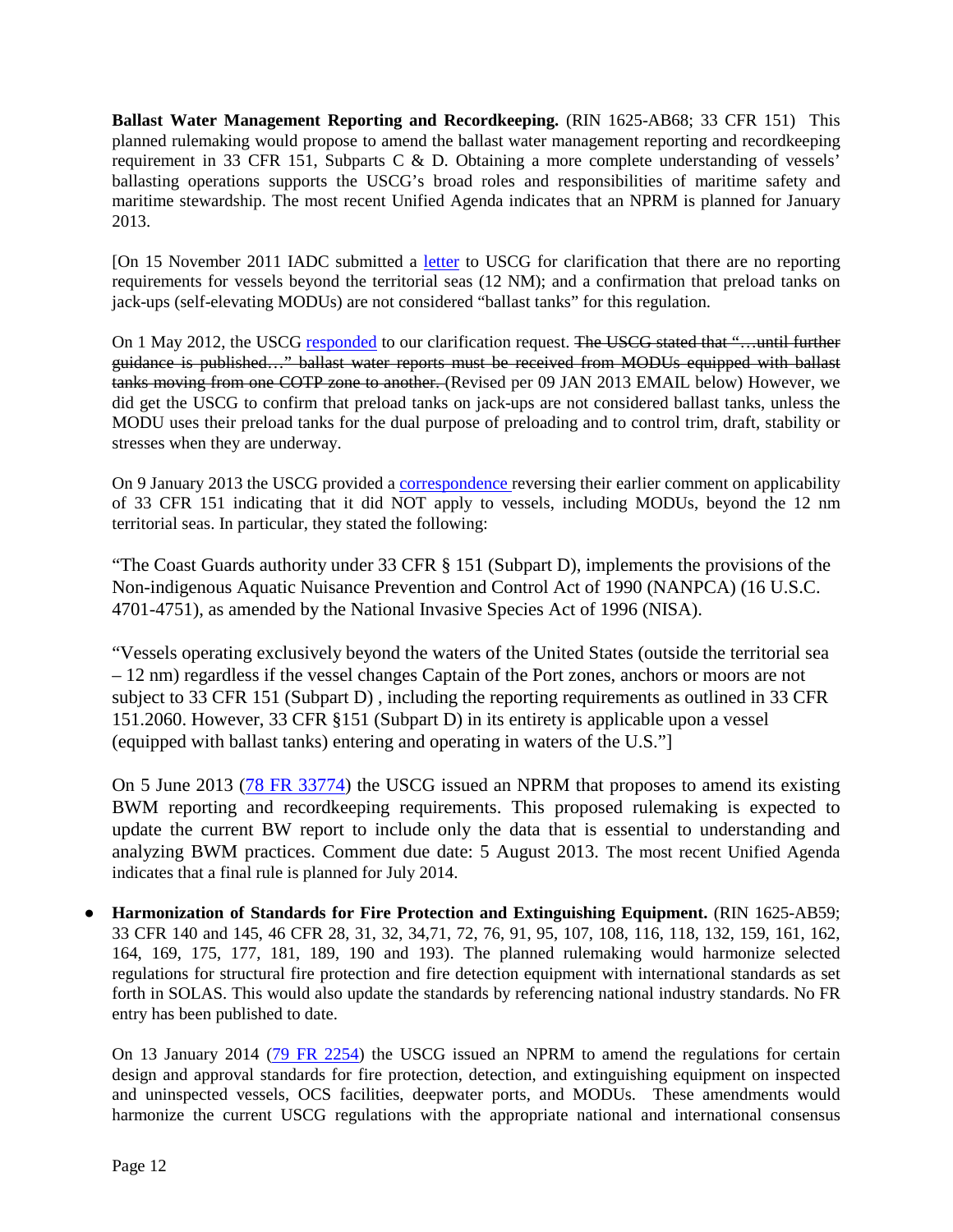standards, address advances in fire protection technologies and standards, update CG approval processes for fire detection and alarm systems, and revise the regulations for other types of equipment and components. Comment due date: 14 April 2014. The most recent Unified Agenda indicated that a final rule is planned for April 2015.

**Amendments to Chemical Testing Requirements (USCG-2010-1064)** (RIN 1625-AB58; 46 CFR 16 and 33 CFR 95) The USCG's planned rulemaking proposes to support the Commandant's Marine Safety strategic goal by making numerous small improvements to the drug and alcohol testing program. These changes will close loopholes; increase efficiency and reliability of the drug test reporting; and reorganize 46 CFR 1 into question and answer format.

On 20 January 2012 [\(77 FR 2935\)](http://www.gpo.gov/fdsys/pkg/FR-2012-01-20/pdf/2012-1156.pdf) the USCG published a Notice of Inquiry with a request for comments. The USCG is considering revising the regulations for drug and alcohol testing of mariners. They are seeking input from mariners, marine employers, agents, and substance abuse professionals on various issues related to administering the chemical testing programs. Comments due date: 20 March 2012. The most recent Unified Agenda indicates that an NRPM is "to be determined."

**Updates to Maritime Security.** (RIN 1625-AB38; 33 CFR Subchapter H) The USCG's planned rulemaking proposes certain additions, changes, and amendments to 33 CFR Subchapter H. This is the first major revision for this subchapter. The proposed changes would further enhance the security of our Nation's ports, vessels, facilities, and OCS facilities. No FR entry has been published to date. The most recent Unified Agenda indicates that an NRPM is planned for September 2014.

**Vessel Documentation User Fees.** (RIN 1625-AB56; 46 CFR 67) On 4 March 2013 [\(78 FR 14053\)](http://www.gpo.gov/fdsys/pkg/FR-2013-03-04/pdf/2013-04866.pdf) the USCG has issued an NRPM to amend its regulations to separately list an annual fee for renewals of endorsements upon the Certificate of Documentation. This rulemaking would separately list a fee of \$26 to cover the costs of the vessel documentation services provided by the USCG. Comment due date: 3 May 2013. The most recent Unified Agenda indicates that a final rule is planned for July 2014.

**Lifesaving Equipment: Production Testing and Harmonization with International Standards (USCG-2010-0048)** (RIN 1625-AB46; 46 CFR 108, 117, 133, 160, 164, 180 and 199) On 31 August 2010 [\(75 FR 53458\)](http://edocket.access.gpo.gov/2010/pdf/2010-20917.pdf) the USCG issued a NPRM, which proposes to amend its regulations for certain lifesaving equipment, including launching appliances (winches and davits), release mechanisms, survival craft (lifeboats, inflatable liferafts, and inflatable buoyant apparatuses), rescue boats, and automatic disengaging devices. This proposed rulemaking would also harmonize the Coast Guard's design, construction, and performance standards for this lifesaving equipment with international standards. Additionally, this rulemaking would provide for the use of qualified independent laboratories, instead of USCG inspectors, during the approval process for production inspections of certain types of lifesaving equipment. Comment due date: 29 November 2010.

On 11 October 2011 [\(76 FR 62962\)](http://www.gpo.gov/fdsys/pkg/FR-2011-10-11/pdf/2011-25035.pdf) the USCG issued an **Interim Final Rule**, which amends its regulations as stated in the NPRM. Because the IMO recently changed its international standards for lifeboat release mechanisms, the USCG is issuing these amended regulations as an interim rulemaking and will finalize the regulations after proposing amendments as necessary to address the recent IMO changes regarding release mechanisms. Additionally, the USCG is proposing new changes to its regulations to implement the modified international standards for liferafts [these will be published separately]. Effective date: 10 November 2011.

On 11 October 2011 [\(76 FR 62714\)](http://www.gpo.gov/fdsys/pkg/FR-2011-10-11/pdf/2011-25032.pdf) the USCG issued a SNPRM, which proposes to amend the interim rule to harmonize the regulations for inflatable liferafts and inflatable buoyant apparatuses with the recently adopted international standards affecting capacity requirements for such lifesaving equipment. Comment due date: 25 November 2011.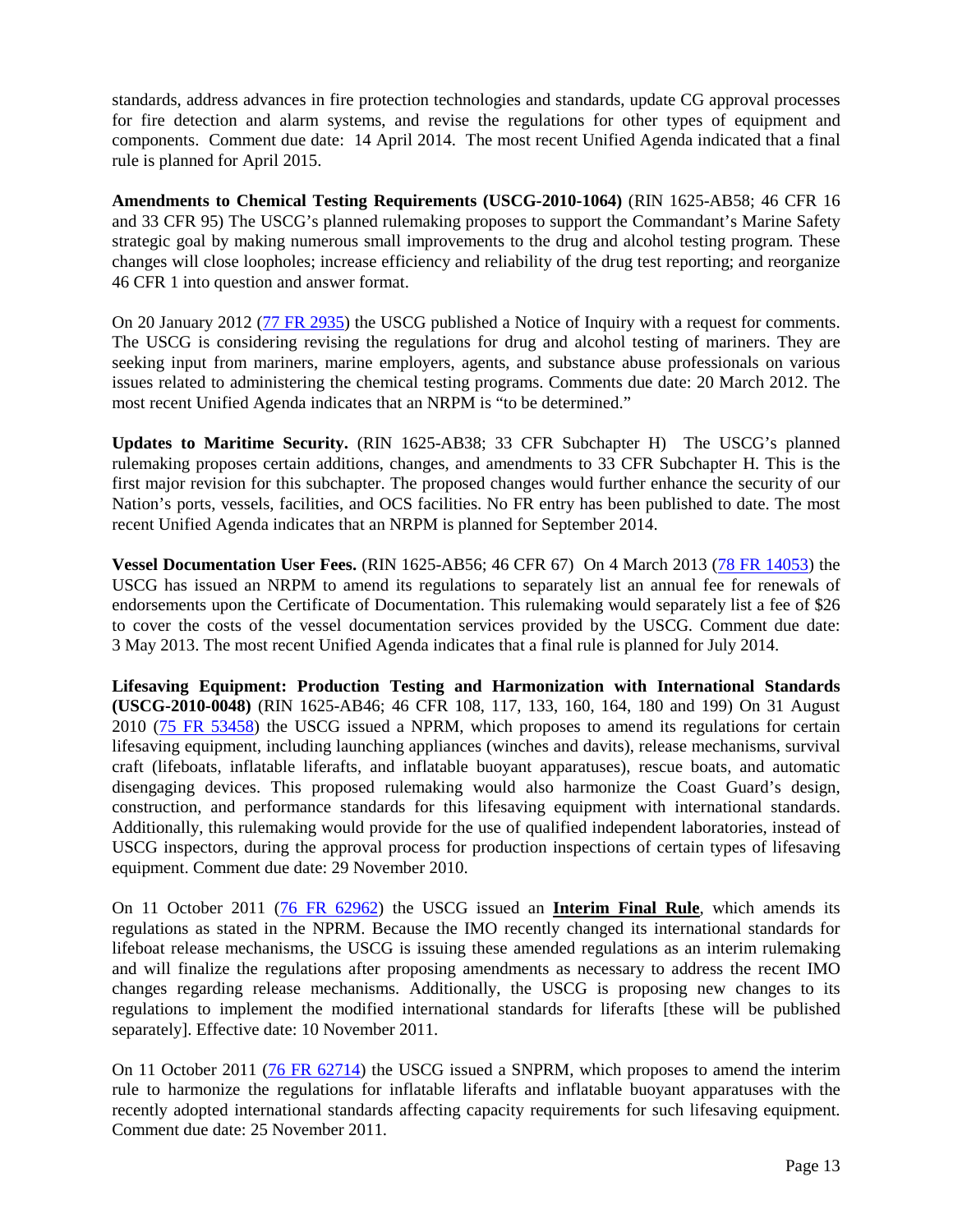On 21 February 2012 [\(77 FR 9859\)](http://www.gpo.gov/fdsys/pkg/FR-2012-02-21/pdf/2012-3869.pdf) USCG issued an Interim Rule, which harmonized the regulations for inflatable liferafts and buoyant apparatuses with the recently adopted international standards. This rulemaking mainly increases the mass of liferaft occupants from 75 kg to 82.5 kg for design and approval testing. The rulemaking adopted IMO Resolutions MSC .293(87), which increase the average mass of the liferaft occupants, and MSC.295(87), which specified revisions in the testing based on the new mass. This interim rule does not apply to liferafts currently in service aboard US vessels; and will only apply to those liferafts manufactured on or after 22 March 2012 for using the new occupant weight standard.

On 26 November 2012 [\(77 FR 70390\)](http://www.gpo.gov/fdsys/pkg/FR-2012-11-26/pdf/2012-28492.pdf) the USCG issued an SNPRM, which proposes to amend the interim rule addressing lifesaving equipment to harmonize USCG regulations concerning release mechanisms for lifeboats and rescue boats with the recently adopted international standards affecting design, performance, and testing for such lifesaving equipment, and to clarify the requirements concerning grooved drums in launching appliance winches. Comment due date: 25 January 2013. The most recent Unified Agenda indicates that a final rule was planned for May 2014.

[On 24 January 2013 IADC submitted [comments](http://www.iadc.org/offshore-operating-division/documents/) on this SNPRM]

**● Nontank Vessel Response Plans and Other Vessels Response Plan Requirements (USCG-2008- 1070)** (RIN 1625-AB27; 33 CFR Parts 151, 155 and 160) On 31 August 2009 [\(74 FR 44970\)](http://edocket.access.gpo.gov/2009/pdf/E9-20310.pdf) the USCG issued a NPRM, which proposes regulations requiring owners or operators of nontank vessels to prepare and submit oil spill response plans. The FWPCA defines nontank vessels as self-propelled vessels of 400 gross tons or greater that operate on the navigable waters of the US, carry oil of any kind as fuel for main propulsion, and are not tank vessels. The proposed rulemaking specifies the content of the response plan and also addresses the requirement to plan for responding to the worst case discharge and a substantial threat of a such a discharge. Additionally, this rulemaking would update the International Shipboard Oil Pollution Emergency Plan (SOPEP) requirements that apply to certain nontank vessels and tank vessels. This proposed rulemaking would also require vessel owners to submit their vessel response plan control number as part of their required Notice of Arrival information. Comment due date: 30 November 2009.

[On 19 November 2009 IADC submitted [comments](http://www.iadc.org/offshore-operating-division/documents/) to this docket]

On 30 September 2013 [\(78 FR 60099\)](http://www.gpo.gov/fdsys/pkg/FR-2013-09-30/pdf/2013-22059.pdf) the USCG issued a **Final Rule**, which reiterated the requirements in the NPRM. Effective date: 30 October 2013. In this rulemaking the USCG clarified that an NTVRP is not required unless a vessel (including a MODU) comes into the navigable waters of the US (12NM). They said:

"Thus, for example, a nontank vessel that did not operate on the navigable waters of the United States could operate upon the outer continental shelf (OCS) of the United States or within the EEZ and not require a NTVRP. On the other hand, a nontank vessel that operated upon U.S. navigable waters en route (to) a destination on the OCS outside U.S. navigable waters would be required to hold a NTVRP."

On 7 April 2014 [\(79 FR 19107\)](http://www.gpo.gov/fdsys/pkg/FR-2014-04-07/pdf/2014-07600.pdf) the USCG cancelled NVIC 01-05 *Interim Guidance for the development and Review of Response Plans for Nontank Vessels*. This NVIC was cancelled based on the final rule being issued.

**Transportation Worker Identification Credential (TWIC) - Reader Requirements. (USCG-2007- 28915)** (RIN 1625-AB21; CFR 33 CFR Parts 101, 104, 105, and 106) On 27 March 2009 [\(74 FR 13360\)](http://edocket.access.gpo.gov/2009/pdf/E9-6852.pdf) the USCG issued an ANPRM, which discusses their preliminary thoughts on the potential requirements for owners and operators of certain vessels and facilities regulated by the USCG under 33 CFR chapter I, subchapter H, for use of electronic readers to work with TWIC as an access control measure. They are proposing to set up three risk based categories (A, B, and C) with varying levels of document verification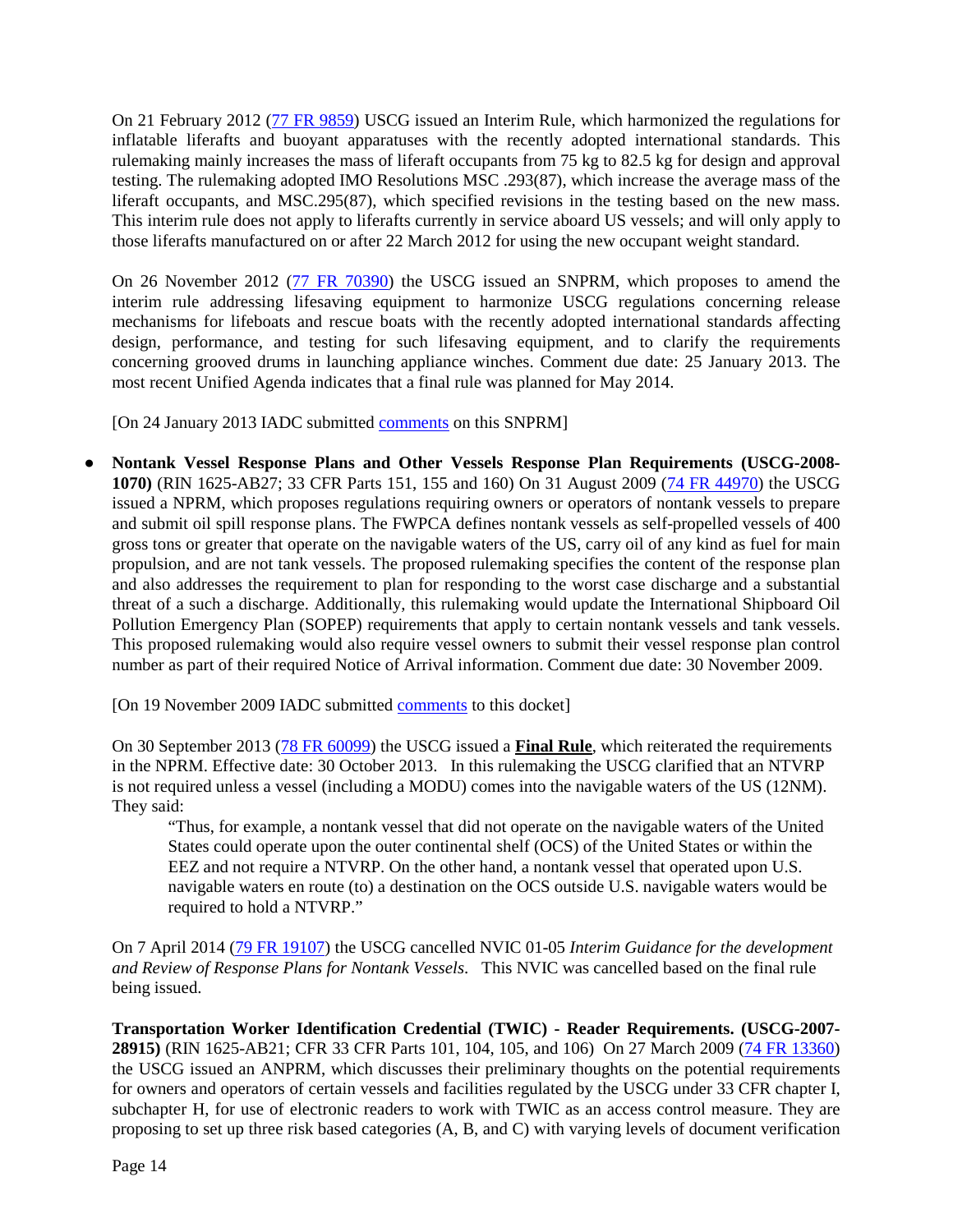requirements. This proposed rulemaking also discusses the recordkeeping requirements for those owners or operators required to use an electronic reader, and amendments to security plans previously approved by the USCG to incorporate the TWIC requirements. Once finalized, it would complete the implementation of the Maritime Transportation Security Act (MTSA), as well as the requirements of the Security and Accountability for Every Port Act of 2006, for regulations on electronic readers for use with TWICs. Comment due date: 26 May 2009.

On 22 March 2013 ([78 FR 17781](http://www.gpo.gov/fdsys/pkg/FR-2013-03-22/pdf/2013-06182.pdf)) the USCG issued an NPRM that proposes to require owners and operators of certain vessels and facilities regulated by the Coast Guard to use electronic readers designed to work with the TWIC as an access control measure. This NPRM also proposes additional requirements associated with electronic TWIC readers, including recordkeeping requirements for those owners and operators required to use an electronic TWIC reader, and security plan amendments to incorporate TWIC requirements. The TWIC program, including the proposed TWIC reader requirements in this rule, is an important component of the Coast Guard's multi-layered system of access control requirements and other measures designed to enhance maritime security. This rulemaking action, once final, would build upon existing Coast Guard regulations designed to ensure that only individuals who hold a TWIC are granted unescorted access to secure areas at those locations. The Coast Guard has already promulgated regulations pursuant to the Maritime Transportation Security Act of 2002 (MTSA) that require mariners and other individuals to obtain a TWIC and present it for inspection by security personnel prior to gaining access to such secure areas. By requiring certain vessels and facilities to perform TWIC inspections using electronic TWIC readers, this rulemaking would further enhance security at those locations. This rulemaking would also implement the Security and Accountability for Every Port Act of 2006 electronic TWIC reader requirements. Comment due date: 21 May 2013

The Coast Guard also announces a public meeting to take place on April 18, 2013, from 1:00 p.m. to 5:00 p.m. at the Crystal City Marriott at Reagan National Airport, 1999 Jefferson Davis Highway, Arlington, Virginia 22202 to provide an opportunity for oral comments on the NPRM. Comment due date: 21 May 2013.

On 10 May 2013 [\(78 FR 27335\)](http://www.gpo.gov/fdsys/pkg/FR-2013-05-10/pdf/2013-11227.pdf) the USCG issued an extension to the comment period for this proposed rule. The new commend due date is 20 June 2013. The most recent Unified Agenda indicated that a final rule is planned for January 2015.

**Implementing of Vessel Security Officer Training and Certification Requirements- International Convention on Standards of Training, Certification and Watchkeeping for Seafarers, 1978, as Amended (USCG-2008-0028).** (RIN 1625-AB26; 33 CFR 104, 46 CFR 10 and 15) On 20 May 2008 [\(73](http://edocket.access.gpo.gov/2008/pdf/E8-11225.pdf)  [FR 29060\)](http://edocket.access.gpo.gov/2008/pdf/E8-11225.pdf) the USCG has issued an Interim Rule with a request for comments. The USCG is amending its regulations to implement the vessel security officer (VSO) training and certification amendments to the STCW Code, which incorporates the training and qualification requirements for VSOs into the U.S. merchant mariner credentialing regulations. These requirements will apply to all self-propelled vessels engaged in commercial service (including MODUs) that operate beyond the boundary line.

On 17 June 2008, the USCG [\(73 FR 34190\)](http://edocket.access.gpo.gov/2008/pdf/E8-13552.pdf) amended a clerical error in the Interim Rule. It now states that to qualify for a VSO endorsement a person must have not less than six months sea service (not 90 days as previously indicated in the initial Interim Rule). The Fall 2011 Unified Agenda indicated that this rulemaking was an **Interim Final Rule** and that a final rule is "to be determined."

**Aligning Coast Guard Pollution Regulations with MARPOL Annex I Regulations/Amendments**. (RIN 1625-AB57; 33 CFR 151, 155, 156, 157 and 197) On 14 August 2009, the USCG (CG-52) approved the workplan for aligning CG pollution regulations (33 – Subpart O) with MARPOL Annex I. This included proposing requirements for some ship owners and operators to provide additional equipment, revise current operating procedures, and/or modify the design of future ships during the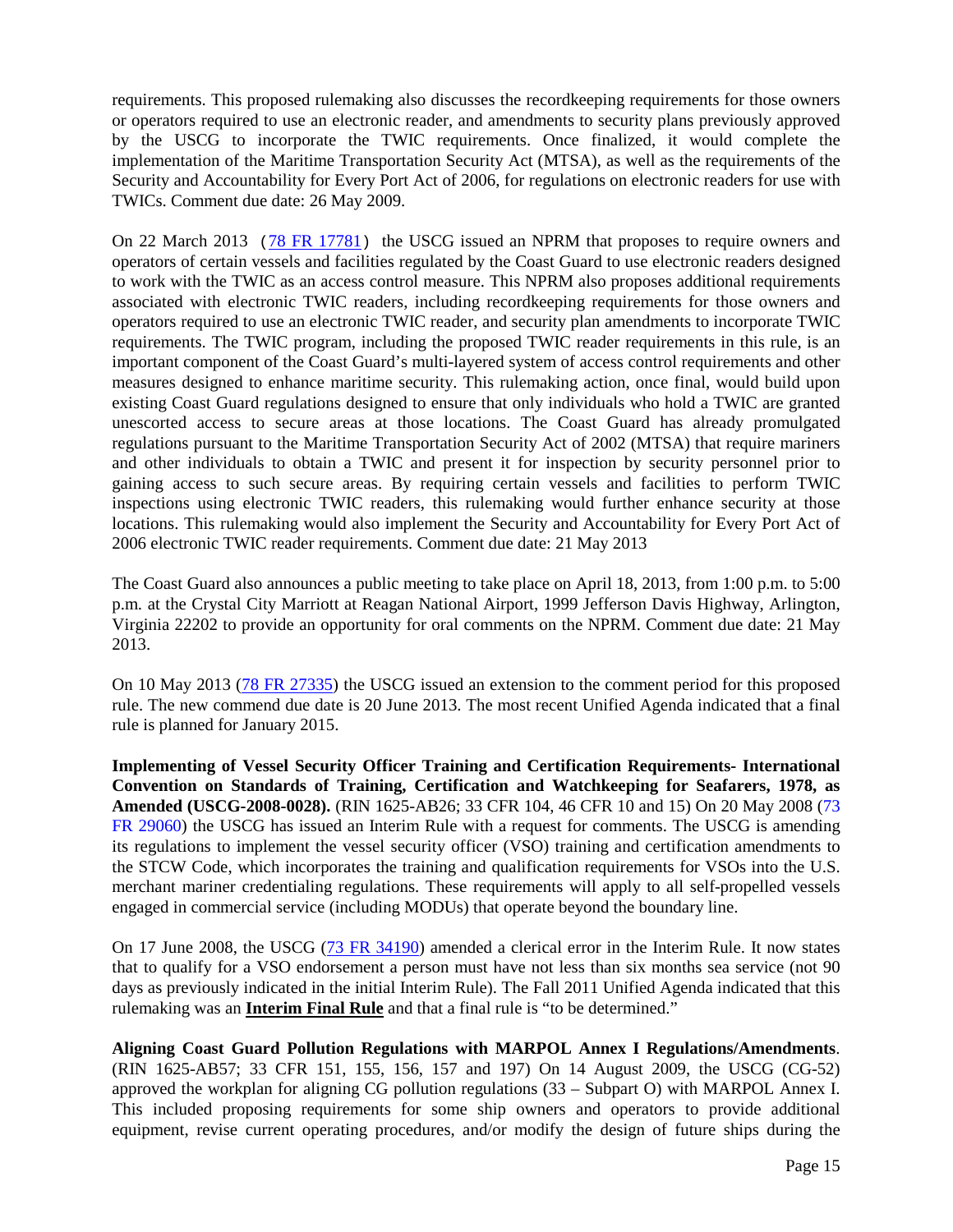production process, as well as adopt incorporation of the Southern South African Waters as a Special Area. Subsequently, since the signing of the workplan, the  $86<sup>th</sup>$  session of MSC adopted material safety data sheets (MSDSs) for MARPOL Annex I oil cargo and oil fuel, which entered into force 1 July 2009. In the interest of optimizing CG resources and ensuring timely publication of a rulemaking to bring the U.S. in compliance with international requirements, the rulemaking team recommends amending the scope of the current workplan for the Aligning Coast Guard Regulations with MARPOL Annex I Regulations/Amendments rulemaking with MARPOL Annex I Regulations/ Amendments for MSDS requirements for oil cargo and oil fuel, to be effective for the U.S. on 1 January 2011. This would mean updating the shipping regulations in title 46 to require MSDSs.

On 9 April 2012 (77 FR 21360) the USCG published a NRPM, which proposed to update the US regulations and harmonize them with international conventions (MARPOL and SOLAS) regarding oil pollution and safety of life at sea. Comment due date: 9 July 2012

On 26 July 2012 [\(77 FR 43741\)](http://www.gpo.gov/fdsys/pkg/FR-2012-07-26/pdf/2012-18226.pd) USCG issued an extension of the comment period. Comment due date (extended): 7 September 2012. The most recent Unified Agenda indicates that a final rule was planned for May 2014.

**Vessel Requirements for Notices of Arrival and Departure, and Carriage of Automatic Identification System (USCG-2005-21869).** (RIN 1625-AA99; 33 CFR 160, 161 and 164) First announced in the October 2005 Unified Agenda, this rulemaking would expand the applicability for Notice of Arrival and Departure (NOAD) and Automatic Identification System (AIS) requirements. These expanded requirements would better enable the USCG to correlate vessel AIS data with NOAD data, enhancing its ability to identify and track vessels, detect anomalies, improve navigation safety, and heighten our overall maritime domain awareness.

The NOAD portion of this rulemaking would expand the applicability of the NOAD regulations by changing the minimum size of vessels covered below the current 300 gross tons, require that a notice of departure be submitted for all vessels required to submit a notice of arrival, and mandate electronic submission of NOAD notices to the National Vessel Movement Center. This rulemaking will expand the applicability of NOADs to include all foreign commercial vessels, regardless of tonnage, more U.S. commercial vessels, and all U.S. commercial vessels arriving from a foreign port.

The AIS portion of the rulemaking would expand the AIS carriage requirements to all commercial vessels Congress specifically identified in the Maritime Transportation Security Act of 2002, and would include vessels carrying 50 or more passengers, vice the current 150 or more passengers for hire, carrying or towing certain dangerous cargo, certain dredges, and certain high speed passenger craft. The USCG do not have a current mechanism in place to capture vessel, crew, passenger, or specific cargo information on vessels less than or equal to 300 gross tons (GT) intending to arrive at or depart from U.S. ports unless they are arriving with certain dangerous cargo (CDC) or are arriving at a port in the 7th Coast Guard District. According to the USCG, the lack of NOA information on this large and diverse population of vessels represents a substantial gap in their maritime domain awareness (MDA). This gap can be minimized by expanding the applicability of the NOAD regulation beyond vessels greater than 300 GT, cover all foreign commercial vessels, more U.S. commercial vessels, and all U.S. commercial vessels coming from a foreign port; and enhance maritime domain awareness by tracking them (and others) with AIS. There is no current Coast Guard requirement for vessels to submit notification of departure information.

On 23 November 2005 [\(70 FR 70862\)](http://edocket.access.gpo.gov/2005/pdf/05-23233.pdf), the USCG published a notice (under docket USCG-2005-22837) announcing the preparation of a Programmatic Environmental Impact Statement for the Nationwide Automatic Identification System project.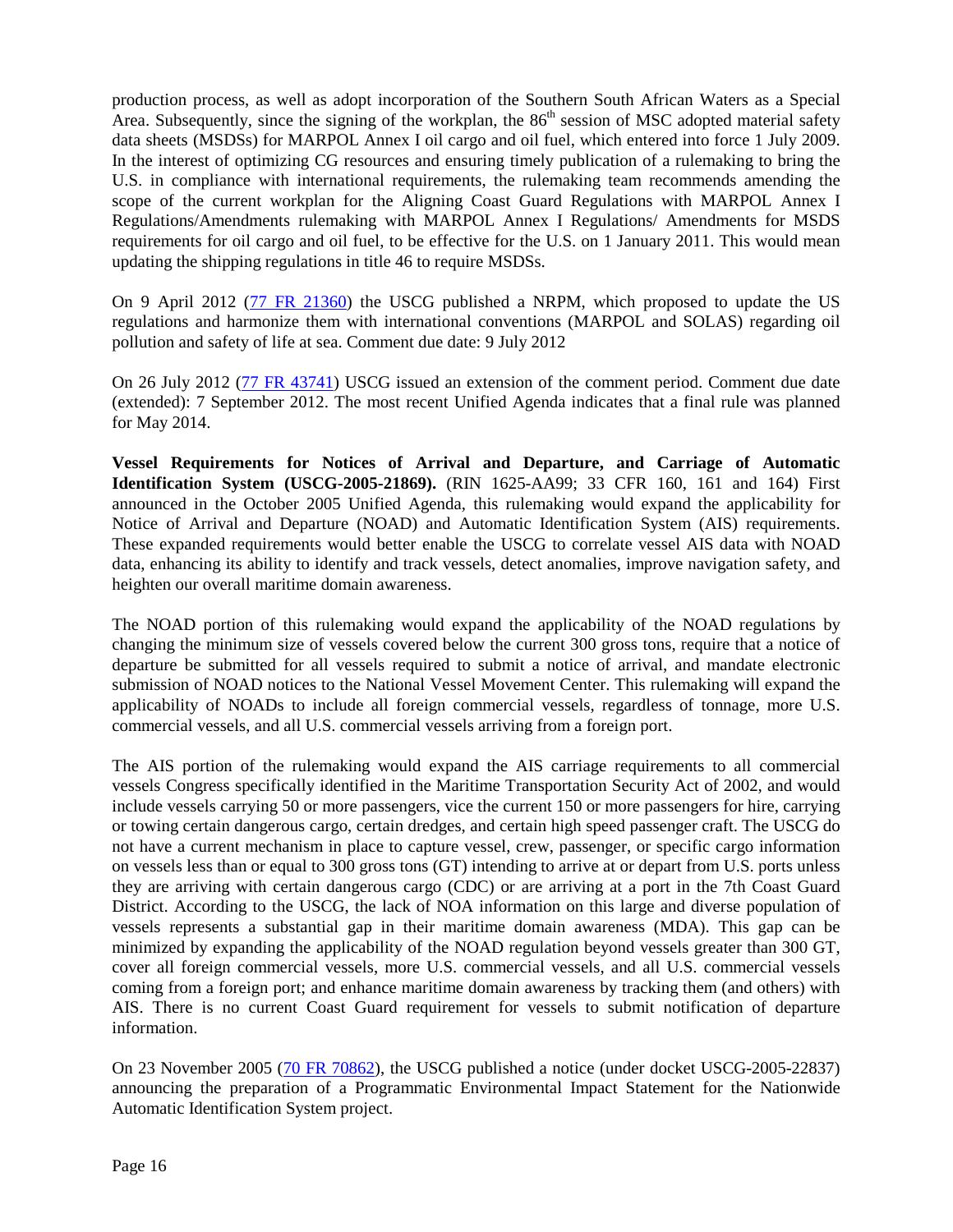On 16 December 2008 [\(73 FR 76295\)](http://edocket.access.gpo.gov/2008/pdf/E8-29698.pdf) the USCG issued a NPRM and proposed to expand the applicability of the Notice of Arrival and Departure (NOAD) and automatic identification systems (AIS) requirements to more commercial vessels. The proposed rulemaking would expand the applicability of the Notice of Arrival (NOA) requirements to additional vessels, establish a separate requirement for certain vessels to submit notices of departure (NOD), set forth a mandatory method for electronic submission of NOA and NOD, and modify related reporting content, timeframes, and procedures. This rulemaking would also expand the applicability of AIS requirements beyond the vessel traffic service area, to all US navigable waters and require AIS carriage for additional commercial vessels. These proposed changes would improve navigation safety, enhance the USCG's ability to identify and track vessels, heighten the overall maritime domain awareness, and aid the USCG in addressing threats to maritime transportation safety and security and mitigate the possible harm from such threats. Comment due date: 15 April 2009. The most recent Unified Agenda indicated that a final rule is planned for December 2014.

**Standards for Living Organisms in Ships' Ballast Water Discharged in U.S. Waters (USCG-2001- 10486).** (RIN 1625-AA32; 33 CFR 151) On 4 March 2002 [\(67 FR 9632\)](http://frwebgate.access.gpo.gov/cgi-bin/getdoc.cgi?dbname=2002_register&docid=02-5187-filed.pdf), the USCG issued an ANPRM seeking comments on the development of a ballast water treatment goal, and an interim ballast water treatment standard. On 5 August 2004 [\(69 FR 47453\)](http://edocket.access.gpo.gov/2004/pdf/04-17827.pdf), the USCG published a "notice with request for comments" on its program to approve ballast water treatment systems. Information gathered from this notice will be used to develop a comprehensive approval program to ensure ballast water treatment systems meet the ballast water discharge standard regulations, which we intend to promulgate in the near future. Commenters should note that the approval program will have to accommodate many different technologies as ballast water treatment options, as well as different types of vessels, and the costs associated with establishing this program. The USCG currently approve some equipment as a result of only land-based testing; the notice requests that the public comment on if this is an adequate approach for approving ballast water treatment systems or should approval of these systems involve shipboard testing. Comment are also requested on appropriate water quality conditions, whether or not testing should include testing from both fresh water and salt water sources, and other environmental conditions that treatment systems should be subjected to as part of the approval program. The USCG further notes that commenters should also consider that treated ballast water may be sampled for the life of the treatment system as part of compliance measures to enforce ballast water discharge standards. Comment due date: 3 December 2004. On 25 August 2004 [\(69 FR 52301\)](http://edocket.access.gpo.gov/2004/pdf/04-19452.pdf) the USCG published a minor correction to the 5 August 2004 rule.

On 28 August 2009 the USCG issued a NPRM [\(74 FR 44632\)](http://edocket.access.gpo.gov/2009/pdf/E9-20312.pdf) which proposes to amend its regulations on ballast water management by establishing standards for the allowable concentrations of living organisms in ships' ballast water discharged in U.S. waters. The USCG proposes to amend its regulations for approving engineering equipment by establishing an approval process for ballast water management systems. The intent of the USCG in this rulemaking is to eventually eliminate the ballast water exchange method and, phased into its place, establish two ballast water discharge standards. This system would apply to all vessels that operate in U.S. waters, are bound for points or places in the U.S. (including vessels bound for offshore ports or places), and are equipped with ballast tanks. These vessels would need to install and operate with a USCG approved ballast water management system. Comment due date: 27 November 2009 (modified below)

On 15 October 2009 [\(74 FR 52941\)](http://edocket.access.gpo.gov/2009/pdf/E9-24745.pdf) the USCG extended the NPRM comment date to 4 December 2009.

[On 4 December 2009 IADC submitted [comments](http://www.iadc.org/offshore-operating-division/documents/) to the docket for this NPRM]

On 23 March 2012 [\(77 FR 17254\)](http://www.gpo.gov/fdsys/pkg/FR-2012-03-23/pdf/2012-6579.pdf) the USCG issued a **Final Rule**, which establishes a standard for the allowable concentration of living organisms in ballast water discharged in water of the United States. The USCG is also amending its regulations for engineering equipment via establishment of an approval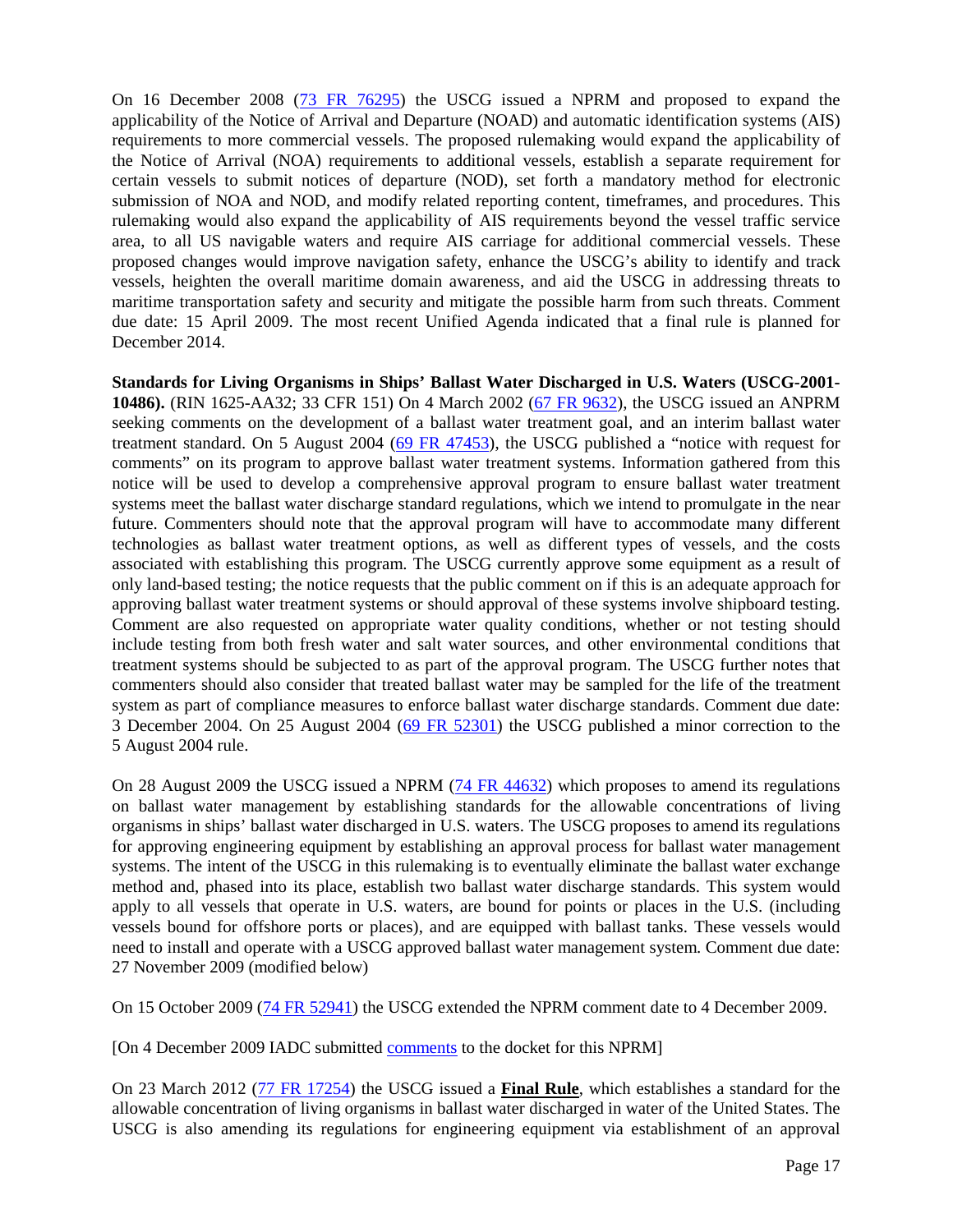process for a BW management system. (Exceptions are section 33 CFR 151.1513 and 151.2036, which require OMB approval and will be published in a later Federal Register when approved.) Effective date: 21 June 2012.

On 13 June 2012 [\(77 FR 35268\)](http://www.gpo.gov/fdsys/pkg/FR-2012-06-13/pdf/2012-14382.pdf) USCG obtained OMB approval for the exceptions listed in the final rule. Effective date: 21 June 2012

[NOTE: On 9 January 2013 IADC received a [response](http://www.iadc.org/committees/offshore/index.html) from our inquiry to the USCG that indicated that USCG's jurisdiction for the BW system regulations is 12 NM]

**OIM Licensing (USCG-2001-10015).** (RIN not assigned; 46 CFR 10). In a 31 August 2001 letter to IADC President, Dr. Lee Hunt, the USCG indicated that it would proceed with a rulemaking to provide an alternative to MMS approval of well control courses as a prerequisite for OIM certification. This action is in response to IADC's November 2000 petition for rulemaking. Current USCG regulations require OIM candidates to present a certificate of completion from a MMS "approved" well control training program. In August 2000, MMS amended its regulations to eliminate, effective 15 October 2002, its approval of well control training programs. Thus, unless the USCG modifies its rules it will eventually be impossible for OIM candidates to meet this prerequisite. Foreseeing possible delays in the rulemaking process, IADC also asked the USCG to direct its Regional Examination Centers to accept certificates issued by IADC WellCAP® accredited institutions as equivalent to the MMS "approved" certificates until an amended rule is issued. The opening of a rulemaking docket is a necessary step in the right direction, but it is not a guarantee that the USCG will respond affirmatively, or in a timely manner, to the rulemaking petition.

In a 1 October 2002 letter, the USCG informed IADC that, due to the events of 11 September 2001, and a reprioritization of its efforts, it might be up to five years before a rule could be published to change its requirements. The USCG has indicated it will issue a policy letter directing that its Regional Exam Centers not require an MMS certificate from OIM license applicants. On 5 November 2002, the USCG issued [NMC Policy Letter 17-02](http://www.uscg.mil/nmc/marpers/pag/17-02.pdf) providing guidance on proof of training in blowout prevention and well control. It directs that Regional Examination Centers accept a letter or certificate from the employer or training provider certifying the completion of training in blowout prevention and well control.

**Cargo Securing on Vessels Operating in U.S. Waters (USCG-2000-7080, formerly 1998-4951).** (RIN 1625-AA25; 33 CFR 97) On 11 January 1999 (64 [FR 1648\)](http://frwebgate.access.gpo.gov/cgi-bin/getdoc.cgi?dbname=1999_register&docid=99-535-filed.pdf), the USCG published a notice and request for comments and announced a public meeting to discuss potential cargo securing standards for vessels operating in U.S. waters carrying general cargo and hazardous materials. The USCG indicated that this project address both vessels in international and U.S. domestic coastwise trade. Comments were due on 28 February 1999, and a NPRM was scheduled for October 2000.

On 1 December 2000 [\(65 FR 75201\)](http://frwebgate.access.gpo.gov/cgi-bin/getdoc.cgi?dbname=2000_register&docid=00-30447-filed.pdf), the USCG issued a NPRM proposing regulations "to implement recent amendments to Chapter VI and VII of SOLAS." The text of the proposal incorporates the provisions of SOLAS by reference. This may be a source of some confusion because, while the USCG indicates it is limiting its proposed rule to ships in international trade, no such limit applies under the referenced chapters of SOLAS. Further, the USCG is using the NPRM to solicit comments regarding future domestic application of cargo securing standards. Comments were due on or before 1 March 2001. A final rule was scheduled for July 2001, but was rescheduled for December 2001.

On 15 November 2013 [\(78 FR 68784\)](http://www.gpo.gov/fdsys/pkg/FR-2013-11-15/pdf/2013-26886.pdf) the USCG issued an SNPRM, which proposed requiring cargo securing manuals (CSMs) on vessels of 500 gross tons or more traveling on international voyages and carrying cargo that is other than solid or liquid bulk cargo. These regulations would authorize recognized classification societies or other approval authorities to review and approval the CSMs on behalf of the USCG. They would also prescribe when and how the loss of jettisoning of cargo at sea must be reported.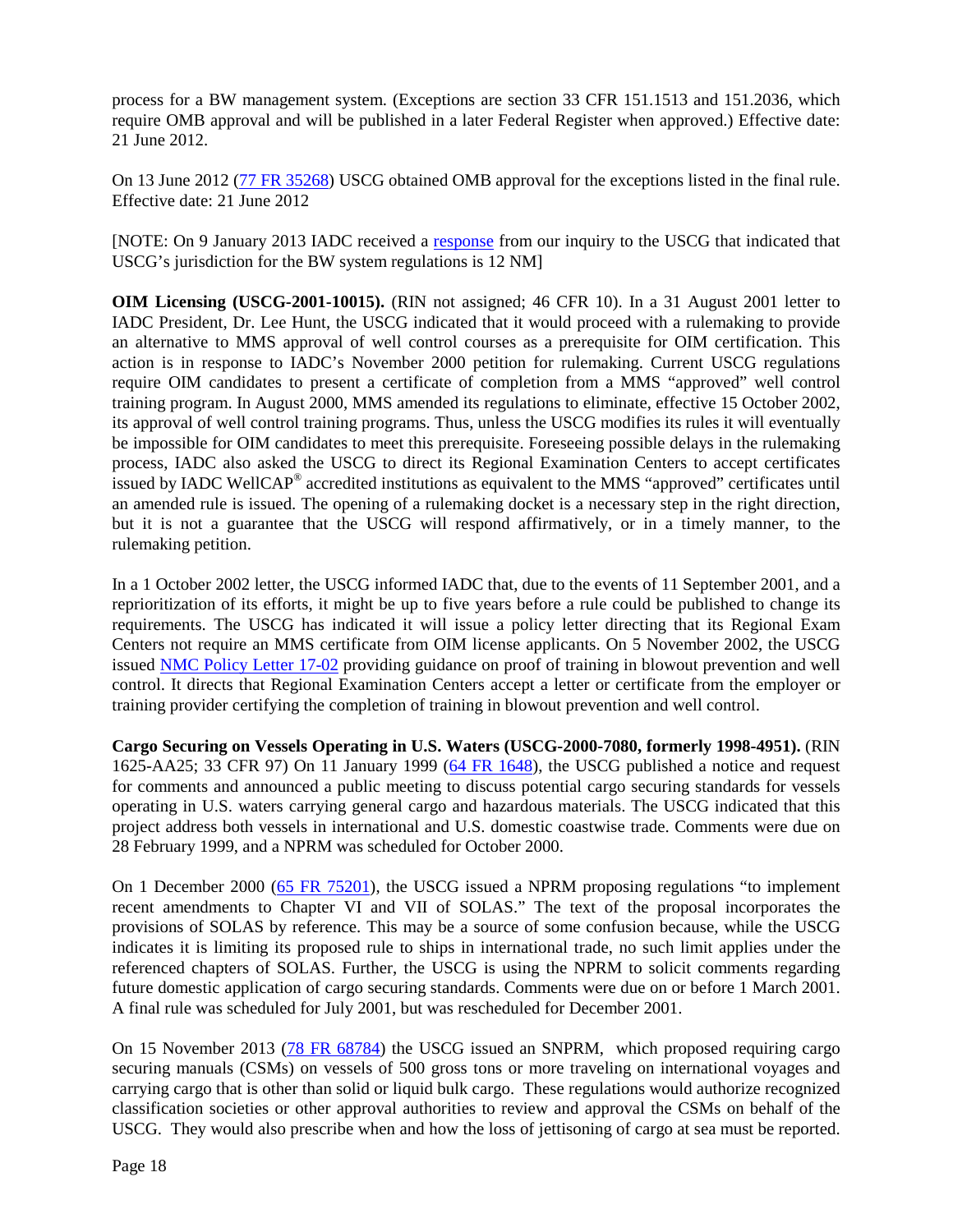Comment due date: 13 February 2014. Comment due date: 13 February 2014. The most recent Unified Agenda indicated that the next action is "to be determined."

**Marine Transportation-Related Facility Response Plans for Hazardous Substances (USCG-1999- 5705). (**RIN: 1625–AA12; 33 CFR 154) This project would implement provisions of the Oil Pollution Act of 1990 that require owner or operator of a marine transportation-related facility transferring bulk hazardous substances to develop and operate in accordance with an approved response plan. The regulations would apply to marine transportation-related facilities that, because of their location, could cause harm to the environment by discharging a hazardous substance into or on the navigable waters or adjoining shoreline. An ANPRM was issued on 29 February 1996 (61 FR 7890). This was followed by a NPRM on 31 March 2000 [\(65 FR 17416\)](http://frwebgate.access.gpo.gov/cgi-bin/getdoc.cgi?dbname=2000_register&docid=00-7638-filed.pdf). An interim final rule was scheduled for June 2004.

On 17 February 2011 [\(76 FR 9276\)](http://edocket.access.gpo.gov/2011/pdf/2011-3568.pdf) the USCG reopened the comment period on this rulemaking. Comment due date: 18 May 2011. The most recent Unified Agenda indicates that the next action is "to be determined."

**Tank Vessel Response Plans for Hazardous Substances (USCG 1998-4354).** (RIN 1625-AA13; 33 CFR 155) On 22 March 1999 [\(64 FR 13734\)](http://frwebgate.access.gpo.gov/cgi-bin/getdoc.cgi?dbname=1999_register&docid=99-4697-filed.pdf), the USCG published a NPRM establishing requirements for response plans for certain tank vessels operating on the navigable waters or within the EEZ if they might discharge hazardous materials. Under the rules, as proposed, the transfer of certain materials to or from an independent tank or marine portable tank while on board a MODU would cause the MODU to be subject to these rules.

[On 4 August 1999 IADC submitted comments to the rulemaking docket suggesting changes to the rule to exclude MODUs conducting such operations.]

On 15 June 1999 [\(64 FR 31994\)](http://frwebgate.access.gpo.gov/cgi-bin/getdoc.cgi?dbname=1999_register&docid=99-15138-filed.pdf), the USCG announced a public meeting and an extension of the comment period until 30 August 1999. At the public meeting IADC presented oral testimony regarding the scope of the proposed rule.

On 17 February 2011 [\(76 FR 9276\)](http://edocket.access.gpo.gov/2011/pdf/2011-3568.pdf) the USCG reopened the comment period on this rulemaking. Comment due date: 18 May 2011. The most recent Unified Agenda indicates that the next action is "to be determined."

**Outer Continental Shelf Activities (USCG 1998-3868).** (RIN 1625-AA18; 33 CFR 140 through 147) On 27 June 1995 [\(60 FR 33185\)](http://frwebgate5.access.gpo.gov/cgi-bin/PDFgate.cgi?WAISdocID=139877476276+2+2+0&WAISaction=retrieve), a notice and request for comments provided official notice that the USCG will amend its OCS Activities Regulations. Possible amendments include improvements to the personnel safety regulations for fixed OCS facilities, new regulations governing the operation of mobile inland drilling units on the OCS, and alignment of the requirements for foreign vessels engaged in OCS activities with those for U.S. vessels similarly engaged. A draft rewrite of these regulations was provided to the USCG by a subcommittee of the National Offshore Safety Advisory Committee (NOSAC).

On 7 December 1999 [\(64 FR 68416\)](http://frwebgate.access.gpo.gov/cgi-bin/getdoc.cgi?dbname=1999_register&docid=99-30895-filed.pdf), the USCG published a NPRM proposing a complete re-write of its OCS Activities Regulations. In addition to the issues cited above, the USCG attempted to place the entire Subchapter in "plain language." The issues of most concern drilling contractors relate to the establishment of regulations governing confined space entry, and the imposition of structural fire protection requirements on fixed platforms, including platform drilling units used on fixed platforms. Comments on the NPRM were originally due no later than 7 February 2000. On 22 February 2000 (65 [FR 8671\)](http://frwebgate.access.gpo.gov/cgi-bin/getdoc.cgi?dbname=2000_register&docid=00-3825-filed.pdf), the USCG published a notice providing **corrections** to the NPRM and on 16 March 2000 [\(65 FR 14226\)](http://frwebgate.access.gpo.gov/cgi-bin/getdoc.cgi?dbname=2000_register&docid=00-6546-filed.pdf), the comment period was extended until 5 July 2000, at the request of IADC and other trade associations.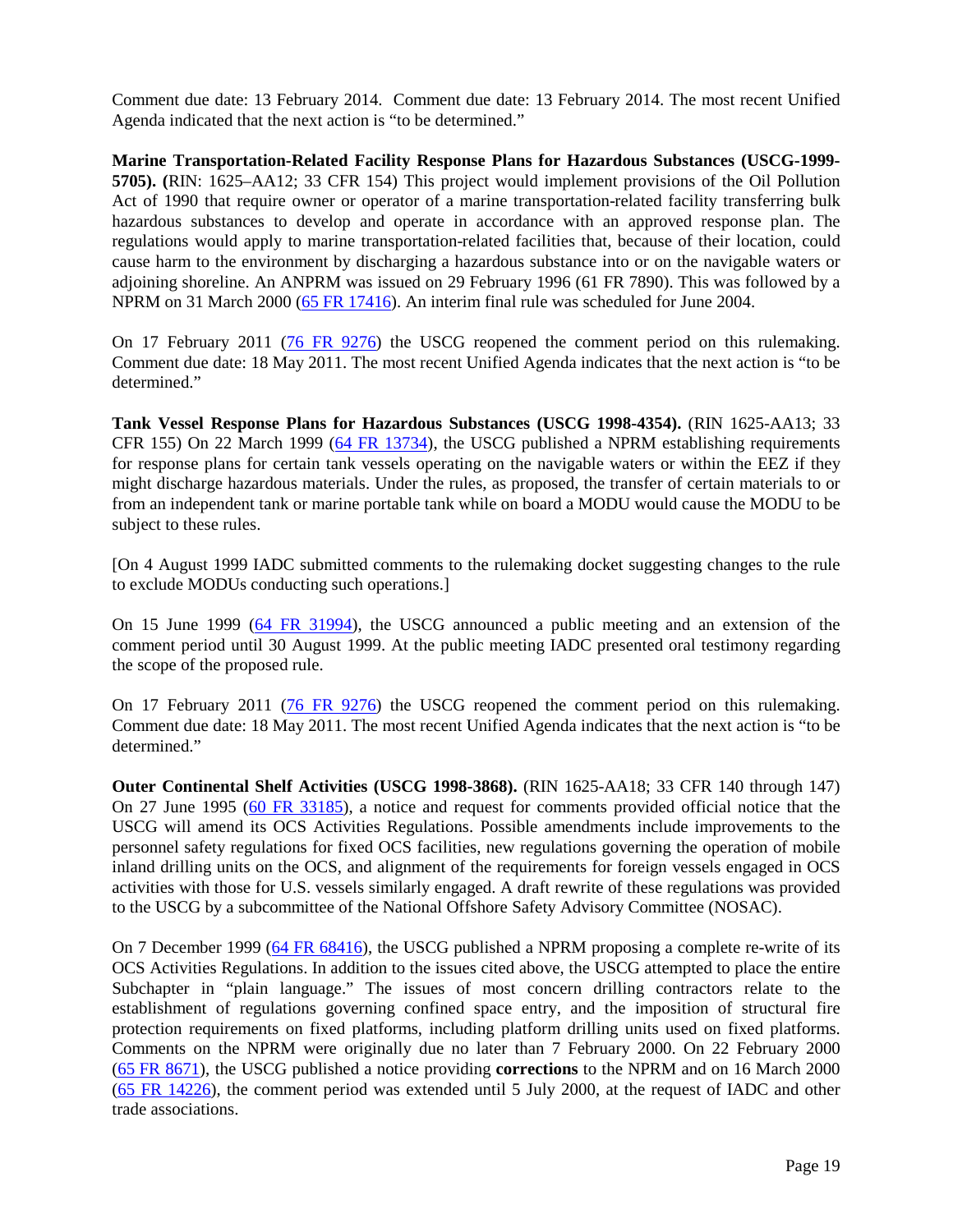[On 1 February 2000 IADC submitted comments to the OMB and USCG regarding the reporting, labeling and recordkeeping requirements associated with the proposed rule. On 15 February 2000, IADC submitted preliminary comments taking exception to the safety performance information presented by the USCG in its economic analysis of the proposed rule. On 3 May 2000, IADC joined the Offshore Operators Committee, OMSA, API, NOIA and others in filing comprehensive comments attacking the validity of the USCG's assumptions regarding the costs and benefits of the proposed rule. IADC has also collaborated with OOC and the other affected trade associations in compiling a detailed technical response to the USCG's proposed rules.]

On 30 June 2000 [\(65 FR 40559\)](http://frwebgate.access.gpo.gov/cgi-bin/getdoc.cgi?dbname=2000_register&docid=00-16658-filed.pdf), the comment period was extended until 30 November 2000 in response to a Congressional request. At the close of the comment period, nearly 100 comments had been submitted reflecting a wide range of views. A final rule was scheduled originally for June 2002, but has been repeatedly rescheduled. The most recent Unified Agenda indicated that an SNPRM is planned for June 2015.

**Numbering of Undocumented Barges (USCG-1998-3798). (**RIN: 1625-AA14; 33 CFR 189) On 18 October 1994 (59 FR 52646), the USCG published a request for comments regarding regulations to implement the Abandoned Barge Act of 1992, which requires that all undocumented barges more than 100 gross tons operating on the navigable waters of the U.S. be numbered. A 6 July 1998 [\(63 FR 36384\)](http://frwebgate.access.gpo.gov/cgi-bin/getdoc.cgi?dbname=1998_register&docid=98-17814-filed.pdf), an ANPRM sought additional input for establishing the statutorily mandated system. The comment period closed on 3 November 1998. This was followed by an 11 January 2001 [\(66 FR 2385\)](http://frwebgate.access.gpo.gov/cgi-bin/getdoc.cgi?dbname=2001_register&docid=01-870-filed.pdf), NPRM. In the Spring 2002 Unified Agenda, USCG announced that it would be withdrawing this rulemaking; however; the May December 2003 Unified Agendas indicated the USCG was reevaluating that decision.

On 12 August 2004 [\(69 FR 49844\)](http://edocket.access.gpo.gov/2004/pdf/04-18471.pdf) the USCG issued a notice reopening the comment period "taking into consideration the time since the publication of the NPRM. The most recent Unified Agenda indicated that a SNPRM is planned for August 2014.

**Commercial Diving Operations (USCG-1998-3786)**. (RIN 1625-AA21; 46 CFR 197) On 26 June 1998 [\(63 FR 34840\)](http://frwebgate.access.gpo.gov/cgi-bin/getdoc.cgi?dbname=1998_register&docid=98-17069-filed.pdf), an ANPRM requested comments on the type and scope of needed revisions to the commercial diving regulations. A petition by the Association of Diving Contractors initiated this rulemaking. Comment due date: 24 September 1998. A NPRM was scheduled for January 1999, but was rescheduled for July 1999, November 1999, and then April 2000.

On 6 January 2009 [\(74 FR 414\)](http://edocket.access.gpo.gov/2009/pdf/E8-31415.pdf), the USCG issued an ANPRM, which proposed to amend the commercial diving regulations. They are requesting comments from the public on industry standards and current practices that could be incorporated into the regulations or accepted as equivalents; the use of third party auditing; new requirements for compliance determination; the adoption of recommendations following the investigation of a 1996 fatality [Rig No. 12 Report]; and other additional regulatory revisions. Comment due date: 9 March 2009. The most recent Unified Agenda indicated that an NPRM was planned for June 2014.

**Rules of Practice, Procedure, and Evidence for Administrative Proceedings of the Coast Guard (USCG 1998-3472).** (RIN 1625-AA59; 33 CFR 20 and 46 CFR 5) This rulemaking would consolidate all procedural rules for administrative adjudication's for class II civil penalties, and allow the USCG to promulgate regulations implementing the OPA 90 authority. The USCG issued an **Interim Rule** with request for comments on 24 May 1999 [\(64 FR 28054\)](http://frwebgate.access.gpo.gov/cgi-bin/getdoc.cgi?dbname=1999_register&docid=99-12750-filed.pdf), with an effective date of 24 June 1999. A correction to the interim rule was published on 28 June 1999 [\(64 FR 34540\)](http://frwebgate.access.gpo.gov/cgi-bin/getdoc.cgi?dbname=1999_register&docid=99-16358-filed.pdf). The comment period was opened again on 5 October 1999 [\(64 FR 53970\)](http://frwebgate.access.gpo.gov/cgi-bin/getdoc.cgi?dbname=1999_register&docid=99-25865-filed.pdf). The USCG indicated that an NPRM, rather than an affirmation of the Interim Rule, was to have been issued in May 2001. The most recent Unified Agenda indicated that this was an **Interim Final Rule** and that an SNPRM is "to be determined."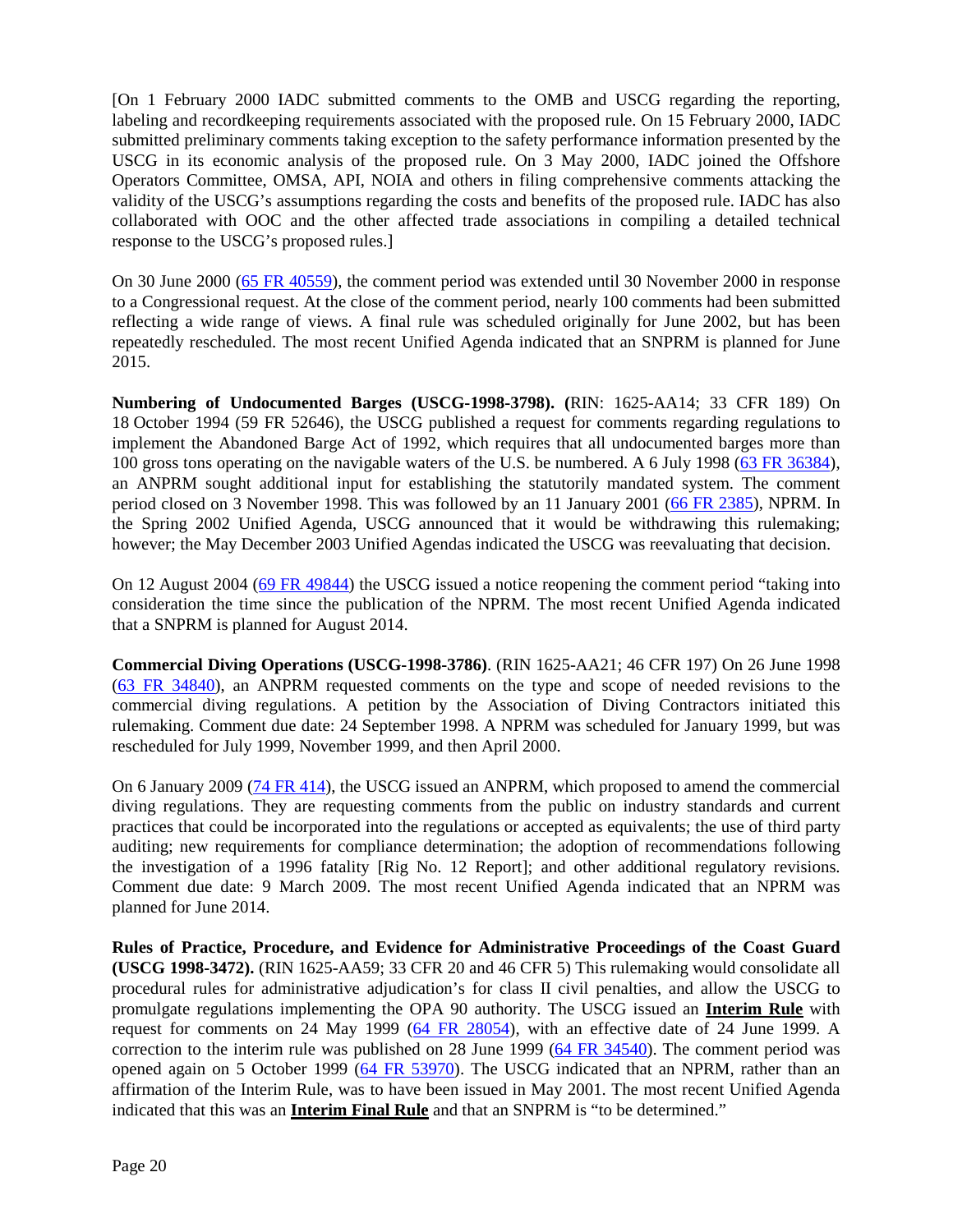**Implementation of the 1995 Amendments to the International Convention on Standards of Training, Certification, and Watchkeeping (STCW) for Seafarers, 1978. (USCG-2004-17914)** (RIN 1625-AA16; 46 CFR 5, 10, 12 and 15) On 26 June 1997 [\(62 FR 34505\)](http://frwebgate6.access.gpo.gov/cgi-bin/PDFgate.cgi?WAISdocID=140612444901+0+2+0&WAISaction=retrieve) the USCG issued an **Interim Rule**, effective 28 July 1997, implementing the 1995 STCW amendments. This rule differed significantly from the preceding NPRM; accordingly, the USCG sought comments on the rule. The comment period closed on 23 December 1997. On 25 July 1997 (62 FR 40139), the USCG issued a correction to the interim rule. On 28 July 1997 (62 FR 40281), another correction was issued. Because the IMO is still developing interpretations and procedural corrections to the STCW Convention, additional changes to the rule can be anticipated. A final rule affirming the interim rule was to be issued in December 1999, was rescheduled for February 2002 to coincide with the international entry into force, and subsequently rescheduled for February 2003.

On 17 November 2009 [\(74 FR 59353\)](http://edocket.access.gpo.gov/2009/pdf/E9-26821.pdf) the USCG issued a proposed rule, which proposes to amend the regulations to fully incorporate the STCW Convention and STCW Code amendments into the requirements for the merchant mariner credentialing found in 46 CFR Parts 10, 11, 12 and 15. The proposed changes are to incorporate the lessons learned from implementation of the STCW Convention & Code through the interim rule and attempt to clarify those regulations that have generated confusion in the past. Comment due date: 16 February 2010.

On 23 March 2010 [\(75 FR 13715\)](http://edocket.access.gpo.gov/2010/pdf/2010-6297.pdf) the USCG announced that it is revisiting the approach proposed by the NPRM published in November 2009. Based on the large number of comments to the rulemaking, coupled with the expected adoption by IMO of the updated amendments to the STCW Convention and Code, the Coast Guard is considering publication of a Supplemental NRPM, which would describe any proposed changes from the NPRM version, and seek comments from the public on the proposed changes.

On 1 August 2011 [\(76 FR 45908](http://www.gpo.gov/fdsys/pkg/FR-2011-08-01/pdf/2011-17093.pdf) - [173 pages]) the USCG issued a SNPRM to amend the existing regulations to address the comments received in the NRPM and to incorporate the 2010 amendments (Manila Amendments) to the STCW Convention and Code, which will come into force on 1 January 2012. Comment due date: 30 September 2011.

On 2 August 2011 [\(76 FR 46217\)](http://www.gpo.gov/fdsys/pkg/FR-2011-08-02/pdf/2011-19459.pdf) the USCG issued a notice of public meetings to receive comments regarding the SNPRM. The meetings will be held in Miami (24 August), New Orleans (24 August), Seattle (26 August), and Washington, DC (7 September).

[On 24 August 2011 IADC submitted [comments](http://www.iadc.org/offshore-operating-division/documents/) regarding this proposed policy change]

On 3 November 2011 [\(76 FR 68202\)](http://www.gpo.gov/fdsys/pkg/FR-2011-11-03/pdf/2011-28440.pdf) the USCG issued a Notice of Availability, which provided the MERPAC and MEDMAC committee task responses from both groups that were reviewing the SNPRM. The recommendations from these groups have been placed on the docket for review. Comment due date: 5 December 2011. The most recent Unified Agenda indicated that a final action is planned for October 2013.

On 24 December 2013 [\(78 FR 77795\)](http://www.gpo.gov/fdsys/pkg/FR-2013-12-24/pdf/2013-28032.pdf) the USCG issued a **Final Rule**, which implements the 2010 Manila Amendments to the STCW Code & Convention. These STCW amendments came into force on 1 January 2012, but are not self-implementing. This final rule also makes other changes not required by the STCW Convention and Code, but that the USCG felt were necessary to reorganize, clarify and update the regulations. Effective date: 24 March 2014.

**Discharge Removal Equipment for Vessels Carrying Oil (CGD 90-068).** (RIN 1625-AA02; 33 CFR 151) On 22 December 1993 (58 FR 67988), the USCG issued an Interim Rule, effective 21 January 1994, and corrected on 26 January 1994 (59 FR 3749) requiring periodic inspection of discharge-removal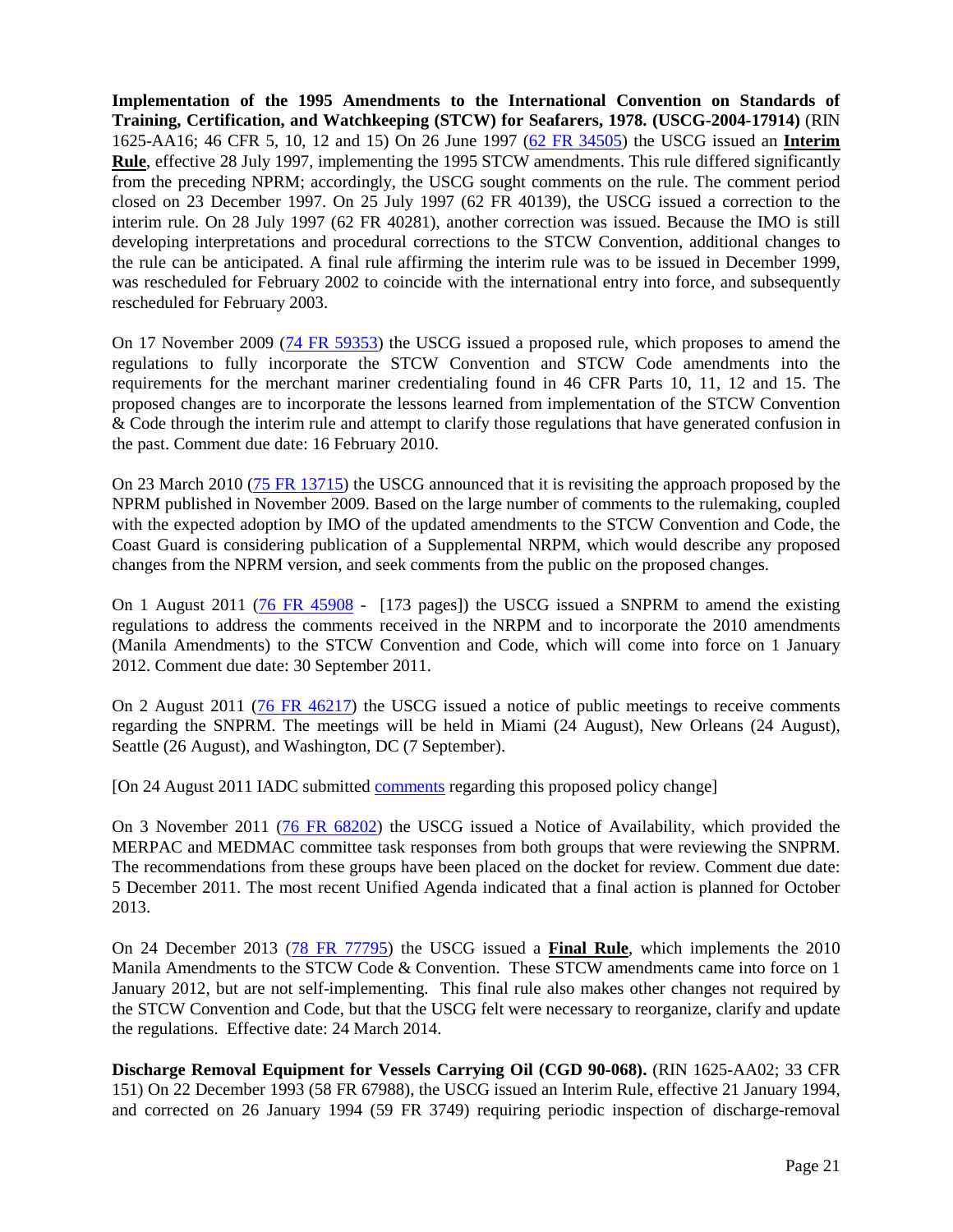equipment. Nearly a decade later the USCG indicated that it would take action to affirm this interim rule and announced that a final rule would be issued in December 2001.

On 27 March 2012 [\(77 FR 18151\)](http://www.gpo.gov/fdsys/pkg/FR-2012-03-27/pdf/2012-7344.pdf) the USCG issued a Notice of Intent to finalize the interim regulations issued in December 1993. Because of the lapse in time since the interim final rule was published, the USCG is seeking comments before finalizing portions of the interim final rule. Comment due date: 20 May 2012. The most recent Unified Agenda indicates that a final rule is "to be determined."

### **DHS / U. S. Customs and Border Protection (CBP)**

**Importer Security Filing and Additional Carrier Requirements (USCBP-2007-0077).** (RIN 1651- AA70; 19 CFR Parts 4, 12, 18, 101, 103, 113, 122, 123, 141, 143, 149 & 192) On 2 January 2008 [\(73 FR](http://edocket.access.gpo.gov/2008/pdf/E7-25306.pdf)  [90\)](http://edocket.access.gpo.gov/2008/pdf/E7-25306.pdf) CBP issued a NPRM to prevent terrorist weapons from being transported to the US. Vessel carriers bringing cargo to the US are currently required to transmit certain information to CBP about the cargo they are transporting prior to lading that cargo at foreign ports of entry. This document requires both importers and carriers to submit additional information pertaining to cargo before it is brought into the US by vessel. CBP must receive this info via CBP-approved electronic data interchange system. The info is required to improve the ability of CBP to identify high-risk shipments. Comment due date: 3 March 2008 (Extended to 18 March 2008 on 1 February 2008).

On 29 February 2008 IADC submitted a [letter](http://www.iadc.org/committees/offshore/index.html) to clarify the terms "foreign port" and "foreign place" to preclude this rulemaking from dramatically affecting the offshore industry. Our letter also asked CBP to add a definition of the term "container" to remove any unintended application to small transport boxes or portable tanks. IADC further recommended establishing a threshold number of containers for application of this rulemaking so as not to apply to OSVs, since it would provide no benefit by this additional submission requirement.

On 25 November 2008 [\(73 FR 71730\)](http://edocket.access.gpo.gov/2008/pdf/E8-27048.pdf) CBP issued an **Interim Final Rule**, along with a solicitation of comments. Effective date: 26 January 2009. Of particular note is that CBP has indicated different compliance dates for specific portions of the rulemaking. They have also indicated that enforcement will occur gradually over the next year to allow companies to get familiar with the new regulations. Additionally, CBP requested comments for certain aspects of the rule. Comment due date: 1 June 2009.

The rule has implied that a MODU is a 'foreign place' if they are not an "OCS facility" (*i.e*. stacked or not engaged in OCS activities). CBP has stated that they do not intend to establish any stowage plan exemptions based on the number of containers being transported. Further, though we pointed out the nonexistence of foreign place codes for the OCS, CBP indicated that the nearest CBP service port code should be used. Finally, the term "container" was not defined and may become problematic for our industry.

On 14 July 2009 [\(74 FR 33920\)](http://edocket.access.gpo.gov/2009/pdf/E9-16539.pdf) CBP issued a correction to its Interim Final Rule. The interim final rule's regulatory text was inadvertently silent regarding the time frame for transmitting an Importer Security Filing for shipments intended to be transported in-bond for immediate exportation or for transportation and exportation. Two other preamble text corrections involve when a carrier's obligation to transmit container status messages ends and the other concerns when the importer security filing must be updated. Effective date: 14 July 2009.

On 24 December 2009 [\(74 FR 68376\)](http://edocket.access.gpo.gov/2009/pdf/E9-30570.pdf) CBP issued more corrections to the interim final rule, which inadvertently omitted the liability amounts for breach of the importer security filing bond and neglected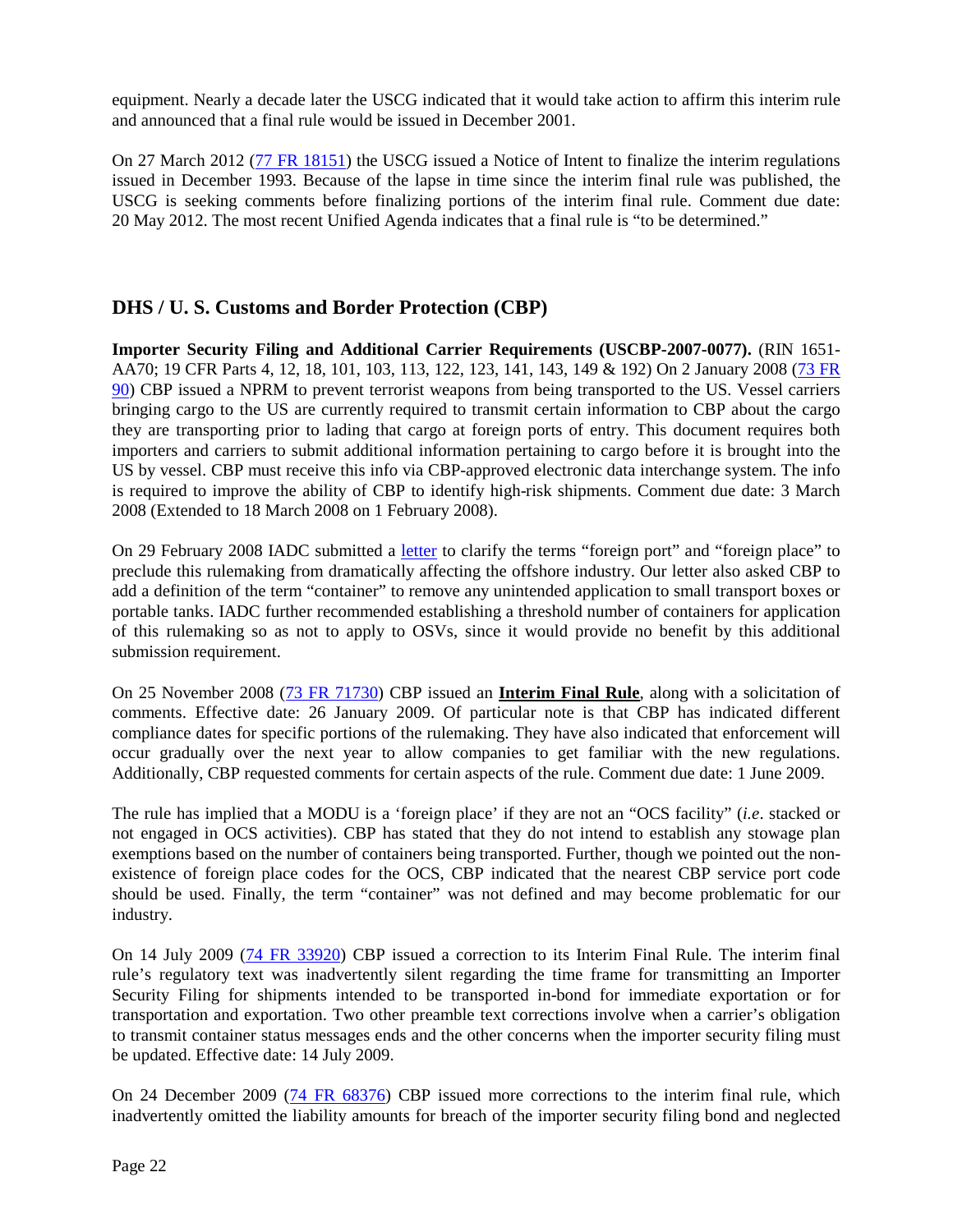to make provisions for using the importer security filing bond to secure a single ISF transaction. This update clarifies the bond terms applicable to the importer security filing bond by adding the liability amounts for a breach of the bond and by adding a paragraph to cover a single transaction. The most recent Unified Agenda indicated that a final action is planned for February 2015.

### **Department of the Interior (DOI) / Bureau of Ocean Energy Management (BOEM)**

**● Consumer Price Index Adjustments of the Oil Pollution Act of 1990 Limit of Liability for Offshore Facilities. (BOEM-2012-0076)** (RIN 1010-AD87; 30 CFR 553) On 24 February 2014 (79 FR 10056) BOEM is proposing to add a new subpart to its regulations on OSFR for Offshore Facilities designed to increase the limit of liability for damages applicable to offshore facilities under OPA 90, to reflect significant increases in the CPI, and to establish a methodology BOEM would use to periodically adjust for inflation the OPA offshore facility limit of liability. [This does not affect the setting for USCG COFRs or OSFRs] Comment due date: 26 March 2014. The most recent Unified Agenda indicated that a final action is planned for September 2014.

**Revisions to Safety and Environmental Management Systems Requirements (SEMS) (BOEM-2011-0003)** (RIN 1014-AA04 [previously 1010-AD73]; 30 CFR 250) This planned rulemaking would add requirements to SEMS to prevent oil well blowouts. It would clarify requirements for job safety analysis, add stop work authority, establish work authority, include employee participation in SEMS, and require third-party audits.

On 14 September 2011 [\(76 FR 56683\)](http://www.gpo.gov/fdsys/pkg/FR-2011-09-14/pdf/2011-23537.pdf) BOEMRE issued a proposed rule, which proposes to amend the regulations to require operators to develop and implement additional provisions in their SEMS program for oil, gas, and sulphur operations in the OCS. These revisions pertain to developing and implementing STOP WORK authority and ultimate work authority, requiring employee participation in the development and implementation of the SEMS programs, and establishing requirements for reporting unsafe working conditions. Additionally, the rulemaking will require independent third parties to conduct audits of the operator's SEMS program and it will also establish further requirements related to conducting JSAs for activities identified in the operator's SEMS. Comment due date: 14 November 2011.

[On 14 November 2011 IADC submitted [comments](http://www.iadc.org/offshore-operating-division/documents/) to the docket]

On 5 April 2013 [\(78 FR 20423\)](http://www.gpo.gov/fdsys/pkg/FR-2013-04-05/pdf/2013-07738.pdf) the BSEE issued a **Final Rule**, which revised and added several new requirements to the regulations for SEMS. These pertain to Stop Work Authority (SWA) and Ultimate Work Authority (UWA), requiring an Employee Participation Plan (EPP) and establishing guidelines for reporting unsafe working conditions. This rulemaking also establishes additional JSA requirements for activities in the operator's SEMS. Lastly, it requires that the SEMS program must be audited by an accredited service provider. Effective date: 4 June 2013

[In December 2013 an IADC workgroup developed FAQs regarding SWA/UWA and submitted them to the Center for Offshore Safety for further review and submission to BSEE]

### **DOI / Bureau of Land Management (BLM)**

**Oil and Gas; Hydraulic Fracturing on Federal and Indian Lands (WO-300-L13100000.FJ0000)** (RIN 1004-AE26; 43 CFR 3160) On 24 May 2013 [\(78 FR 3163](http://www.gpo.gov/fdsys/pkg/FR-2013-05-24/pdf/2013-12154.pdf)6) the BLM issued an SNPRM to follow up on the previously issued proposed rule (11 May 2012 / [77 FR 27691\)](http://www.gpo.gov/fdsys/pkg/FR-2012-05-11/pdf/2012-11304.pdf). With the comments received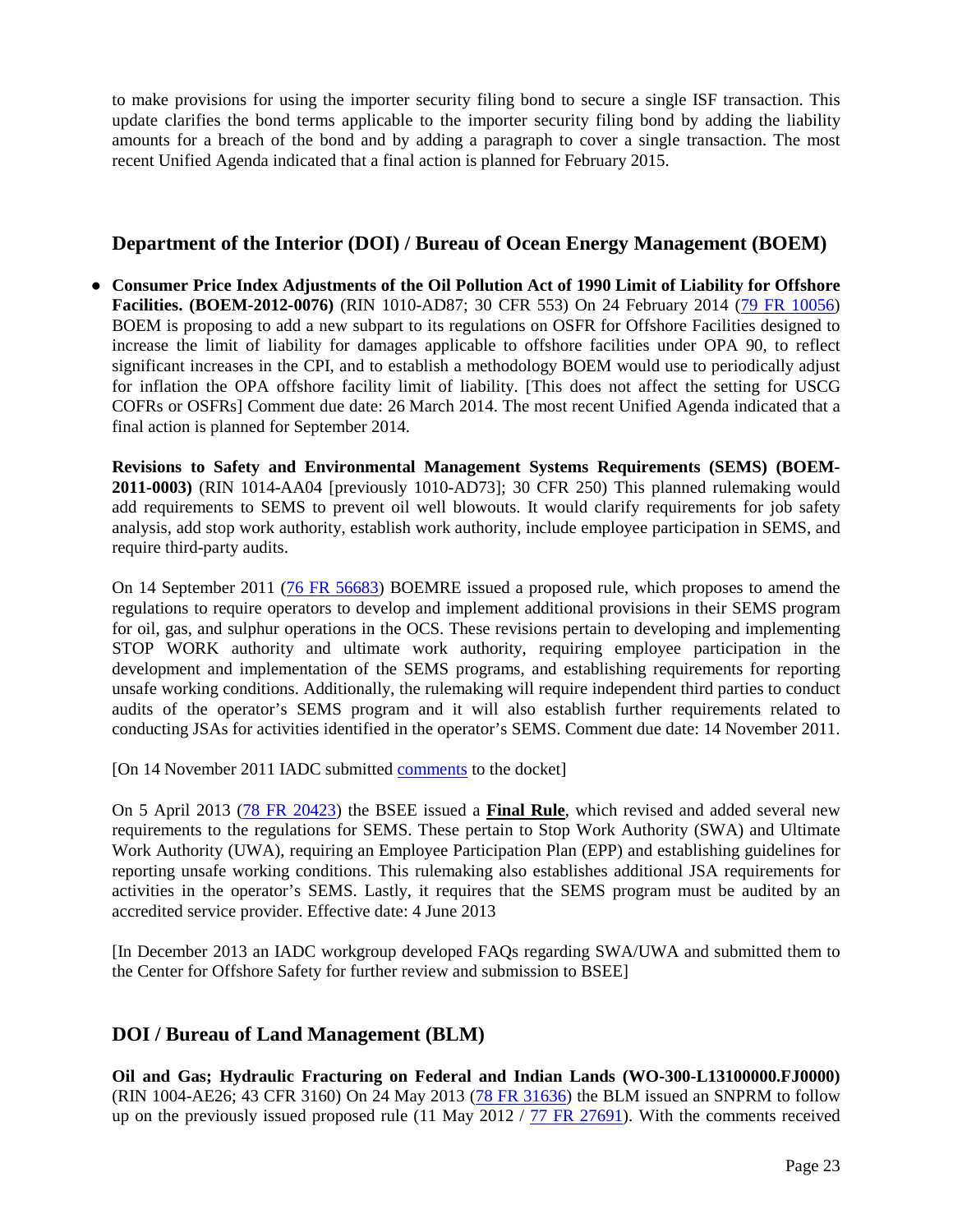from the NPRM, BLM made some revisions and is now seeking additional comment on the revised rule. Key issues in this updated draft include: the use of an expanded set of cement evaluation tools to help ensure that usable water zones have been isolated and protected from contamination; and more detailed guidance on how trade secrets claims will be handled, modeled on the procedures promulgated by the State of Colorado. The revised proposed rule would also provide opportunities for the BLM to coordinate standards and processes with individual States and tribes to reduce administrative costs and to improve efficiency. Comment due date: 24 June 2013

On 10 June 2013 [\(78 FR 34611\)](http://www.gpo.gov/fdsys/pkg/FR-2013-06-10/pdf/2013-13708.pdf) BLM extended the comment period to 23 August 2013. The most recent Unified Agenda indicates that a final action is planned for September 2014.

### **DOI / Bureau of Safety and Environmental Enforcement (BSEE)**

- **BSEE Forms Oil and Gas Operations; Proposed Collection (BSEE-2014-0004)** (RIN not listed; CFR not listed) on 14 April 2014 [\(79 FR 20897\)](http://www.gpo.gov/fdsys/pkg/FR-2014-04-14/pdf/2014-08332.pdf) BSEE submitted a notice to the Office of Management and Budget for a revision to the paperwork requirements in the regulations under Subpart D, *Oil and Gas drilling Operations*. Of particular interest is that BSEE is proposing that all forms will now include a certification stating that false submissions are subject to criminal penalties. Comment due date: 30 June 2014.
- **● Blowout Prevention System** (RIN 1014-AA11; 30 CFR 250) This proposed rulemaking, which is still in the planning stages, would revise regulations related to blowout preventers (BOPs). BSEE regulations for BOPs currently consist of: (1) Field pressure and functions tests, (2) performance statements related to BOP capabilities, and (3) several industry practices related to inspection and maintenance. The industry has developed new standards for BOP design and testing that contain significant improvements to existing documents. By incorporating these new requirements into regulations and other supplemental requirements, the regulatory oversight over this critical equipment will be increased. The recent Unified Agenda indicates that an NPRM is planned for November 2014.

**Oil and Gas and Sulphur Operations on the Outer Continental Shelf- Oil and Gas Production Safety Systems. (BSEE-2012-0005)** (RIN 1014-AA10; 30 CFR 250) On 22 August 2013 [\(78 FR 52240\)](http://www.gpo.gov/fdsys/pkg/FR-2013-08-22/pdf/2013-19861.pdf) the BSEE issued a proposed rule to amend and update the regulations regarding oil and natural gas production by addressing issues such as: Safety and pollution prevention equipment lifecycle analysis, production safety systems, subsurface safety devices, and safety device testing. The proposed rule production safety systems, subsurface safety devices, and safety device testing. would differentiate the requirements for operating dry tree and subsea tree production systems on the OCS and divide the current subpart H into multiple sections to make the regulations easier to read and understand. Additionally, this proposed rulemaking would revise portions of §250.17 related to use of best available and safest technology (BAST). The intent of the change is to more closely track the BAST provision in the OCSLA. That statutory provision requires: … *on all new drilling and production operations and, wherever practicable, on existing operations, the use of the best available and safest technologies which the Secretary determines to be economically feasible, wherever failure of equipment would have a significant effect on safety, health, or the environment, except where the Secretary determines that the incremental benefits are clearly insufficient to justify the incremental costs of utilizing such technologies* (43 U.S.C. 1347(b).) Comment due date: 21 October 2013

On 4 September 2013 [\(78 FR 54417\)](http://www.gpo.gov/fdsys/pkg/FR-2013-09-04/pdf/C1-2013-19861.pdf) BSEE issued a correction to their previously issued proposed rule on 22 August 2013 (above)

[On 29 August 2013 IADC submitted [comments](http://www.iadc.org/offshore-operating-division/documents/) to the docket requesting an extension of the comment period until at least 24 January 2014]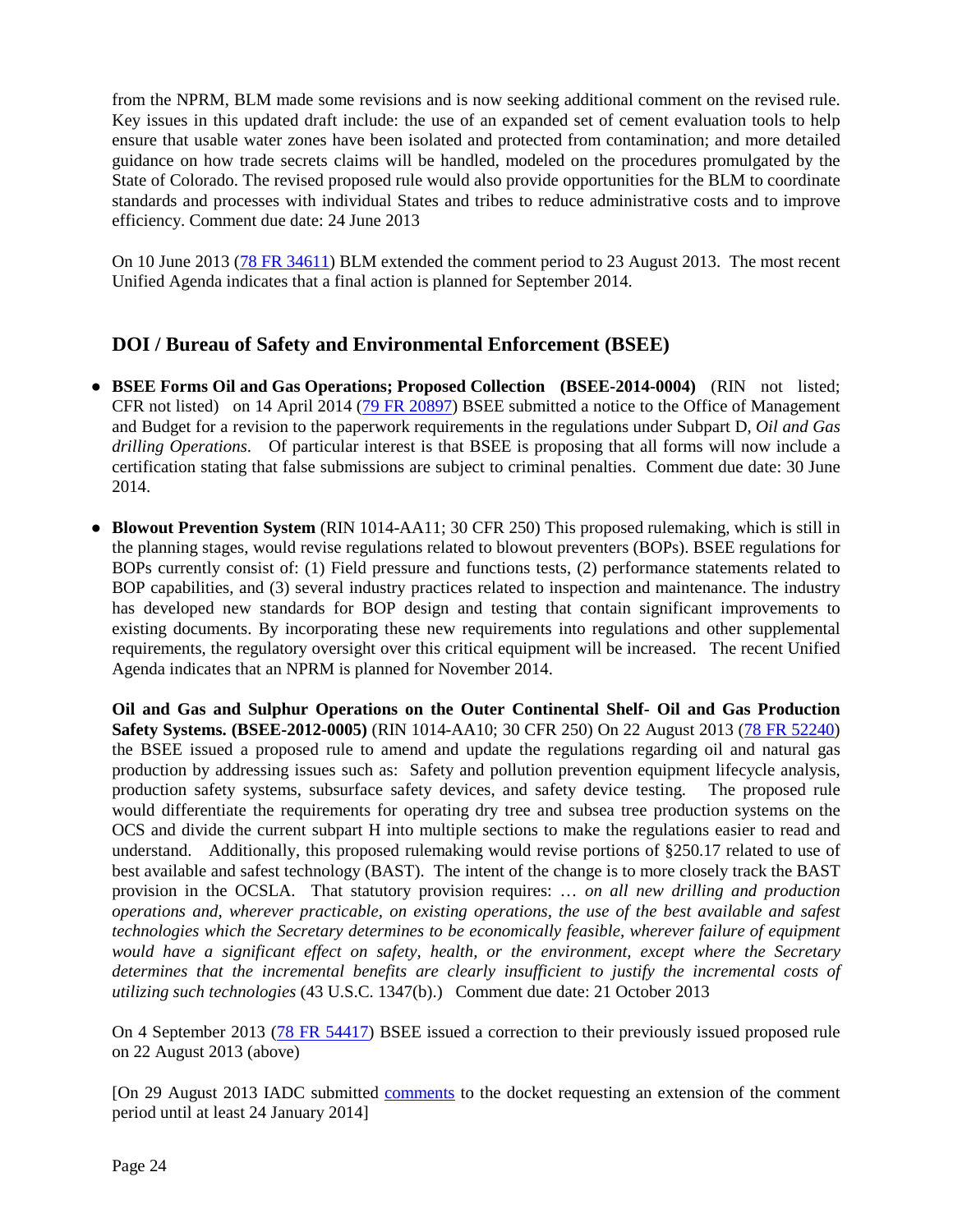On 27 September 2013 [\(78 FR 59632\)](http://www.gpo.gov/fdsys/pkg/FR-2013-09-27/pdf/2013-23520.pdf) BSEE issued an extension to the comment period. Extended comment due date: 5 December 2013. The most recent Unified Agenda indicates that a final action is planned for November 2014.

**Draft Safety Culture Policy Statement; Request for Public Comments. (BSEE-2012-0017)** (RIN not applicable; CFR not applicable) On 20 December 2012 [\(77 FR 75443\)](http://www.gpo.gov/fdsys/pkg/FR-2012-12-20/pdf/2012-30670.pdf) BSEE issued a notice regarding a draft Statement of Policy to announce its expectations for both organizations and individuals either performing or overseeing those activities regulated by BSEE to maintain a positive safety culture. They define safety culture as…."the core values and behaviors resulting from a collective commitment by leaders and individuals to emphasize safety, over competing goals, to ensure protection of people and the environment." Comments are requested regarding this policy and specifically listed associated questions in this notice. Comment due date: 20 March 2013

On 10 May 2013 [\(78 FR 27419\)](http://www.gpo.gov/fdsys/pkg/FR-2013-05-10/pdf/2013-11117.pdf) BSEE issued a Notice regarding their Final Safety Culture Policy Statement. This notice wanted all those responsible parties to foster in personnel an appreciation for the importance of safety and environmental stewardship, emphasizing the need for their integration into performance objectives to achieve optimal protection and production.

**BSEE Information Collection Activity: Global Positioning System for MODUs, Extension of a Collection, Comment Request. (BSEE-2012-0012)** (RIN not applicable; CFR not applicable) On 21 June 2012 BSEE issued a notice [\(77 FR 37430\)](http://www.gpo.gov/fdsys/pkg/FR-2012-06-21/pdf/2012-15218.pdf) requesting comments regarding GPS for MODUs since the current info collection approval from OMB expires in January 2013. The requirement for this info is that, after a major weather event, like a hurricane, lessees and operators need to report new GPS info to BSEE until all MODUs are determined to be safe. Comment due date: 20 August 2012

On 6 December 2012 [\(77 FR 72880\)](http://www.gpo.gov/fdsys/pkg/FR-2012-12-06/pdf/2012-29422.pdf) BSEE issued an NTL that requires MODUs to be equipped with multiple tracking/location devices so that during a storm event (hurricane) the respondent, as well as BSEE, will have capability to monitor their locations. This NTL also provides BSEE GPS data access thereby granting them real-time location as needed for the Hurricane Response Team. Comment due date: 7 January 2013

**● NTL: Elimination of Expiration Dates on Certain NTLs** (RIN not applicable; CFR not applicable) On 28 March 2014 BSEE [NTL No. 2014-N01](http://www.bsee.gov/Regulations-and-Guidance/Notices-to-Lessees-and-Operators/) was issued. It eliminates the expiration dates on certain existing NTLs published on the BSEE website. This NTL further clarifies that, until BSEE revises, reissues, or withdraws the published NTLs, they will continue to apply regardless of any stated expirations dates.

**NTL: Global Positioning System GPS) for Mobile Offshore Drilling Units (MODUs)** (RIN not applicable; CFR not applicable) On 19 March 2013 BSEE [NTL No. 2013–G01](http://www.bsee.gov/uploadedFiles/BSEE/Regulations/Notices_to_Lessees/NTL2013-G01.pdf) was issued, which supersedes NTL 2009 G-16, to provide guidance requirements for:

1. Outfitting all MODUs with multiple GPS transponders;

2. Providing BSEE real-time GPS location data; and

3. Notifying BSEE how you will provide access to real-time GPS location data and information about any instance when a MODU moves off location in a storm event.

Effective date: 19 March 2013 Expiration date: 31 January 2015

**NTL: Reimbursement for Providing Meals, Quarters, and Transportation to BSEE Representatives.** (RIN not applicable; 30 CFR 250.133) On 14 March 2013 BSEE [NTL No. 2013-N01](http://www.bsee.gov/Regulations-and-Guidance/Notices-to-Lessees-and-Operators.aspx) was issued, which provides specific instructions for requesting reimbursements when you provide meals, quarters, and transportation to BSEE representatives inspecting your facilities. Effective date: 8 March 2013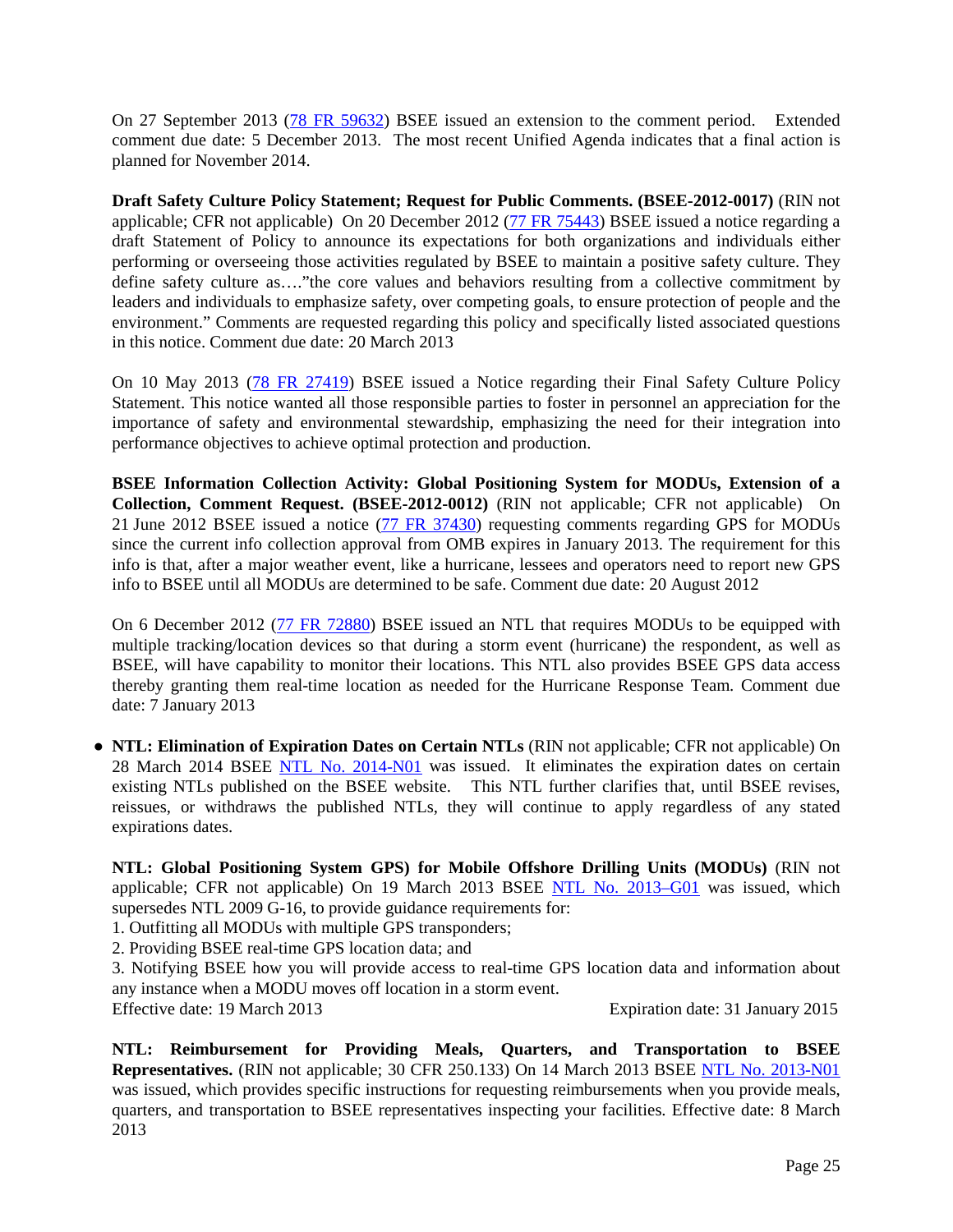**NTL: Oil Discharge Written Follow-up Reports.** (RIN not applicable; 30 CFR 254.46(b) (2)) On 16 November 2012 BSEE issued [NTL No. 2012-N07,](http://www.bsee.gov/Regulations-and-Guidance/Notices-to-Lessees-and-Operators.aspx) which supersedes NTL No. 2007-N04, provides clarification about the type of information you may provide for compliance with written follow-up reports required by 30 CFR 254.46.(b)(2). Under this regulation, *for all discharges of one barrel or more*, you must submit a written follow-up report to the BSEE. This report should be submitted to the Gulf of Mexico Oil Spill Response Division (OSRD) Regional Branch Supervisor, Alaska OSRD Region Unit Senior Analyst, or Pacific OSRD Region Unit Senior Analyst, as appropriate, within 15 calendar days after the spillage has been stopped or has ceased. Under  $\S254.46(b)(2)$ , BSEE may require additional information if it is determined that an analysis of the response is necessary. Effective date: 16 November 2012. Estimated Expiration date: 15 November 2017

**NT**L: **Flare/Vent Meter Installations.** (RIN not applicable; 30 CFR 250.1163(a)) On 2 July 2012 BSEE issued [NTL No. 2012-N03,](http://www.bsee.gov/uploadedFiles/BSEE/Regulations_and_Guidance/Notices_to_Lessees/2012/NTL2012-N03.pdf) which supersedes NTL No. 2011-N04, and offers guidance and procedures to follow if you are required to install flare/vent meters at your facility under 30 CFR 250, Subpart K, Oil and Gas Production Requirements. Effective date: 15 July 2012 Expiration date: 15 July 2017

**NT**L: **Marine Trash and Debris Awareness and Elimination.** (RIN not applicable; 30 CFR 250.103) On 1 January 2012 BSEE issued [NTL No. 2012-G01,](http://www.bsee.gov/Regulations-and-Guidance/Notices-to-Lessees-and-Operators.aspx) which supersedes NTL No. 2007-G03, and provides information on the marine trash and debris awareness training video and slide show, and both postal and email addresses for submitting annual training reports. Effective date: 1 January 2012

OMB Expiration date: 31 December 2014

**NT**L: **Vessel Strike Avoidance and Injured/Dead Protected Species Reporting.** (RIN not applicable; 30 CFR 250.103) On 1 January 2012 BSEE and BOEM issued a JOINT [NTL No. 2012 –G01,](http://www.bsee.gov/Regulations-and-Guidance/Notices-to-Lessees-and-Operators.aspx) which supersedes NTL 2007-G04, and updates the guidelines on how you should implement monitoring programs to minimize the risk of vessel strikes to protected species and report observations of injured or dead protected species. Effective date 1 January 2012 OMB Expiration date: 31 December 2014 dead protected species. Effective date 1 January 2012

**NT**L: **Subsea Pumping for Production Operations.** (RIN not applicable; 30 CFR 250.286 thru 295) On 16 November 2011 BSEE issued [NTL No. 2011-N11,](http://www.bsee.gov/Regulations-and-Guidance/Notices-to-Lessees-and-Operators.aspx) which provides guidance and clarification on the regulatory requirements for safe and environmentally sound use of subsea pumping as a recovery method in subsea development projects. Effective date: 21 November 2011

Expiration date: 21 November 2016

**NT**L: **Guidance on the Development, Implementation and Maintenance of a Safety and Environmental management Systems (SEMS) Program for Outer Continental Shelf (OCS) Oil, Gas and Sulphur Operations.** (RIN not applicable; 30 CFR 250.107(b) and 132) On 24 October 2011 the BSEE issued [NTL No. 2011-N09,](http://www.bsee.gov/Regulations-and-Guidance/Notices-to-Lessees-and-Operators.aspx) which offers guidance on the development, implementation and maintenance of a Safety and Environmental Management Systems Program for Outer Continental Shelf (OCS) Oil, Gas and Sulphur Operations. This NTL, which is a consolidation of the guidance and clarifications that have emerged from industry discussions and workshops with BSEE, was issued to clarify the policies, procedures and requirements for OCS lessees and operators as included in 30 CFR 250, Subpart S Regulations. Effective date: 21 October 2011 Expiration date: 21 October 2016

**NT**L: **Temporary Helideck Closures.** (RIN not applicable; 30 CFR 250.107(b) and 132) On 17 October 2011 BOEMRE issued [NTL No. 2011-N08,](http://www.bsee.gov/Regulations-and-Guidance/Notices-to-Lessees-and-Operators.aspx) which offers guidance on the recommended safety practice of visual signaling and notification of a temporary helideck closure. This NTL replaces and supersedes NTL 2009-P08. Effective date: 12 October 2011 Expiration date: 12 October 2016

**NT**L: **Revised Assessment Matrix.** (RIN not applicable; CFR not listed) On 30 June 2011 BOEMRE issued [NTL No. 2011-N06,](http://www.bsee.gov/Regulations-and-Guidance/Notices-to-Lessees-and-Operators.aspx) which provides updated information regarding the BOEMRE OCS Civil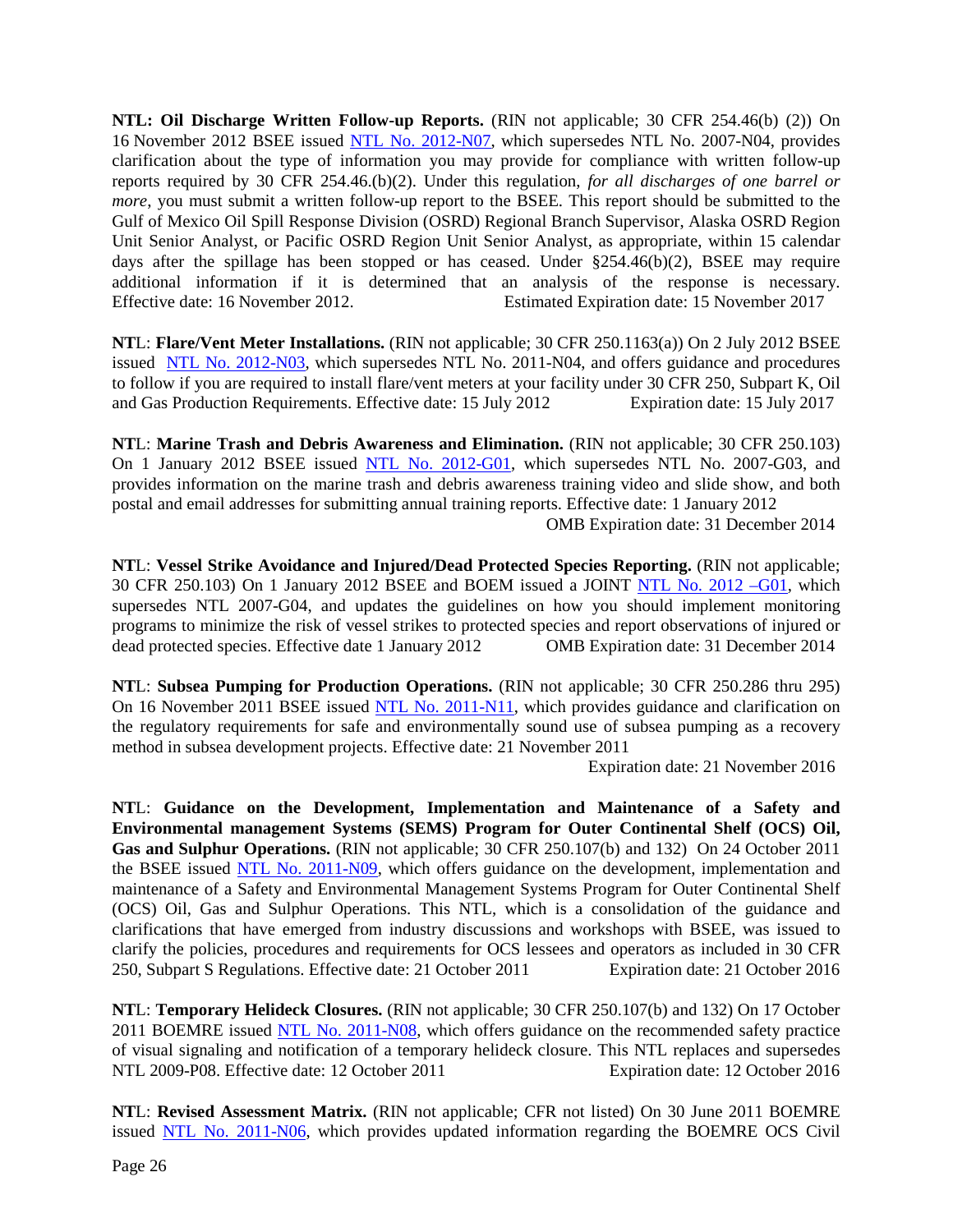Penalties Program. The update reflects the maximum civil penalty based on increases in the Consumer Price Index. Effective date: 30 July 2011 Expiration date: 30 July 2016

**NT**L: **Hurricane and Tropical Storm Effects Reports.** (RIN not applicable; 30 CFR 250) On 3 June 2011 BOEMRE issued NTL [No. 2011-G01,](http://www.bsee.gov/Regulations-and-Guidance/Notices-to-Lessees-and-Operators.aspx) which supersedes expired NTL 2010-G04, and provides guidance on using email or eWell Permitting and Reporting System to report hurricane and tropical storm effects information, specifies the information included in the various reports, and makes minor administrative amendments. Effective date: 1 June 2011 Expiration date: 30 November 2015

**NT**L: **Flaring and Venting Approval Contact Information.** (RIN not applicable; 30 CFR 250.1160 through 250.1164) On 11 February 2011 the BOEMRE issued [NTL No. 2011-N02,](http://www.bsee.gov/Regulations-and-Guidance/Notices-to-Lessees-and-Operators.aspx) which provides BOEMRE contact information for requesting approval to flare or vent natural gas or to burn liquid hydrocarbons. Effective date: 8 February 2011 Expiration date: 8 February 2016

**NTL: Air Quality Jurisdiction on the OCS.** (RIN not applicable; 30 CFR 250.302, 250.303, and 250.304) MMS has issued [NTL No. 2009-N11,](http://www.bsee.gov/Regulations-and-Guidance/Notices-to-Lessees-and-Operators.aspx) which clarifies that the MMS regulates air quality for OCS facilities in the area of the Gulf of Mexico west of 87 degrees 30 minutes west longitude, and that the EPA has air quality jurisdiction everywhere else on the OCS. Effective date: 4 December 2009

Expiration date: 4 December 2014

**NTL: Sub-Seabed Disposal and Offshore Storage of Solid Wastes.** (RIN not applicable; 30 CFR 300 (b)(2)) MMS has issued [NTL No. 2009-G35,](http://www.bsee.gov/Regulations-and-Guidance/Notices-to-Lessees-and-Operators.aspx) which provides standardized guidelines and instructions for the sub-seabed disposal and offshore storage of solid wastes generated from oil and gas development on the OCS in the Gulf of Mexico. Effective date: 1 December 2009 Expiration date: 30 November 2014

NTL: Ancillary Activities. (RIN not applicable; 30 CFR 250.208) MMS has issued [NTL No. 2009-G34,](http://www.bsee.gov/Regulations-and-Guidance/Notices-to-Lessees-and-Operators.aspx) which supersedes NTL No. 2006-G-12, and provides guidance and clarification on conducting ancillary activities on the gulf of Mexico Outer Continental Shelf. Effective date: 1 December 2009

Expiration date: 30 November 2014

**NTL: Hydrogen Sulfide.** (RIN not applicable; 30 CFR 250.490) On 24 September 2009 MMS issued [NTL 2009-G31,](http://www.bsee.gov/Regulations-and-Guidance/Notices-to-Lessees-and-Operators.aspx) which supersedes NTL 98-16, and establishes Standard Material Requirements, Materials for Sulfide Stress Cracking and Stress Corrosion Cracking Resistance in Sour Oilfield Environments (NACE Standard MR0175-2003) as best available and safest technology (BAST), provides further guidance on classifying an area for the presence of hydrogen sulfide  $(H<sub>2</sub>S)$ , includes guidance on H2S detection, updates regulatory citations, and includes a guidance document statement. Effective date: 21 October 2009 Expiration date: 20 October 2014

**NTL: Post-Hurricane Inspection and Reporting.** (RIN not applicable; 30 CFR 250.106(b)) On 24 August 2009 MMS issued [NTL 2009-G30,](http://www.bsee.gov/Regulations-and-Guidance/Notices-to-Lessees-and-Operators.aspx) which elaborates on the inspections that need to be conducted and the plans and reports that need to be prepared because of known or potential damage to OCS facilities caused by hurricanes in the Gulf of Mexico. This NTL addresses all: a) fixed OCS platforms and structures; b) floating OCS structures; and c) moored MODUs. Effective date: 1 September 2009 Expiration date: 30 November 2014

**NTL: Guidance for Submitting Exploration Plans and Developing Operations Coordination Documents.** (RIN not applicable; CFR not applicable)On 10 August 2009 MMS issued [NTL 2009-G27,](http://www.bsee.gov/Regulations-and-Guidance/Notices-to-Lessees-and-Operators.aspx) which supersedes NTL 2007-G11, clarifies the policy regarding revising OCS plans when you propose to change approved anchor patterns and anchor areas, provides guidance for wells that you plan to sidetrack, makes minor administrative changes, and includes a guidance document statement. Effective date: 9 September 2009 Expiration date: 8 September 2014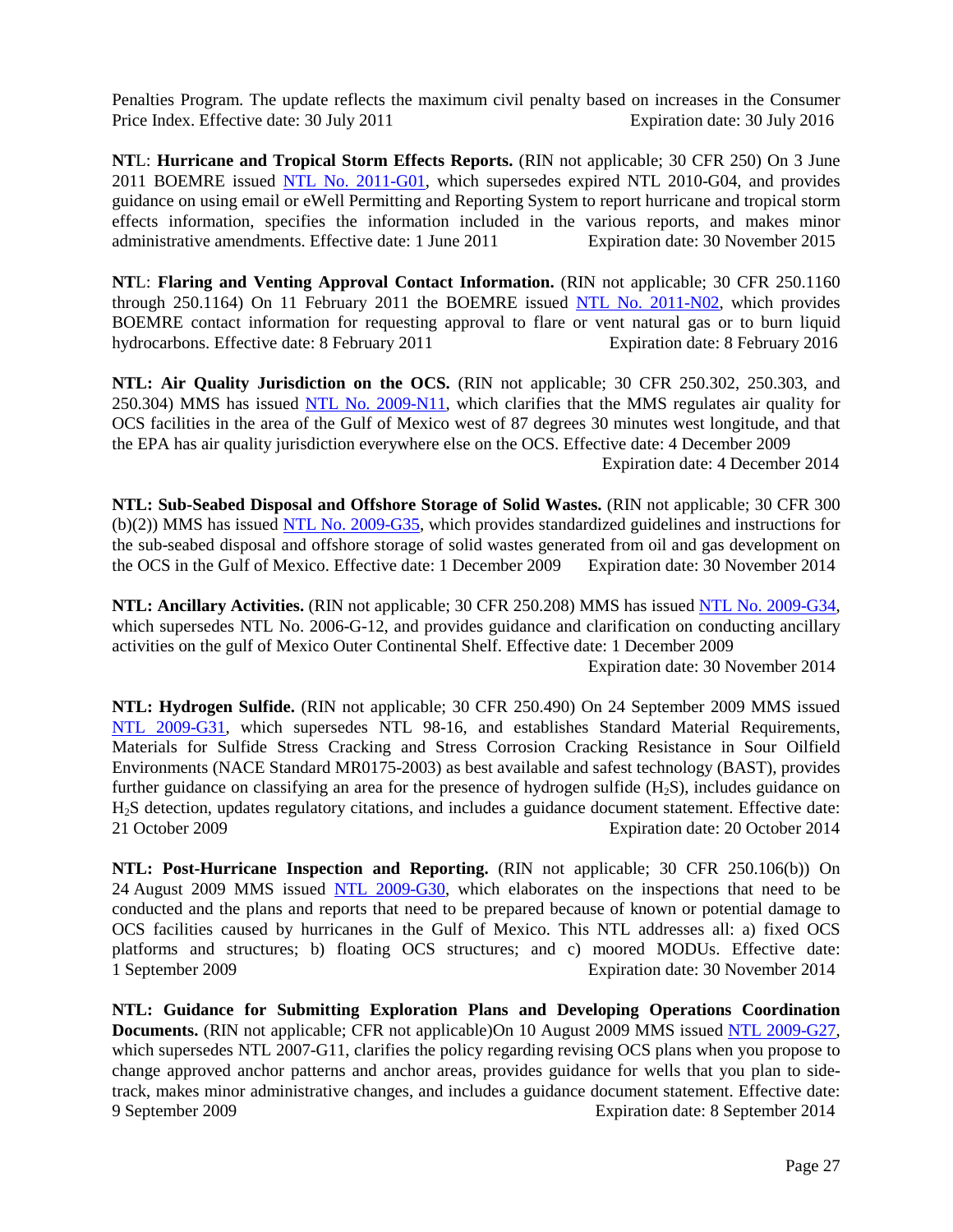**NTL: Policies for Shutting-in Producible Wells during Rig Moves.** (RIN not applicable; 30 CFR 250.406, 250.502, 250.602, 250.1703)) On 29 July 2009 MMS issued [NTL 2009-G25,](http://www.bsee.gov/Regulations-and-Guidance/Notices-to-Lessees-and-Operators.aspx) which supersedes NTL 2004-G09, and specifies the guidance regarding when you must shut in producible wells during rig moves applies to rigs and related equipment used during well-completion, well-workover, and well decommissioning operations, as well as drilling operations; makes amendments to Appendices B, C, and D; and provides a guidance document statement. Effective date: 26 August 2009

Expiration date: 25 August 2014

**NTL: Structure Assessment Before Moving a Platform Rig.** (RIN not applicable: 30 CFR 250.900(a)) On 14 July MMS issued [NTL 2009-G23,](http://www.bsee.gov/Regulations-and-Guidance/Notices-to-Lessees-and-Operators.aspx) effective 14 August 2009, which provides guidance to ensure that the loads imposed by a platform rig moving onto an existing platform do not compromise the structural integrity of the platform for the safe conduct of drilling, workover, completion, production, decommissioning, or other operations. This NTL applies to both fixed and floating platforms.

Expiration date: 2 August 2014

**NTL: Designated Safe Welding Areas on Rigs.** (RIN n/a; 30 CFR 250.109) On 7 July 2009 MMS issued [NTL 2009-G17](http://www.bsee.gov/Regulations-and-Guidance/Notices-to-Lessees-and-Operators.aspx) (supersedes NTL 99-G10), and clarifies the process for establishing a designated safe welding area (DSWA), includes a guidance document statement, and updates the terminology and contact information for a DSWA. Effective date 4 August 2009 Expiration date: 3 August 2014

**NTL: Guidelines for Tie-downs on OCS Production Platforms for Upcoming Hurricane Seasons.** (RIN not applicable; 30 CFR 250.900(a)) On 20 May 2009 MMS issued [NTL 2009-G13,](http://www.bsee.gov/Regulations-and-Guidance/Notices-to-Lessees-and-Operators.aspx) which provides guidance on the evaluation of tie-downs used on OCS production platforms to secure drilling and workover rigs and permanent equipment and facilities during hurricane season. Effective date: 20 May 2009 Expiration date: 30 November 2014

**NTL: Accidental Disconnect of Marine Drilling Riser.** (RIN not applicable; 30 CFR 250.107(a)(1)) On 18 May 2009 MMS issued [NTL 2009-G11,](http://www.bsee.gov/Regulations-and-Guidance/Notices-to-Lessees-and-Operators.aspx) which supersedes NTL 2000-G07 and updates the regulatory citation and contact information and includes a guidance document statement. This document provides the recommended steps to be performed to ensure that a marine riser accidental disconnect does not occur while operations are conducted from a floating drilling rig. Effective date: 1 June 2009.

Expiration date: 31 May 2014

**NTL: Guidelines for Jack-up Drilling Rig Fitness Requirements for Hurricane Season.** (RIN not applicable; 30 CFR 250.417(a)) On 18 May 2009 MMS issued [NTL 2009-G10,](http://www.bsee.gov/Regulations-and-Guidance/Notices-to-Lessees-and-Operators.aspx) which supersedes NTL 2008-G10, and provides guidance on the info that must be submitted with Form MMS-123 [*Application for Permit to Drill or "APD"*]. This NTL includes the provision for using a checklist to provide the information regarding jack-up rig fitness, provides a guidance document statement, and updated contact information, to demonstrate the fitness of any jack-up drilling rig used to conduct operations on the Gulf of Mexico OCS during hurricane season. This guidance also applies to jack-up drilling rig operations conducted under Form MMS-124 [*Application for Permit to Modify or "APM"*]. The MMS highly recommends that API RP 95J [*Gulf of Mexico Jackup Operations for Hurricane Season*] is followed when an APD or APM is prepared for drilling during the hurricane season. Effective date: 1 June 2009 Expiration date: 30 November 2014

**NTL: Location of Choke and Kill Lines on Blowout Preventer Stacks.** (RIN not applicable; 30 CFR 250.443) On 17 April 2009 MMS issued [NTL 2009-G07,](http://www.bsee.gov/Regulations-and-Guidance/Notices-to-Lessees-and-Operators.aspx) which specifies the location of the choke and kill lines serving blowout preventer stacks. Operators usually install the choke and kill lines above the bottom ram. However, some lessees and operators have requested to install them below the bottom ram. For choke lines, this is not acceptable for any of the operations (such as well-completion, wellworkovers, Sulphur drilling, or Sulphur well-completion and well-workover). Failure of the choke line installed below the bottom ram could result in a blowout because this configuration does not provide a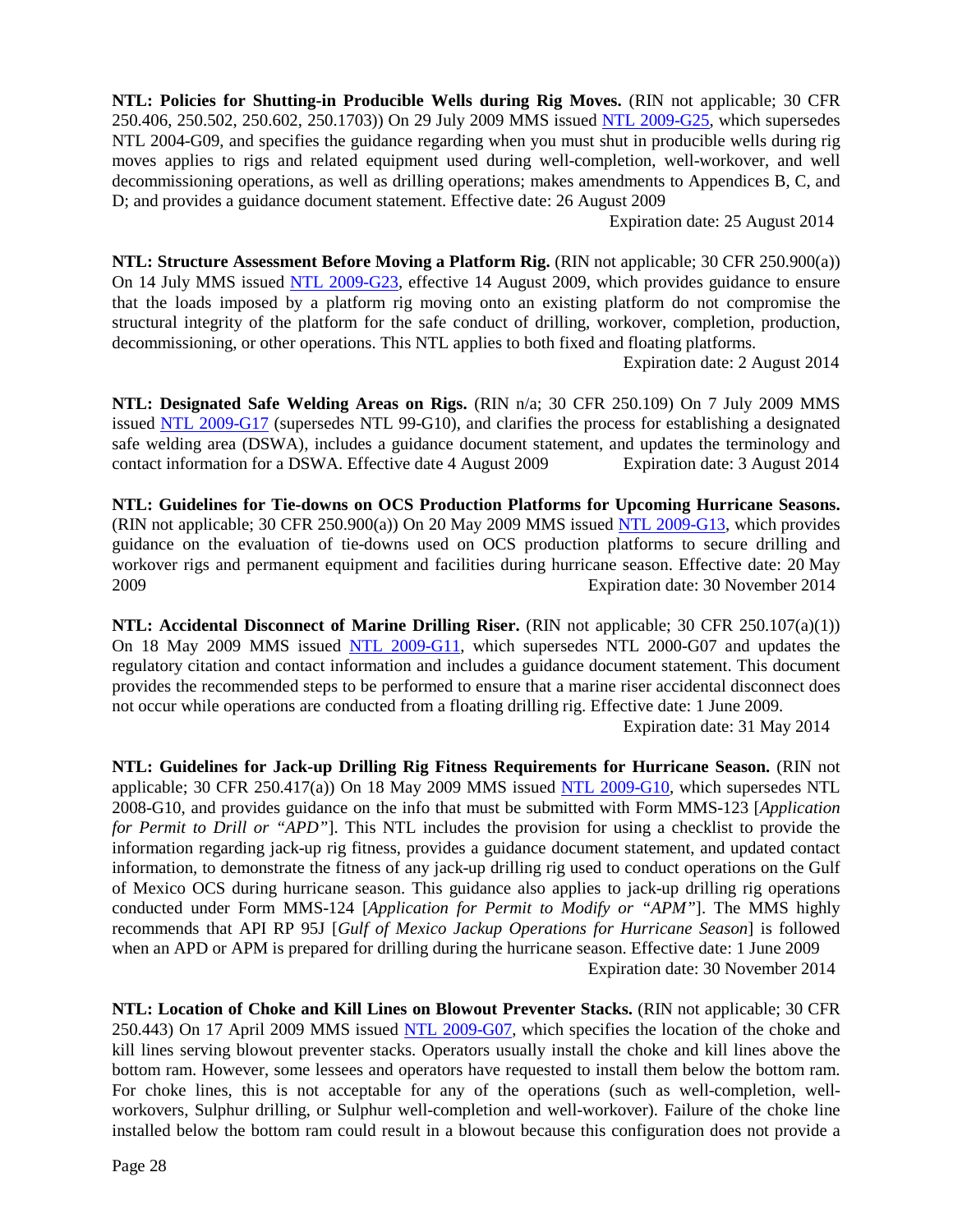backup system for proper well control. MMS will not approve any applications with the BOP stack with the choke line installed below the bottom ram. Effective date: 1 May 2009 Expiration date: 1 May 2014

**NTL: Synthetic Mooring Systems [Floating Facilities].** (RIN not applicable; 30 CFR 250.141) On 27 January 2009 MMS issued [NTL 2009-G03,](http://www.bsee.gov/Regulations-and-Guidance/Notices-to-Lessees-and-Operators.aspx) which provides guidance on the use of a synthetic mooring system for a permanent production facility or a floating MODU. For MODUs, in particular, this guidance applies to pre-setting and/or post-setting contact of synthetic mooring lines on the seafloor and includes the guidelines for incorporating a proven filter barrier into the rope design. Effective date: 27 January 2009 Expiration date: 27 January 2014

**NTL: Deepwater Ocean Current Monitoring [Floating Facilities].** (RIN not applicable; 30 CFR 250.282) On 27 January 2009 MMS issued [NTL 2009-G02,](http://www.bsee.gov/Regulations-and-Guidance/Notices-to-Lessees-and-Operators.aspx) which superseded NTL 2007-G17. This NTL requires lessees and operators of leases to provide the necessary ocean current data needed for planning, designing, and operating MODUs and their ancillary equipment. The data will also be used to evaluate drilling risers and mooring systems for fatigue, as well as allow for the tracking of loop currents and eddy currents. Effective date: 27 January 2009. Expiration date: 27 January 2014 currents. Effective date: 27 January 2009.

**Leasing of Sulphur or Oil and Gas in the Outer Continental Shelf.** (RIN 1010-AD06; 30 CFR 250) This rulemaking will rewrite the existing rules to make them clearer and reflect the current lease sale practices. A NPRM was scheduled for February 2004, but was repeatedly postponed.

On 27 May 2009 MMS issued a proposed rule [\(74 FR 25177\)](http://edocket.access.gpo.gov/2009/pdf/E9-12155.pdf) to update and streamline the existing OCS leasing regulations, and to clarify implementation of the Federal Oil and Gas Royalty Simplification and Fairness Act of 1996. This rulemaking would reorganize and reorder the leasing requirements to reflect the leasing process more efficiently, as it has evolved over the last twenty-six years. It also changes parts 250 and 260 that relate to the proposed revisions to part 256. Comment due date: 24 September 2009. The most recent Unified Agenda indicated that a final rule is planned for June 2014.

#### **Department of Justice / Drug Enforcement Administration (DEA)**

**Inclusion of Non-Serious Offense Identification Records (FBI-111P).** (RIN 1110-AA25; 28 CFR 20) On 5 September 2006 [\(71 FR 52302\)](http://edocket.access.gpo.gov/2006/pdf/E6-14605.pdf) published a NPRM to amend the FBI regulations defining offenses that may serve as the basis for maintaining fingerprints and criminal history record information (CHRI) in its criminal history record information systems. The relevant FBI information systems include the Fingerprint Identification Record Systems (FIRS), which maintains fingerprint records, and the Interstate Identification Index (Ill) System, which maintains fingerprint-supported CHRI. This amendment broadens the definition of includable offenses to permit the retention of information relating to currently excluded non-serious offenses (NSOs) as well as information relating to "serious and/or significant adult or juvenile offenses." The revised regulation will permit the retention and exchange of fingerprints and CHRI relating to NSOs when provided by the submitting jurisdiction for retention by the FBI. Such NSO information is currently maintained only at the State and local levels. The change allows for the more uniform collection of CHRI at the Federal level. Comments were due by 6 November 2006. The most recent Unified Agenda indicated that a final action is "to be determined."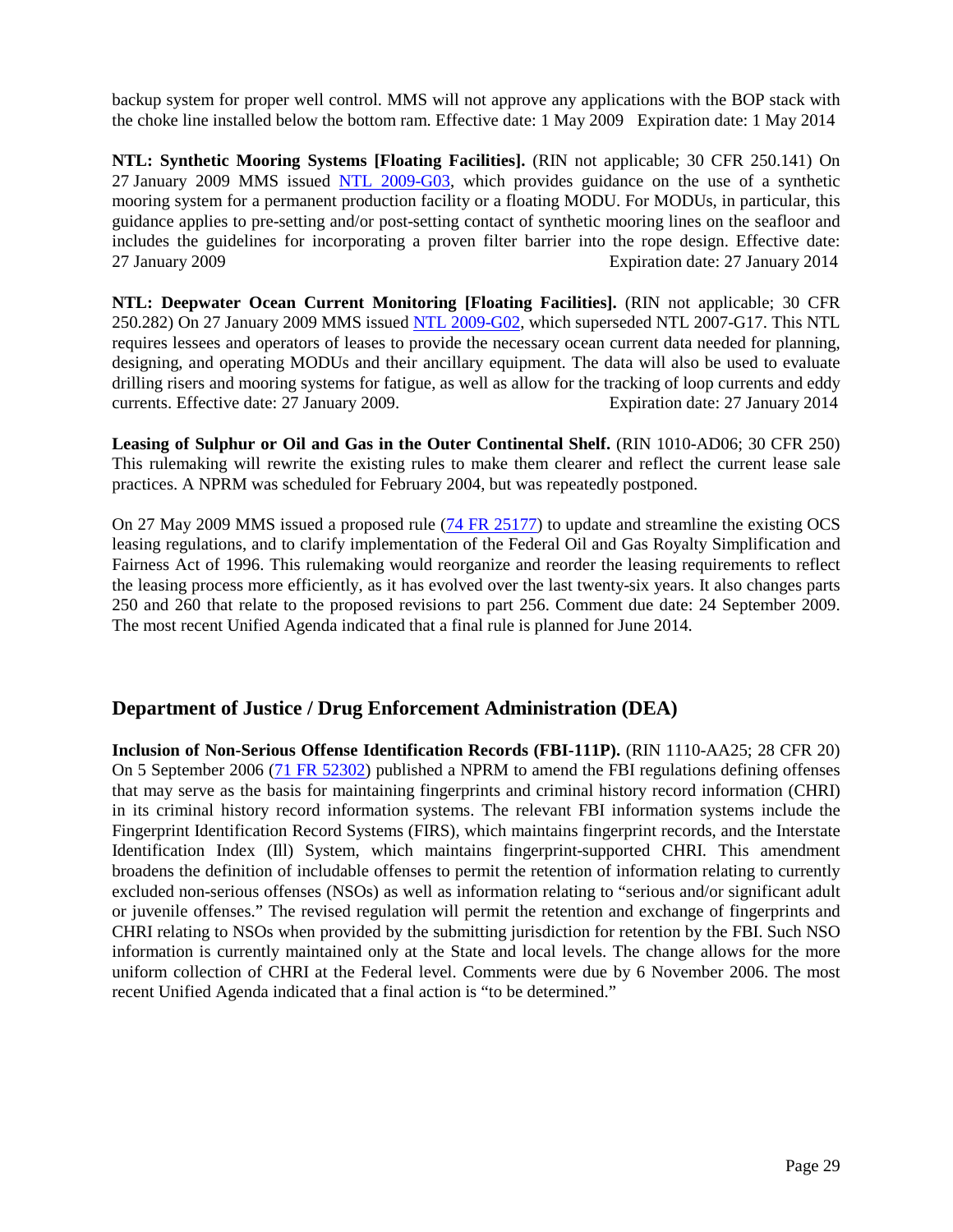### **Department of Labor (DOL) / Occupational Safety and Health Administration (OSHA)**

- **Agency Information collection Activities; Submission for IMB Review; Comment Request; Manlifts Standard. (**RIN not listed; CFR not listed) On 20 May 2104 DOL issued a notice [\(79 FR](http://www.gpo.gov/fdsys/pkg/FR-2014-05-20/pdf/2014-11526.pdf)  [28966\)](http://www.gpo.gov/fdsys/pkg/FR-2014-05-20/pdf/2014-11526.pdf) that they are submitting the OSHA sponsored ICR entitled "Manlifts Standard" to the Office of Management and Budget (OMB) for review, without change. This standard (29 CFR 1910.68(e)) requires OSHA covered employers to create and maintain a certification record of each manlift inspection. It also provides that each employer must inspect each manlift at least once every 30 days and to check limit switches weekly. Comment due date: 19 June 2014.
- **Underwriter's Laboratories, Inc.; Modification of Scope of Recognition.(OSHA-2009-0025) (**RIN not listed; 29 CFR 1910.7) On 28 April 2014 [\(79 FR 23379\)](http://www.gpo.gov/fdsys/pkg/FR-2014-04-28/pdf/2014-09530.pdf) OSHA issued a final decision that expands the scope of recognition of Underwriter's Laboratories, Inc. as a Nationally Recognized Testing Laboratory under 29 CFR 1910.7. Effective date: 28 April 2014
- **Process Safety Management and Prevention of Major Chemical Accidents.(OSHA-2013-0020) (**RIN 1218-AC82; 29 CFR 1910) On 9 December 2013 [\(78 FR 73756\)](http://www.gpo.gov/fdsys/pkg/FR-2013-12-09/pdf/2013-29197.pdf) OSHA issued a request for information which requests comment on the potential revisions to the Process Safety Management (PSM) standard, its Explosives and Blasting Agents standard, potential updates to its Flammable Liquids standard, Spray Finishing standard, and potential changes to the PSM enforcement policies. The preamble to the PSM final rule explained that OSHA excluded these operations because it had begun a separate rulemaking for oil and gas well drilling and servicing operations (48 FR 57202). However, the Agency subsequently removed the oil and gas well drilling and servicing operations (Oil and Gas Drilling and Servicing Vertical Standard) rulemaking from its regulatory agenda and OSHA never promulgated a final rule for these operations. In light of this history, OSHA requests public comment on whether to retain or remove the exemption as stated in § 1910.119(a)(2)(ii). OSHA is also proposing to require additional Management System Elements such as adopting management-system elements from safety standards that other federal agencies promulgated since 1992. Should this change and additional proposals they plan to make to the PSM rule, all US onshore contractors and those contractors in State and Inland waters would be required to have a Management System to address the elements of PSM. Comment due date: 10 March 2014

On 7 March 2014 [\(79 FR 13006\)](http://www.gpo.gov/fdsys/pkg/FR-2014-03-07/pdf/2014-04983.pdf) OSHA issued an extension to the comment period. Revised Comment due date: 31 March 2014

● **Record Requirements in the Mechanical Power Presses Standard.(OSHA-2013-0010) (**RIN 1218- AC80; 29 CFR 1910) On 20 November 2013 [\(78 FR 69543\)](http://www.gpo.gov/fdsys/pkg/FR-2013-11-20/pdf/2013-27695.pdf) OSHA published a **Direct Final Rule** with an accompanying proposed rule [\(78 FR 69606\)](http://www.gpo.gov/fdsys/pkg/FR-2013-11-20/pdf/2013-27694.pdf), in order to revise a provision that requires employers to develop and maintain certification records of periodic inspections performed on the presses by adding a requirement that they develop and maintain certification records of any maintenance and repairs that they perform on presses during the periodic inspections. Additionally, OSHA is removing the requirement that employers develop and maintain certification records of weekly inspections and tests performed on the presses. Effective date of final rule: 18 February 2014. Comment due date of proposed rule: 20 December 2013. (NOTE: The direct final rule will become effective on the above date unless significant adverse comments are received by the comment date.)

On 18 April 2014 [\(79 FR 21876\)](http://www.gpo.gov/fdsys/pkg/FR-2014-04-18/pdf/2014-08863.pdf) OSHA has **withdrawn** the proposed rulemaking thus making the **direct final** rule [\(79 FR 21848\)](http://www.gpo.gov/fdsys/pkg/FR-2014-04-18/pdf/2014-08864.pdf) current with an effective date of 18 February 2014.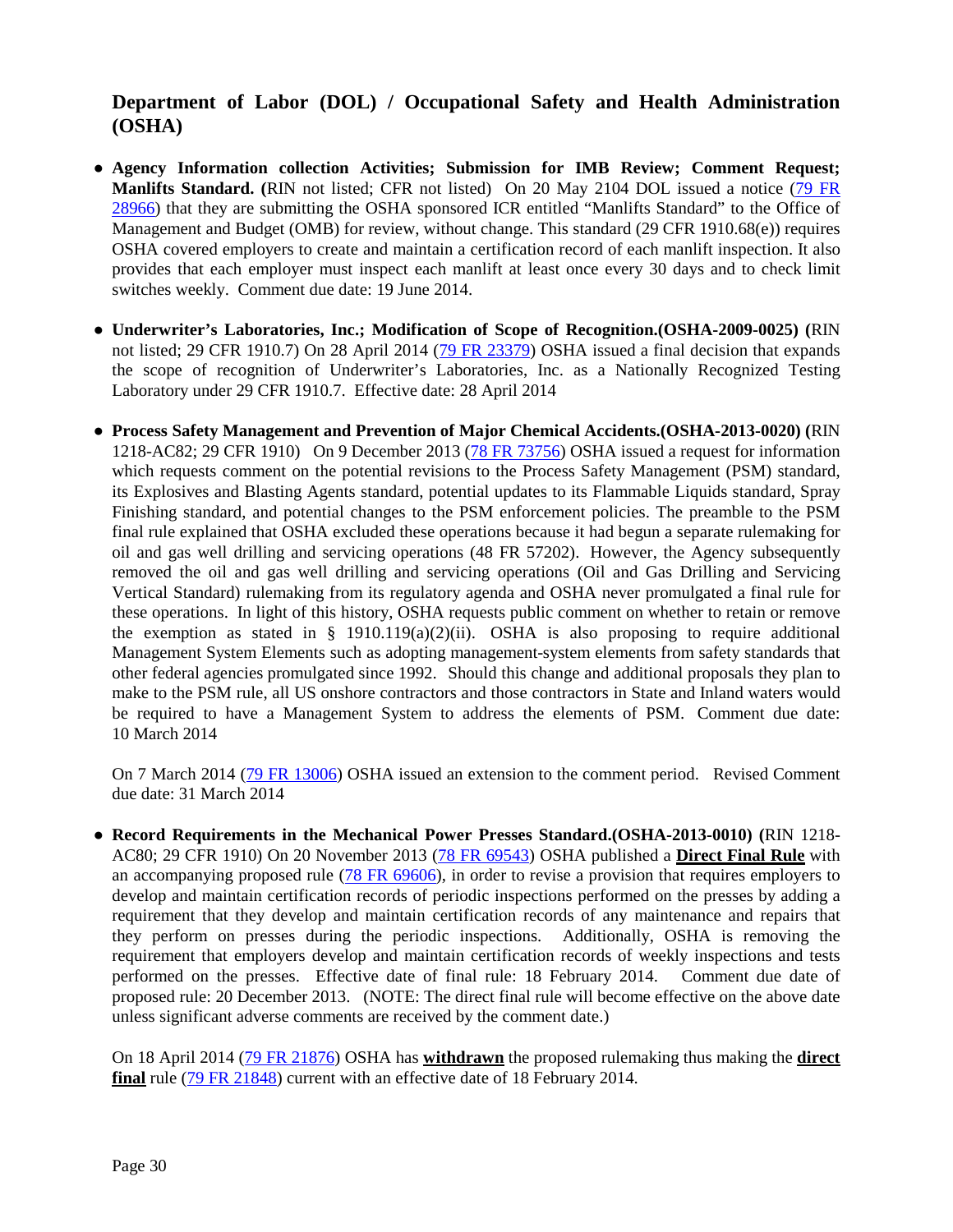● **Improve Tracking of Workplace Injuries and Illnesses. (OSHA-2013-0023) (**RIN 1218-AC49; 29 CFR 1904 and 1952) On 8 November 2013 [\(78 FR 67253\)](http://www.gpo.gov/fdsys/pkg/FR-2013-11-08/pdf/2013-26711.pdf) OSHA issued a proposed rulemaking to improve workplace safety and health through the collection of useful, accessible, establishment-specific injury and illness data to which OSHA currently does not have direct, timely and systemic access. They plan to amend the recordkeeping regulations to add requirements for the electronic submission of injury and illness information employers are already required to keep under OSHA regulations. This rulemaking amends the annual OSHA injury and illness survey of ten or more employers to add three new electronic reporting requirements. It does not add or change the employer's obligation to complete and retain injury and illness records. It also does not add or change the reporting criteria or definitions for these records. It only modifies the employer's obligation to transmit information from those records to OSHA or their designee. Comment due date: 6 February 2014

On 7 January 2014 [\(79 FR 778\)](http://www.gpo.gov/fdsys/pkg/FR-2014-01-07/pdf/2014-00010.pdf) OSHA extended the comment period for this proposed rulemaking. Revised Comment due date: 8 March 2014. The most recent Unified Agenda indicates a final rule is planned for March 2015.

● **Occupational Exposure to Respirable Crystalline Silica (OSHA-2010-0034) (**RIN 1218-AB70; 29 CFR 1910, 1915 and 1926) On 12 September 2013 [\(78 FR 56274\)](http://www.gpo.gov/fdsys/pkg/FR-2013-09-12/pdf/2013-20997.pdf) OSHA issued a proposed rule to amend its existing standards for occupational exposure to respirable crystalline silica, which poses a significant risk to health at the current exposure limits. This rulemaking proposes new permissible exposure limit, calculated as an 8-hour time-weighted average, of 50 micrograms of respirable crystalline silica per cubic meter of air. Comment due date: 11 December 2013

On 31 October 2013 [\(78 FR 65242\)](http://www.gpo.gov/fdsys/pkg/FR-2013-10-31/pdf/2013-25863.pdf) OSHA extended to the comment period. Revised comment due date: 27 January 2014. On 29 January 2014 [\(79 FR 4641\)](http://www.gpo.gov/fdsys/pkg/FR-2014-01-29/pdf/2014-01728.pdf) OSHA extended the comment period to 11 February 2014

**Occupational Exposure to Noise Standard; Extension of the OMB Approval of Information Collection Requirements. (OSHA-2010-0017) (**RIN Not listed; CFR Not listed) On 30 July 2013 [\(78](http://www.gpo.gov/fdsys/pkg/FR-2013-07-30/pdf/2013-18280.pdf)  [CFR 45981\)](http://www.gpo.gov/fdsys/pkg/FR-2013-07-30/pdf/2013-18280.pdf) OSHA issued a request for comments concerning its proposal to extend the OMB approval of the information collection requirements specified in 29 CFR 1910.95. This regulation was written to protect workers from suffering material hearing impairment. Comment due date: 30 September 2013

**Updating OSHA Standards Based on National Consensus Standards; Signage. (OSHA-2013-0005) (**RIN 1218-AC77; 29 CFR 1910 and 1926) On 13 June 2013 OSHA issued both a **Direct Final Rule** [\(78](http://www.gpo.gov/fdsys/pkg/FR-2013-06-13/pdf/2013-13909.pdf)  [FR 35559\)](http://www.gpo.gov/fdsys/pkg/FR-2013-06-13/pdf/2013-13909.pdf) and an NPRM [\(77 FR 35585\)](http://www.gpo.gov/fdsys/pkg/FR-2013-06-13/pdf/2013-13910.pdf), which propose to update its general industry and construction signage standards by adding references to the latest versions of the ANSI standards on specifications for accident prevention signs and tags, ANSI Z535.1-2006(R2011), Z535.2-2011, and Z535.5-2011. They will retain the existing references to the earlier ANSI standards, ANSI Z53.1-1967, Z35.1-1968, and Z35.2-1968, in the signage standards, thereby providing employers an option to comply with the updated or earlier standards. The Direct Final rule effective date is 11 September 2013, unless OSHA receives significant adverse comments to the direct final rule or the NPRM, which has a comment due date of 15 July 2013.

On 6 November 2013 [\(78 FR 66642\)](http://www.gpo.gov/fdsys/pkg/FR-2013-11-06/pdf/2013-26336.pdf), since there were no adverse comments, OSHA confirmed the effective date of the Direct Final Rule was 11 September 2013.

**Procedures for the Handling of Retaliation Complaints under the Employee Protection Provision of the Seaman's Protection Act (SPA), as Amended. (OSHA–2011–0841) (**RIN 1218-AC58; 29 CFR 1986) On 6 February 2013 (78 [FR 8390\)](http://www.gpo.gov/fdsys/pkg/FR-2013-02-06/pdf/2013-02539.pdf) OSHA issued an **Interim Final Rule** with a request for comments. This rulemaking provides the final text of regulations governing the employee protection (whistleblower) provisions of the Seaman's Protection Act, as amended by Section 611 of the Coast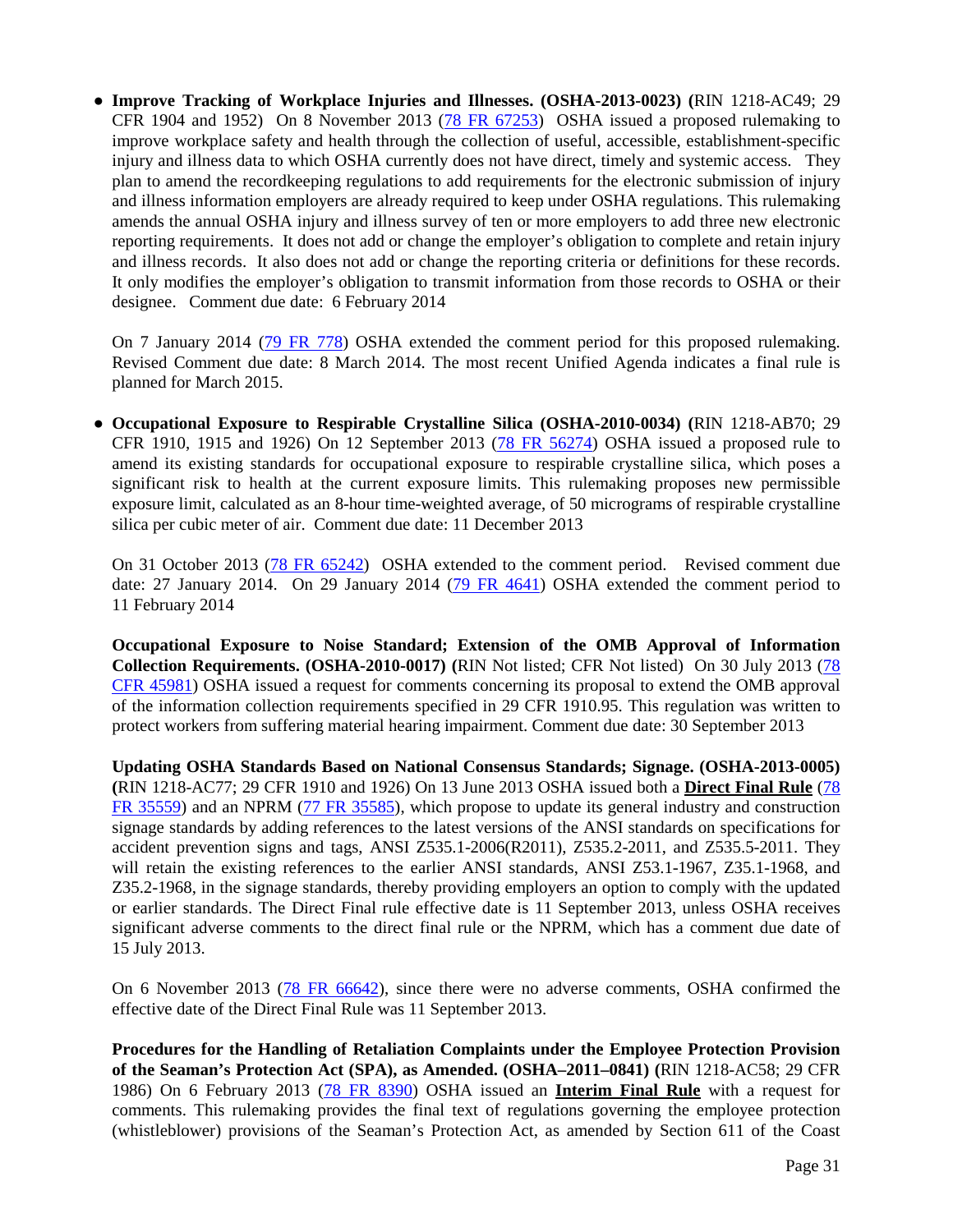Guard Authorization Act of 2010. Effective date: 6 February 2013. Comment due date: 8 April 2013. The most recent Unified Agenda indicates a final action is planned for April 2014.

**Occupational Injury and Illness Recording and Reporting Requirements- NAICS Update and Reporting Revisions. (OSHA-2010-0019).** (RIN 1218-AC50; 29 CFR 1904) On 22 June 2011 [\(76 FR](http://www.gpo.gov/fdsys/pkg/FR-2011-06-22/pdf/2011-15277.pdf)  [36414\)](http://www.gpo.gov/fdsys/pkg/FR-2011-06-22/pdf/2011-15277.pdf) OSHA issued a proposed rule, which proposes to update its Injury and Illness Recording and Reporting regulation. This rulemaking will replace the current Standard Industrial Classification (SIC) system list of industries with those based on the North American Industry Classification System (NAICS). Additionally, this proposed rule would change the employer reporting requirements, which currently require a report to OSHA within 8 hours of all work related fatalities and in-patient hospitalizations for three or more employees, to a revised reporting of ALL work-related fatalities and ALL work-related in-patient hospitalizations within 8 hours, plus ALL work-related amputations (defined as: traumatic loss of a limb or other external body part, including a fingertip, with bone loss) within 24 hours. Comment due date: 20 September 2011

On 28 September 2011 [\(76 FR 59952\)](http://www.gpo.gov/fdsys/pkg/FR-2011-09-28/pdf/2011-24779.pdf) OSHA reopened the comment period on this proposed rulemaking due to a request from the National Automobile Dealers Association. New Comment due date: 30 October 2011. The most recent Unified Agenda indicated that a final action is planned for June 2014.

[On 12 September IADC submitted [comments](http://www.iadc.org/offshore-operating-division/documents/) regarding this proposed policy change]

**Occupational Injury Illness Recording and Reporting Requirements. (OSHA-2009-0044)** (RIN 1218-AC45; 29 CFR 1904) On 29 January 2010 [\(75 FR 4728\)](http://edocket.access.gpo.gov/2010/pdf/2010-2010.pdf) OSHA issued a proposed rule (with an announcement of public meeting) to revise its Occupational Injury and Illness Recording and Reporting (Recordkeeping) regulation to restore the column to the OSHA 300 Log that employers would use to record work-related musculoskeletal disorders (MSD). The 2001 final regulation included an MSD column, but the requirements were deleted before the regulation became effective. This proposed rule would require employers to place a check mark in the MSD column, instead of the column they currently mark, if a case is an MSD that meets the Recordkeeping regulation's general recording requirements. Comment due date: 15 March 2010. NOTE: [\(75 FR 10738\)](http://edocket.access.gpo.gov/2010/pdf/2010-4988.pdf) Extended Comment due date: 30 March 2010.

On 17 May 2011 [\(76 FR 28383\)](http://www.gpo.gov/fdsys/pkg/FR-2011-05-17/pdf/2011-11965.pdf) OSHA issued a Notice of limited reopening of rulemaking record. OSHA, after numerous small business teleconferences, decided to reopen the comments period to allow, in particular, small businesses on the information issues raised during the teleconferences, which included their experiences recording work-related MSDs and how they believe that they would be impacted by OSHA's revised recordkeeping with regards to restoring a column on the OSHA 300 log if the case is an MSD. Comment due date: 16 June 2011. The most recent Unified Agenda indicated that the next action is "to be determined."

**Walking Working Surfaces and Personal Fall Protection Systems (Slips, Trips and Fall Protection) (OSHA-2007-0072; No. S-029).** (RIN: 1218-AB80; 29 CFR 1910) On 10 April 1990 (55 FR 13360), OSHA proposed a rule addressing slip, trip, and fall hazards and establishing requirements for personal fall protection systems. On 2 May 2003 [\(68 FR](http://edocket.access.gpo.gov/2003/pdf/03-10617.pdf) 23527) OSHA announced that it was reopening the rulemaking record on the proposed revisions to gather data and information concerning advances in technology and industry practice and updated consensus standards issued since the proposals were published in 1990. OSHA indicated it will be publishing a revised economic analysis (containing a revised regulatory flexibility analysis if necessary) for public comment. OSHA will then analyze the record and determine what other steps, if any, are necessary to finalize the rulemakings on subparts D and I. In the notice, OSHA included the regulatory text and appendices from the 1990 proposed rule as an appendix to this limited reopening notice. The December 2004 Unified Agenda indicated that OSHA had determined that additional information is needed on proposed requirements to allow certain employees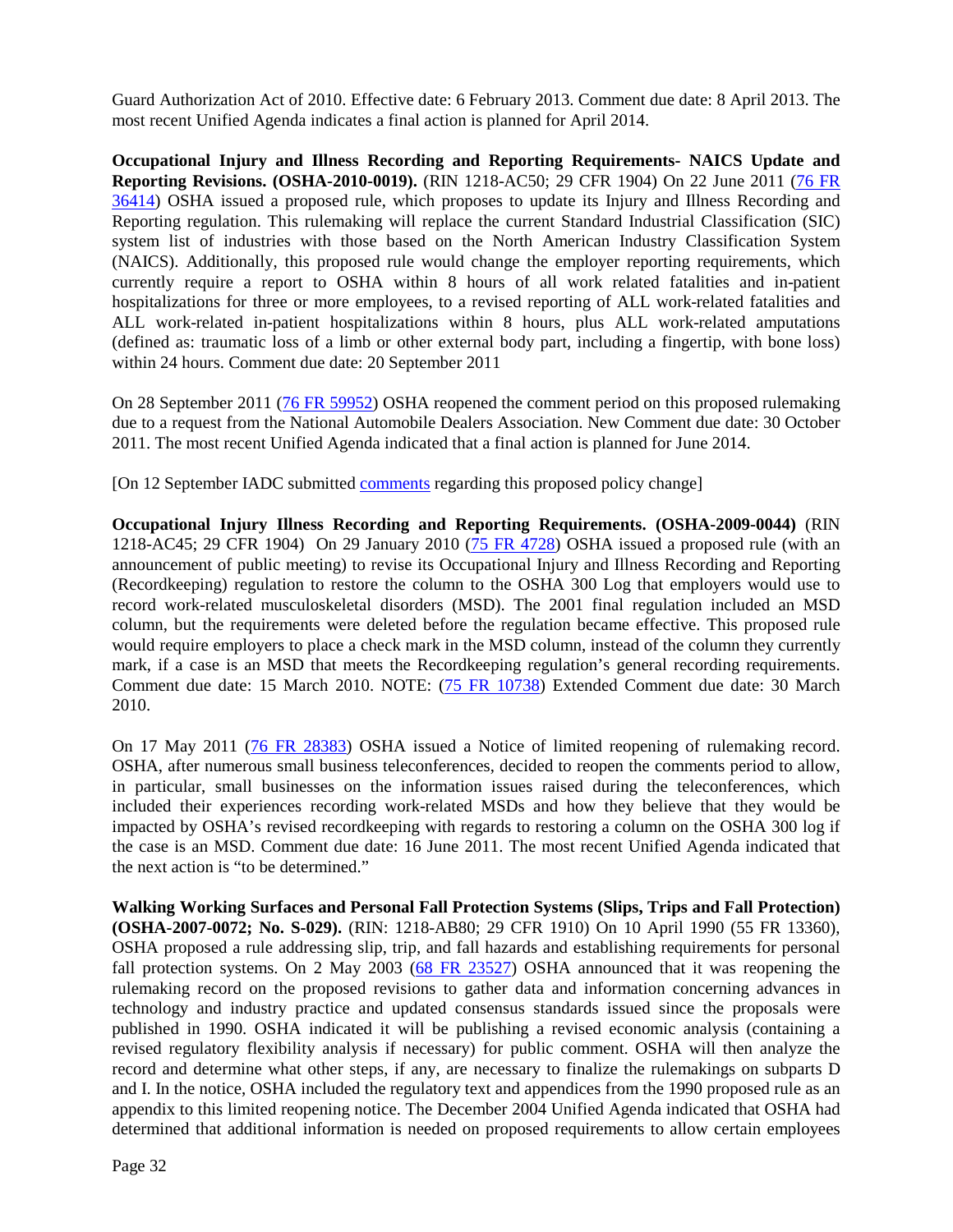(qualified climbers) to climb fixed ladders without fall protection. The May 2005 Unified Agenda indicated that OSHA has determined that the proposed rule is out-of-date and does not reflect current industry practice or technology and that a new NPRM is being prepared.

On 24 May 2010 [\(75 FR 28861\)](http://edocket.access.gpo.gov/2010/pdf/2010-10418.pdf) OSHA issued a second NPRM, which proposes to revise the walkingworking surfaces standards and the PPE standards in the regulations. OSHA believes that the proper use of fall protection systems can protect employees from injury and death due to falls at different elevations. The NRPM, which is written in plain language, is planned to increase consistency between the construction, maritime, and general industry standards, and eliminate duplication. Comment due date: 23 August 2010. The most recent Unified Agenda indicated that a final rule is planned for October 2014.

**● Electric Power Transmission and Distribution, Electrical Protective Equipment (OSHA-S215- 2006-0063).** (RIN 1218-AB67; 29 CFR 1910 and 1926) On 15 June 2005 [\(70 FR 34821\)](http://edocket.access.gpo.gov/2005/pdf/05-11585.pdf) issued a NPRM proposing to update the standard for the construction of electric power transmission and distribution installations and make it consistent with the more recently promulgated general industry standard addressing the maintenance and repair of electric power generation, transmission, and distribution lines and equipment. The proposal also makes some miscellaneous changes to both standards, including adding provisions related to host employers and contractors, flame resistant clothing, and training, and updates the construction standard for electrical protective equipment, makes it consistent with the corresponding general industry standard, and makes it applicable to construction generally. The revised standard would include requirements relating to enclosed spaces, working near energized parts, grounding for employee protection, work on underground and overhead installations, work in substations, and other special conditions and equipment unique to the transmission and distribution of electric energy. On 12 October 2005 [\(70 FR 59290\)](http://edocket.access.gpo.gov/2005/pdf/05-20421.pdf) OSHA published a notice announcing informal hearings on the proposed standards and extending the comment period.

On 22 October 2008 [\(73 FR 62942\)](http://edocket.access.gpo.gov/2008/pdf/E8-25079.pdf) OSHA issued a notice of limited reopening of the rulemaking record. After the final post hearing in July 2008, the proposed general industry and construction standards for electrical power generation, transmission and distribution included revised minimum approach distance tables (how close an employee may get to an energized circuit part). This was based on an error in their calculations for certain voltages. Therefore, OSHA is reopening the record on this proposal to obtain comments related to affected minimum approach distances. Comment due date: 21 November 2008.

On 14 September 2009 [\(74 FR 46958\)](http://edocket.access.gpo.gov/2009/pdf/E9-22002.pdf) OSHA had a second re-opening of the record. Comment due date: 15 October 2009. The most recent Unified Agenda indicated that OSHA was planning a final rule for November 2013.

On 11 April 2014 [\(79 FR 20315\)](http://www.gpo.gov/fdsys/pkg/FR-2014-04-11/pdf/2013-29579.pdf) OSHA issued a **Final Rule**, which includes new or revised provisions on host employers and contractors, training job briefings, fall protection, insulation and working position of employees working on or near live parts, minimum approach distances, protection from electric arcs, de-energizing transmission and distribution lines and equipment, protective grounding, operating mechanical equipment near overhead power lines, and working in manholes and vaults. The final rule also revises the general industry and construction standards for electrical protective equipment. This rule also includes new requirements for the safe use and care of electrical protective equipment to complement the equipment design provisions. Both the general industry and constructive standards will include new requirements for equipment made of materials other than rubber. Also included is a revision of the general industry standard for foot protection and it removes the requirement for employees to wear protective footwear as protection against electric shock. Effective date: 10 July 2014

**Confined Spaces in Construction (OSHA-2007-0026).** (RIN 1218-AB47; 29 CFR 1926) On 28 November 2007 [\(72 FR 67351\)](http://www.gpo.gov/fdsys/pkg/FR-2007-11-28/pdf/E7-21893.pdf) OSHA issued an NPRM to protect employees who enter confined spaces while engaged in general industry work (29 CFR 1910.146). This standard has not been extended to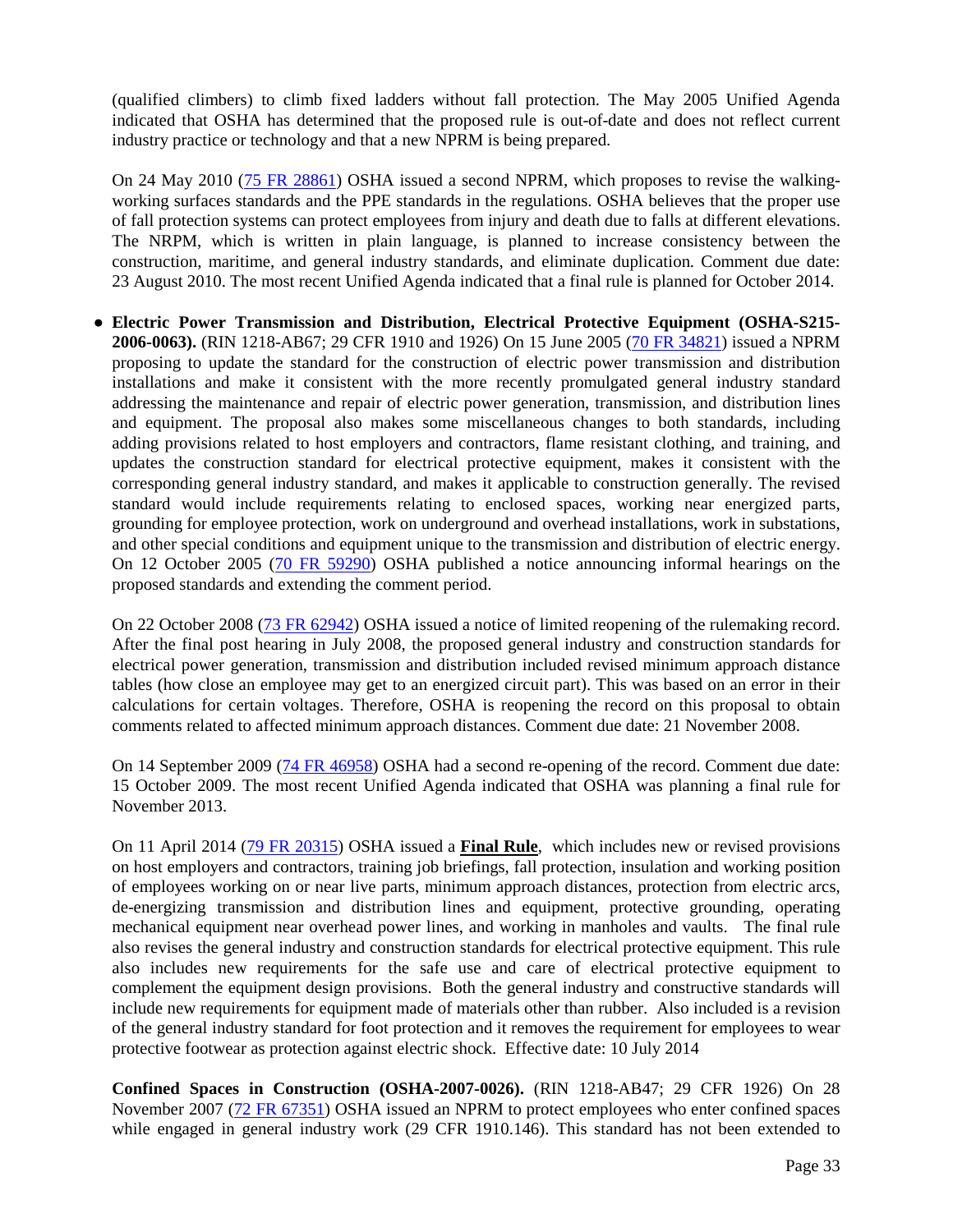cover employees entering confined spaces while engaged in construction work because of unique characteristics of construction worksites. Pursuant to discussions with the US Steel Workers of America that led to a settlement agreement regarding the general industry standard, OSHA agreed to issue a proposed rule to protect construction workers in confined spaces. Commend due date: 28 January 2008. On 23 January 2008 [\(73 FR 3893\)](http://www.gpo.gov/fdsys/pkg/FR-2008-01-23/pdf/E8-1081.pdf) OSHA extended the comment period to 28 February 2008. The most recent Unified Agenda indicates that a final rule is planned for August 2014.

### **Department of Transportation (DOT) / Federal Motor Carrier Safety Administration (FMCSA)**

- **Hours of Service of Drivers; American Trucking Associations (ATA); Application for Exemption. (FMCSA-2013-0470)** (RIN not listed; CFR not listed) On 23 May 2014 (79 FR 29837) FMCSA issued a Notice of application for exemption with a request for comments. They received an application from the ATA for an exemption from the 14-hour provision of the Agency's hours-of-service regulations to enable certain drivers to exclude the waiting time at a natural gas or oil well site from their calculations of onduty time. Currently, only specially trained drivers of CMVs that are specially constructed to service oil and natural gas extraction sites may employ this provision. ATA proposes that FMCSA by a limited 2 year exemption that may be renewed, permit exclusion of such waiting time by drivers of CMVs who are exclusively engaged in servicing oil and natural gas extraction sites and have the opportunity to obtain rest while waiting at such sites. Comment due date: 7 July 2014
- **Coercion of Commercial Motor Vehicle Drivers; Prohibition (FMCSA-2012-0377)** (RIN 2126- AB57; 49 CFR 385, 386 and 390) On 13 May 2014 [\(79 FR 27265\)](http://www.gpo.gov/fdsys/pkg/FR-2014-05-13/pdf/2014-10722.pdf) FMCSA issued an NPRM, which proposes to adopt regulations that prohibit motor carriers, shippers, receivers, or transportation intermediaries from coercing drivers to operate CMVs in violation of th Federal Motor Carrier Safety Regulations- including hours-of-service limits and associated drug and alcohol testing rules, or the Hazardous Materials Regulations. Comment due date: 11 August 2014
- **● Electronic Documents and Signatures. (FMCSA-2012-0376).** (RIN 2126-AB47; 49 CFR 370, 371, 375, 376, 378, 379, 387, 389, 390, 391, 395, 396, and 398) On 28 April 2014 [\(79 FR 23306\)](http://www.gpo.gov/fdsys/pkg/FR-2014-04-28/pdf/2014-09376.pdf) FMCSA issued an NRPM that proposes amendments to its regulations to allow the use of electronic records and signatures to satisfy their regulatory requirements. These changes would permit the use of electronic methods to sign, certify, generate, exchange, or maintain records so long as the documents accurately reflect the info in the record and can be used for their intended purposed. This only applies to records that FMCSA obligate entities or individuals to retain. Comment due date: 27 June 2014

**Medical Examiner's Certification Integration. (FMCSA-2012-0178).** (RIN 2126-AB40; 49 CFR 383, 384, and 391) On 10 May 2013 [\(78 FR 27343\)](http://www.gpo.gov/fdsys/pkg/FR-2013-05-10/pdf/2013-11080.pdf) FMCSA issued an NPRM, which would require certified medical examiners (MEs) performing physical exams on CDL holders to use a newly developed Medical Exam Report (MER) form [MCSA-5875], in place of the current MEP form and to use Form MCSA-5876 for the medical examiner's certificate (MEC). Additionally, MEs would be required to report the results of all CDL exams (including those found not to be qualified) to FMCSA by close of business on the day of the exam. FMCSA also proposes to transmit electronically driver identification, exam results, and restriction information from the National Registry system to the State driver Licensing Agencies (SDLAs), which would allow enforcement officials the ability to view the most current and accurate info regarding the medical status of a CMV driver. Comment due date: 9 July 2013. The most recent Unified Agenda indicates that a final rule is planned for October 2014.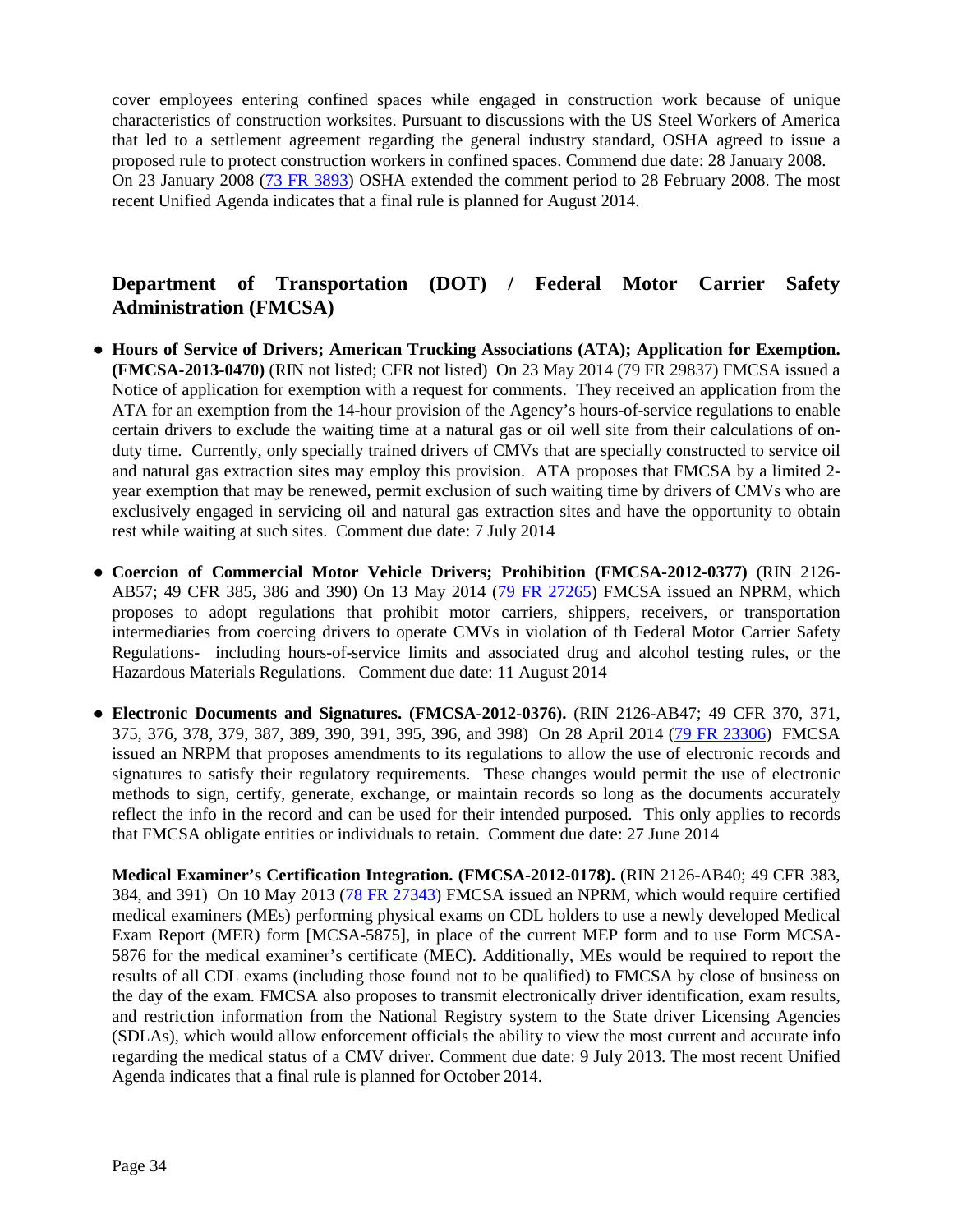**Self Reporting of Out-of-State Convictions (FMCSA-2012-0172).** (RIN 2126-AB43; 49 CFR 383) On 2 August [\(77 FR 46010\)](http://www.gpo.gov/fdsys/pkg/FR-2012-08-02/pdf/2012-18902.pdf) FMCSA issued an NPRM, which would require both CDL holders and States with certified CDL programs to report a CDL holder' out-of-State traffic conviction to the driver's State of licensure. Comment due date: 1 October 2012.

On 26 April 2013 [\(78 FR 24684\)](http://www.gpo.gov/fdsys/pkg/FR-2013-04-26/pdf/2013-09915.pdf) the FMCSA issued a **Final Rule**, which amends the CDL rules to eliminate the requirement for drivers to notify the State licensing agency that issued their commercial learner's permit (CDL) of CDL out-of-State traffic convictions when those convictions occur in States that have a certified CDL program in substantial compliance with FMCSA's rules. Current rules require both the CDL holder and States with certified CDL programs to report to the driver's State of licensure. This final rule removes the redundancy for those cases in States with a certified CDL program. Effective date: 28 May 2013

**Hours of Service of Drivers of Commercial Motor Vehicles; Regulatory Guidance for Oilfield Exception. (FMCSA-2012-0183).** (RIN not listed; 49 CFR 395) On 5 June 2012 [\(77 FR 33098\)](http://www.gpo.gov/fdsys/pkg/FR-2012-06-05/pdf/2012-13584.pdf) FMCSA issued a Notice of regulatory guidance with a request for comments. This notice announces revisions of the regulatory guidance to clarify the applicability of the "Oilfield Operations" exceptions in 49 CFR 395.1(d) to the "Hours of Service of Drivers" regulations, and requests comments on the revision. Effective date: 5 June 2012. Comment due date: 6 August 2012

On 6 August 2012 [\(77 FR 46640\)](http://www.gpo.gov/fdsys/pkg/FR-2012-08-06/pdf/2012-19303.pdf) FMCSA issue a notice of public listening sessions and an extension of the comment period. The listening sessions will be held on 17 August 2012 in Denver, Colorado, and on 21 August 2012 in Pittsburgh, Pennsylvania. Comment due date (extended): 5 October 2012

On 12 August 2013 [\(78 FR 48817\)](http://www.gpo.gov/fdsys/pkg/FR-2013-08-12/pdf/2013-19402.pdf) FMCSA issued a Notice of Regulatory Guidance with a response to public comments. On 5 June 2012 FMCSA updated it 1997 regulatory guidance to explain the applicability of "oilfield operations" exceptions in 49 CFR 395.1(d) to the Hours of Service of drivers' regulations. FMCSA has determined that no further elaboration is needed on the regulatory guidance. However, they will continue to monitor the use of the two HOS exceptions listed in 49 CFR 381. Effective date remains 5 June 2013. There have been no further actions taken on this docket as of June 2014.

**● Commercial Driver's License Drug and Alcohol Clearinghouse. (FMCSA-2011-0031)**(RIN 2126- AB18; 49 CFR 382) This rulemaking would create a central database for verified positive controlled substances and alcohol test results for commercial driver´s license (CDL) holders and refusals by such drivers to submit to testing. This rulemaking would require employers of CDL holders and service agents to report positive test results and refusals to test into the database. Prospective employers, acting on an application for a CDL driver position with the applicant's written consent to access the database, would query the database to determine if any specific information about the driver applicant is in the database before allowing the applicant to be hired and to drive CMVs. This rulemaking is intended to increase highway safety by ensuring CDL holders, who have tested positive or have refused to submit to testing, have completed the U.S. DOT's return-to-duty process before driving CMVs in interstate or intrastate commerce. It is also intended to ensure that employers are meeting their drug and alcohol testing responsibilities.

On 20 February 2014 [\(79 FR 9703\)](http://www.gpo.gov/fdsys/pkg/FR-2014-02-20/pdf/2014-03213.pdf) FMCSA published an NPRM to establish the Commercial Driver's License Drug and Alcohol Clearinghouse (Clearinghouse), a database under FMCSA's administration that will contain controlled substances (drug) and alcohol test result information for the holders of CDLs. The proposed rule would require regulated employers, MROs, Substance Abuse Professionals, and consortia/third party administers supporting the DOT testing programs to report verified positive, adulterated, and substituted drug test results, positive alcohol test results, test refusals, negative return-toduty test results, and information on follow-up testing. This rulemaking would also require employers to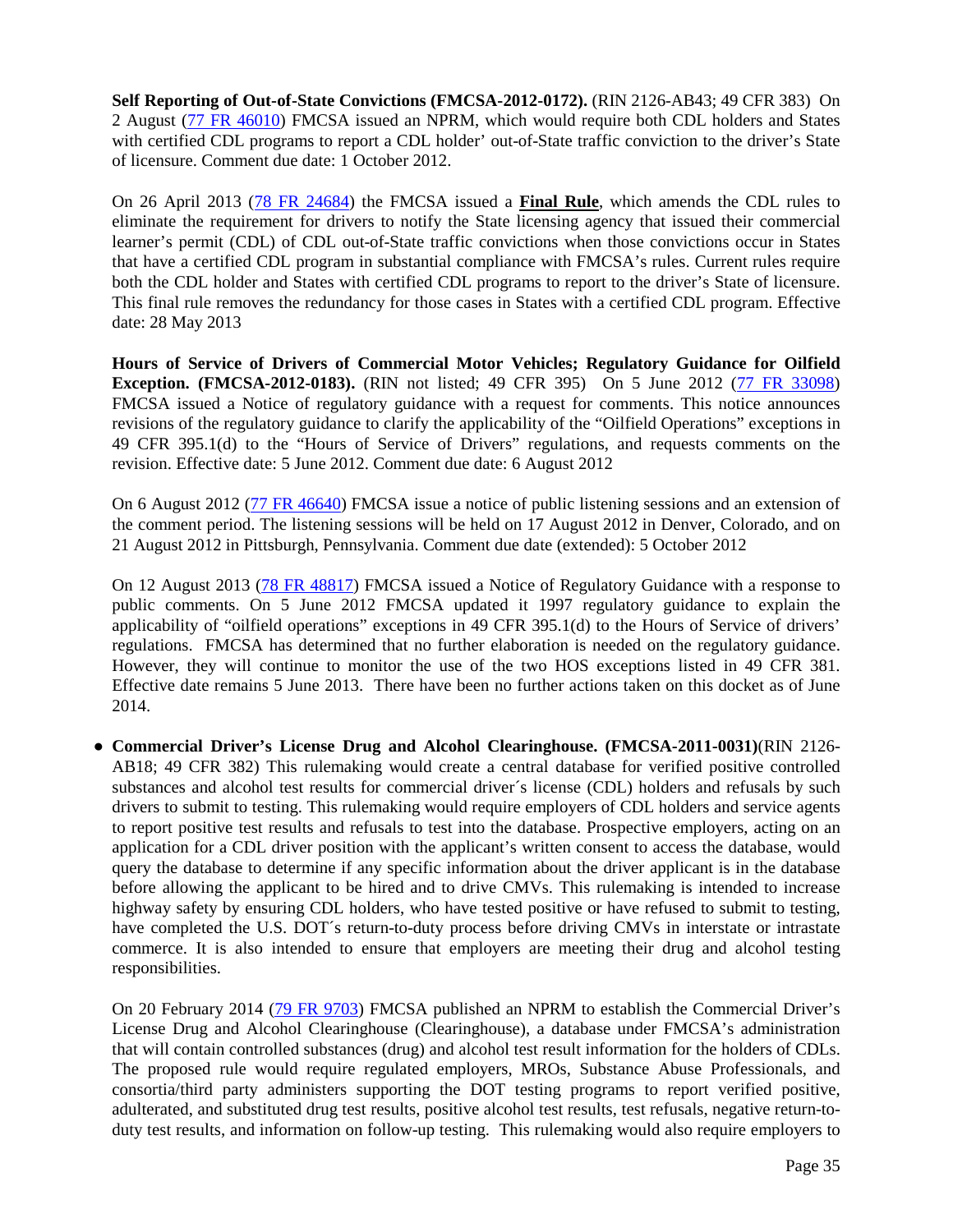report actual knowledge of traffic citations for driving a commercial vehicle while under the influence of alcohol or drugs. Comment due date: 21 April 2014

**● Electronic Logging Devices and Hours of Service Supporting Documents. (FMCSA-2010-0167)**  (RIN 2126-AB20; 49 CFR 385, 390, and 395) On 1 February 2011 [\(76 FR 5537\)](http://edocket.access.gpo.gov/2011/pdf/2011-2093.pdf) FMCSA issued a NPRM, which proposes to amend the regulations to require certain motor carriers operating commercial motor vehicles in interstate commerce to use electronic on-board recorders (EOBRs) to document their drivers' hours of service (HOS). All motor carriers that are required to maintain a Records of Duty Status for HOS recordkeeping would be required to use EOBRs to systematically and effectively monitor their drivers' compliance. Although some subject to the new EOBR requirements would still need to maintain some supporting documents, they would be relieved of the requirements to retain supporting documents to verify driving time. Motor carriers would be given three (3) years after the effective date of the final rule to comply. Comment due date: 4 April 2011**.** 

On 10 March 2011 [\(76 FR 13121\)](http://edocket.access.gpo.gov/2011/pdf/2011-5421.pdf) FMCSA extended the comment period for this NPRM. Comment due date now: 23 May 2011.

On 28 March 2014 [\(79 FR 17655\)](http://www.gpo.gov/fdsys/pkg/FR-2014-03-28/pdf/2014-05827.pdf) FMCSA issued an SNPRM with a request for comments.

On 12 May 2014 [\(79 FR 26868\)](http://www.gpo.gov/fdsys/pkg/FR-2014-05-12/pdf/2014-10822.pdf) FMCSA issued a Notice of Regulatory guidance, which addresses two issues involving roadside inspections of CMVs that are equipped with automatic on-board recording devices (AOBRDs) to assist drivers with HOS recordkeeping and compliance. This guidance explains that AOBRDs were never required to be capable of providing printed records during a roadside inspection. Effective date: 12 May 2014

On 16 May 2014 [\(79 FR 28471\)](http://www.gpo.gov/fdsys/pkg/FR-2014-05-16/pdf/2014-11244.pdf) FMCSA has issued an SNPRM with an extension of the comment period concerning the electronic logging devices and the Hours of Service supporting documents rulemaking. Comment due date: 26 June 2014

**● Medical Certification Requirements as Part of the Commercial Driver's License (CDL); Extension of Certificate Retention Requirements (FMCSA-1997-2210).** (RIN 2126-AB39 & AB71; 49 CFR 391) On 14 June 2011 [\(76 FR 34635\)](http://www.gpo.gov/fdsys/pkg/FR-2011-06-14/pdf/2011-14653.pdf) FMCSA issued a NPRM, which proposes to keep in effect, until 30 January 2014, the requirements that interstate drivers, subject to CDL regulations and the Federal physical qualification requirements, retain on their person a paper copy of their medical examiner's certificate. Interstate motor carriers would also be required to retain a copy of the medical certificate in the driver qualification files. This rulemaking will ensure that the medical qualification of the CDL holder until all the State Driver Licensing Authority (SDLA) agencies are able to meet the requirement to collect and post the required information into the CDL Information System (CDLIS), which would include the driver record data from the CDL holder's medical self-certification and medical examiner's certificate. Comment due date: 29 June 2011

On 16 November 2011 [\(76 FR 70661\)](http://www.gpo.gov/fdsys/pkg/FR-2011-11-15/pdf/2011-29481.pdf) FMCSA issued a **Final Rule**, which amends its regulations to keep them into effect until 30 January 2014, for an interstate driver to retain on their person a copy of their medical certificate. Effective date: 15 December 2011.

On 14 January 2014 [\(79 FR 2377\)](http://www.gpo.gov/fdsys/pkg/FR-2014-01-14/pdf/2014-00445.pdf), under RIN 2126-AB71, FMSCA issued a **Final Rule**, which amends the regulations to keep in effect until 30 January 2015, the requirement that interstate drivers subject to: either the CDL or Commercial Learner's Permit regulations, as well as the Federal physical qualification requirements, must retain paper copies of their medical examiner's certificate when operating a commercial vehicle. Effective date: 14 January 2014.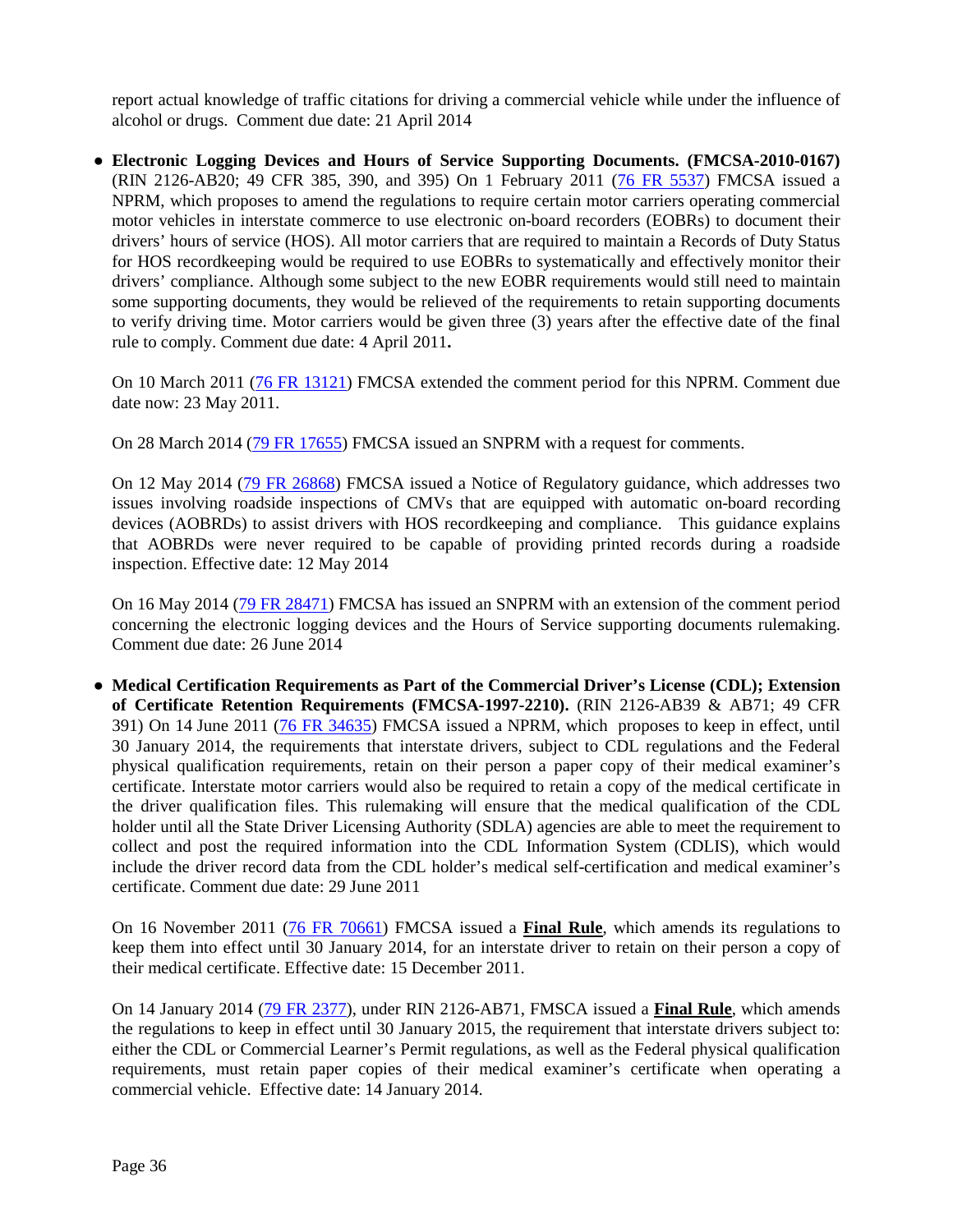**National Registry of Certified Medical Examiners (FMCSA-2008-0363).** (RIN 2126-AA97; 49 CFR 390 and 391) On 1 December 2008 [\(73 FR 73129\)](http://edocket.access.gpo.gov/2008/pdf/E8-28172.pdf)) FMCSA issued a NPRM, which proposes to establish and maintain a National Registry of Certified Medical Examiners (NRCME) and to require that all medical examiners, who conduct medical examinations for interstate commercial motor vehicle drivers, complete certain training concerning FMCSA physical qualification standards, pass a test to verify understanding of those standards, and maintain competence by periodic training and testing. Once the NRCME is established, FMCSA would then accept only medical examiner certificates issued by a NRCME certified medical examiner. Comment due date: 30 January 2009.

On 16 March 2011 [\(76 FR 14366\)](http://edocket.access.gpo.gov/2011/pdf/2011-5885.pdf) FMCSA issued a notice with a request for comments. This is a follow up question to the 2008 NPRM that FMCSA is asking regarding validation that the medical examiner is listed on the national approval list (NCRME) and that this proof is then placed in the CMV driver's record along with their physical results.

On 17 May 2011 [\(76 FR 28403\)](http://www.gpo.gov/fdsys/pkg/FR-2011-05-17/pdf/2011-11934.pdf) FMCSA issued a notice of availability of draft guidance with a request for comments. The draft guidance is for the core curriculum specifications that could be used by training providers in implementing the proposed rule. Comment due date: 16 June 2011.

On 20 April 2012 [\(77 FR 24104\)](http://www.gpo.gov/fdsys/pkg/FR-2012-04-20/pdf/2012-9034.pdf) FMSCA issued a **Final Rule**, which established the National Registry of Certified Medical Examiners with the requirements that all medical examiners, who conduct physical examinations for interstate commercial motor vehicle (CMV) drivers, meet designated criteria to be placed on the registry. After the transition period, wherein the medical providers are required to be trained and tested, the National Registry will only accept, as valid, medical examiner certificates issued by a medical examiner that is listed on the National Registry. Effective date: 21 May 2012. Compliance date: 21 May 2014

**Limitations on the Issuance of Commercial Driver's Licenses with a Hazardous Materials Endorsement (FMCSA-2001-1117).** (RIN 2126-AA70; 49 CFR 383) On 7 November 2003 [\(68 FR](http://a257.g.akamaitech.net/7/257/2422/14mar20010800/edocket.access.gpo.gov/2003/pdf/03-28175.pdf)  [63030\)](http://a257.g.akamaitech.net/7/257/2422/14mar20010800/edocket.access.gpo.gov/2003/pdf/03-28175.pdf), FMCA published an **Interim Final Rule,** effective 3 November 2003, that amended the FMCSA regulations prohibiting States from issuing, renewing, transferring or upgrading a CDL with a HME unless the TSA has first conducted a background records check of the applicant and determined the applicant does not pose a security risk warranting denial of the hazardous materials endorsement. The compliance date provisions being revised require States to collect fingerprints from individuals applying for, renewing, upgrading or transferring a hazmat endorsement for a CDL beginning 3 November 2003. On 19 August 2004 [\(69 FR 51391\)](http://edocket.access.gpo.gov/2004/pdf/04-19004.pdf), FMCSA published an **Interim Final Rule**, effective 20 September 2004, further extending the date by which States must comply with the TSA regulations to coincide with the new compliance date established by TSA. The new compliance date is 31 January 2005.

On 29 April 2005 [\(70 FR 22268\)](http://edocket.access.gpo.gov/2005/pdf/05-8572.pdf) FMCSA issued an **Interim Final Rule**, effective when issued, that amends the Federal Motor Carrier Safety Regulations to cross-reference the TSA's compliance date as the date when FMCSA companion requirements also become applicable. Consistent with TSA regulations, FMCSA also reduced the amount of advance notice that States must provide to drivers that a security threat assessment will be performed when they renew a hazardous materials endorsement. The most recent Unified Agenda indicated that the next action is "to be determined."

**Unified Registration System (FMCSA-97-2349).** (RIN 2126-AA22; 49 CFR 360, 365, 366, 368, 387 and 390) In this 19 May 2005 NPRM [\(70 FR 28990\)](http://edocket.access.gpo.gov/2005/pdf/05-9692.pdf), FMCSA proposes a revised registration system. The Unified Registration System (URS) would apply to every motor carrier, freight forwarder and broker required to register with DOT under 49 CFR 390.19 or 49 U.S.C. 13901, except Mexico-domiciled motor carriers registering to operate between Mexico and points in the United States beyond border commercial zones along the U.S.-Mexico international border. The entities covered by this system would be required to register with FMCSA and periodically update registration information provided on a newly proposed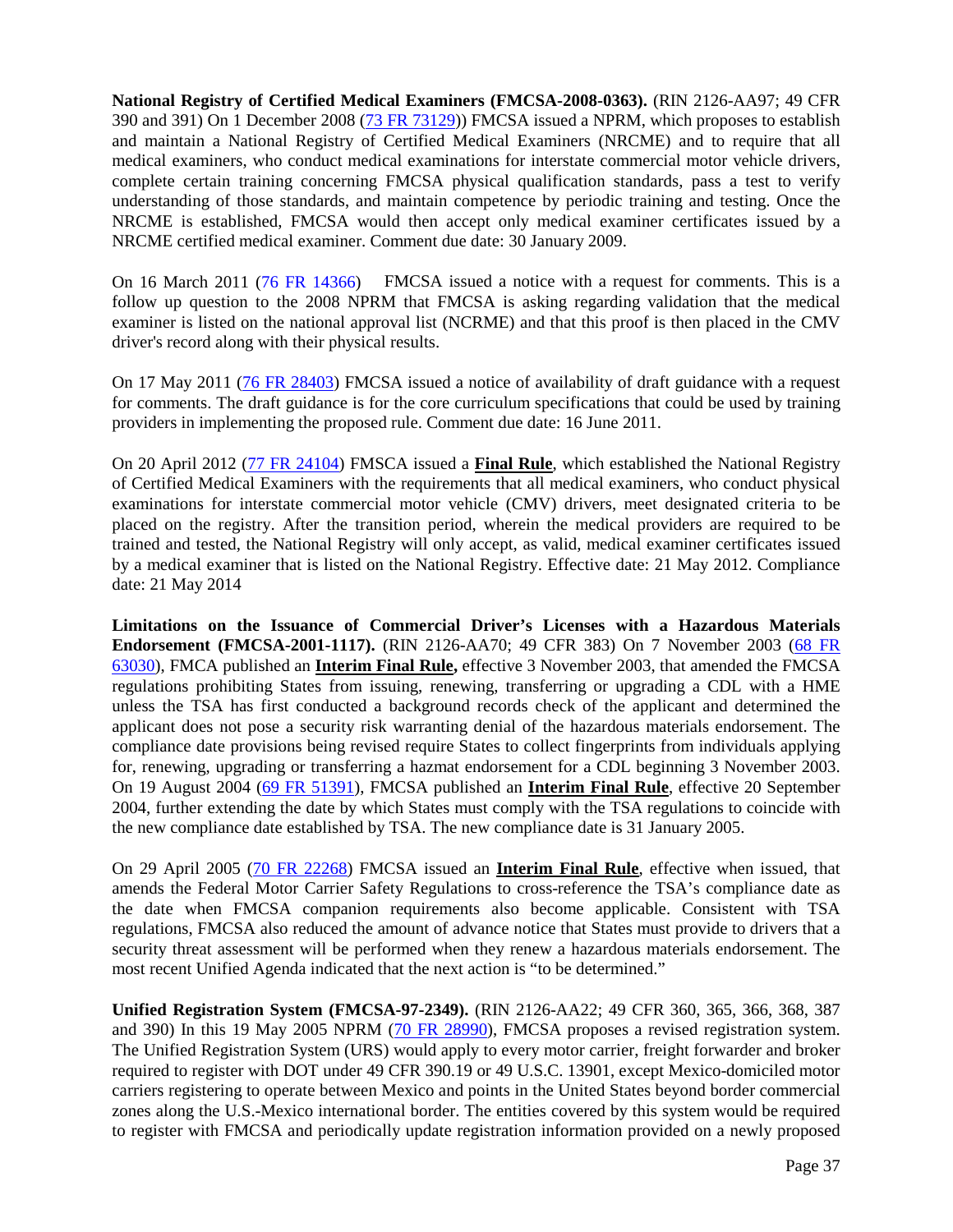registration form. This proposal applies to entities that are already subject to FMCSA Commercial Regulations, the Federal Motor Carrier Safety Regulations, or the Hazardous Material Regulations – the latter will affect many drilling contractors. This action is being taken in response to section 103 of the ICC Termination Act of 1995 (ICCTA), which requires the Secretary of Transportation (Secretary) to propose regulations to replace four current identification and registration systems with a single, on-line, Federal system. FMCSA proposes to charge registration fees that will enable FMCSA to recoup costs associated with processing registration applications and administrative filings and maintaining this system. Comment due date: 17 August 2005.

On 26 October 2011 [\(76 FR 66506\)](http://www.gpo.gov/fdsys/pkg/FR-2011-10-26/pdf/2011-26958.pdf) FMCSA issued a SNPRM, which responds to comments to the 2005 URS NRPM, incorporates new proposals implementing requirements imposed by final rules published after the 2005 URS NPRM, and includes new proposals to implement certain provisions of the Safe, Accountable, Flexible, Efficient, Transportation Equity Act. The FMCSA believes the proposed URS would improve the registration process for motor carriers, property brokers, freight forwarders and other entities that register with FMCSA. Comment due date: 27 December 2011.

On 23 August 2013 [\(78 FR 52608\)](http://www.gpo.gov/fdsys/pkg/FR-2013-08-23/pdf/2013-20446.pdf) FMCSA issued a **Final Rule**, which amends its regulations to require interstate motor carriers, freight forwarders, brokers, intermodal equipment providers (IEPs), hazardous materials safety permit (HMSP) applicants, and cargo tank facilities under FMCSA jurisdiction to submit required registration and biennial update information to the Agency via a new electronic on-line Unified Registration System (URS). Effective date: 23 October 2013.

### **DOT / Pipeline and Hazardous Materials Safety Administration (PHMSA)**

**Hazardous Materials; Miscellaneous Amendments Pertaining to DOT Specification Cylinders (RRR) (PHMSA-2011-0140).** (RIN 2137-AE80; 49 CFR 171, 172, 173, 178 and 180) On 29 May 2012 [\(77 FR 31551\)](http://www.gpo.gov/fdsys/pkg/FR-2012-05-29/pdf/2012-12832.pdf) PHMSA issued an ANPRM, which states that they are considering amendments to the Hazardous Materials Regulations to revise certain requirements applicable to the manufacture, use and requalification of DOT specification cylinders. Comment due date: 27 August 2012. The most recent Unified Agenda indicates that an NPRM is planned for October 2014.

### **Department of the Treasury (DOT) / Departmental Offices**

**User and Navigation Fees; Other Reimbursement Charges.** (RIN 1515-AD46 [previously AD24]; 19 CFR 4, 24 and 101) On 1 May 2001 [\(66 FR 21705\)](http://frwebgate.access.gpo.gov/cgi-bin/getdoc.cgi?dbname=2001_register&docid=01-10718-filed.pdf), Customs issued a NPRM proposing amendments to its regulations regarding the assessment of user and navigation fees as well as other reimbursement charges for services performed in connection with the processing of vessels, etc. The most recent Unified Agenda indicated that a final rule is planned for August 2014.

**Harbor Maintenance Fee.** (RIN 1515-AD40 [previously AB11]; 19 CFR 4, 24, 146 and 178) This action would finalize Interim Final Rules issued on 1 March 1987 (52 FR 10198), which established harbor maintenance fees. Final action was scheduled for April 2004, but postponed until December 2004. The most recent Unified Agenda indicated that a final action is "to be determined."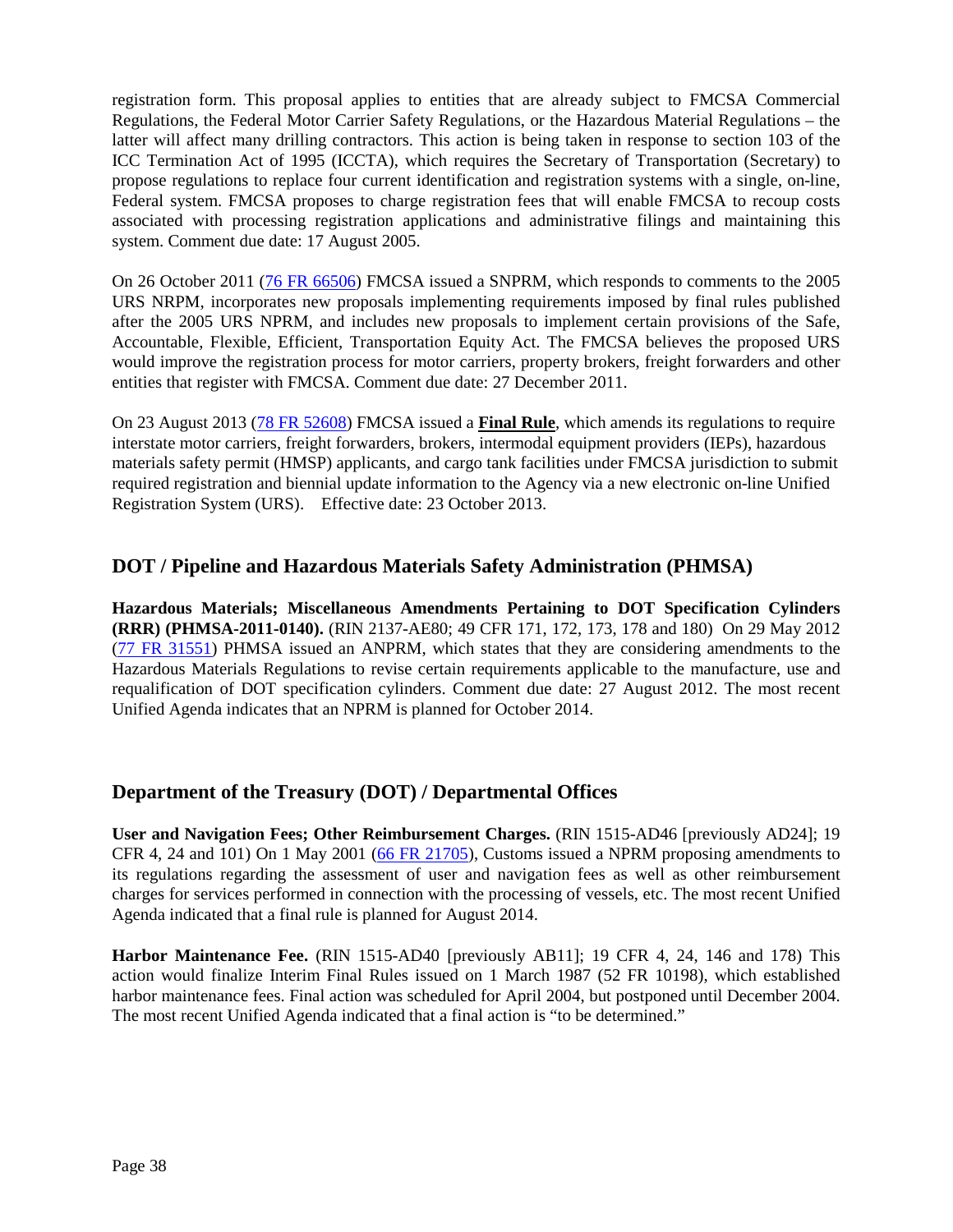#### **Environmental Protection Agency (EPA)**

*Note: EPA initiatives are, where appropriate, categorized and listed in association with the source of the legislative authority for the regulatory action, e.g., Clean Air Act. EPA rulemaking dockets can be accessed at the ["regulations.gov"](http://www.regulations.gov/fdmspublic/component/main) website.*

**Revisions to Procedural Rules to Clarify Practices and Procedures Applicable to Permit Appeals**  Pending Before the Environmental Appeals Board. (RIN not listed; CFR not listed) On 25 January 2013 [\(78 FR 5281\)](http://www.gpo.gov/fdsys/pkg/FR-2013-01-25/pdf/2013-01318.pdf) the EPA issued a **Final Rule**, which revises the existing procedures for appeals from RCRA, UIC, NPDES, PSD or other final permit decisions that are filed with the Environmental Appeals Board. Most significantly, the changes reconcile current provisions of the regulation governing appeals, which over time have proven somewhat confusing and redundant. The current rule requires a petitioner to file a substantive petition for review demonstrating that a review is warranted. The Board then considers the petition and any briefs filed in response to the petition to determine whether to grant the review. If granted, the current rule contemplates that a second substantive review process occurs. In practice, the board normally determines that a second round of briefing is unnecessary since a decision can be made based on the substantive briefs already filed. The changes to the rule clarify to practitioners that a substantive briefing must be submitted with at the outset of the appeal and that one substantive review will occur. If an additional briefing (s) is warranted, it will be ordered by the Board. Effective date: 26 March 2013.

#### **EPA – Toxic Substances Control Act**

**● Hydraulic Fracturing Chemicals; Chemical Information Reporting under TSCA section 8(a) and Health and Safety data Reporting under TSCA section 8(d)** (RIN 2070-AJ93; 40 CFR 712 and 716). The recent Unified Agenda indicated that the EPA is considering plans to initiate a proposed rulemaking under TSCA sections  $8$  (a)  $\&$  (d) to obtain data on chemical substances and mixtures used in hydraulic fracturing. Although the EPA granted the petitioners' request to initiate a rulemaking, the agency is not committing to a specific outcome. EPA tends to first develop an ANPRM and initiate a stakeholder process to provide input on the design and scope of the TSCA reporting requirements that would be included in a proposed rule.

On 19 May 2014 [\(79 FR 28664\)](http://www.gpo.gov/fdsys/pkg/FR-2014-05-19/pdf/2014-11501.pdf) EPA issued an ANPRM to gather information that should be reported or disclosed for hydraulic fracturing chemical substances and mixtures and the mechanism for obtaining this information. In addition, the EPA is seeking comments on ways of minimizing reporting burdens and costs and of avoiding the duplication of state and federal agency information collection, while at the same time maximizing the data available to the EPA risk characterization, external transparency, and public understanding. The EPA is also soliciting comments on the incentives and recognition programs that could be used to support the development and use of safer chemicals in hydraulic fracturing. Comment due date: 18 August 2014

**Polychlorinated Biphenyls (PCBs) (EPA-HQ-OPPT-2009-0757).** (RIN 2070-AJ38; 40 CFR 761) On 7 April 2010 [\(75 FR 17645\)](http://edocket.access.gpo.gov/2010/pdf/2010-7751.pdf) EPA issued an ANPRM for the use and distribution in commerce of certain classes of PCBs and PCB items and certain other areas of the PCB regulation. EPA is reassessing its TSCA PCB use and distribution in commerce regulations to address: the use, distribution in commerce, marking, and storage for reuse of the liquid PCBs in electric and non-electric equipment; the use of the 50 ppm level for excluded PCB products; the use of non-liquid PCBs in porous surfaces; and the marking of PCB articles in use. They are also reassessing the definitions of "excluded manufacturing process," "quantifiable level/level of detection," and "recycled PCBs." Comment due date: 6 July 2010.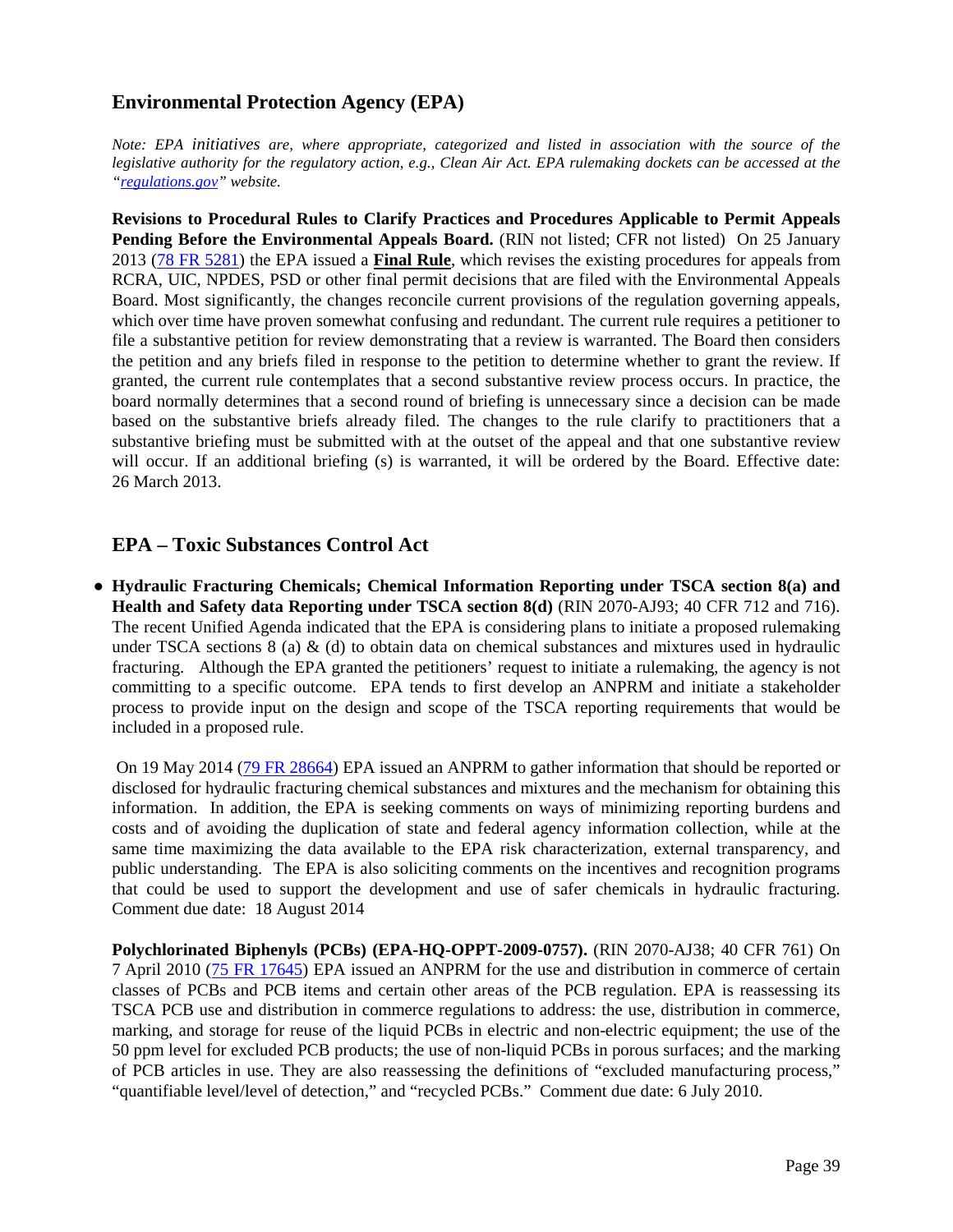NOTE: MARAD has informally advised that it and the EPA are negotiating a Memorandum of Understanding governing EPA's review of proposed transfers of ownership and/or flag of U.S. flag vessels, including vessels that are being sold for scrap and vessels being simply sold to foreign buyers for continuing commerce, for which MARAD approval is required.

On 16 June 2010 [\(75 FR 34076\)](http://edocket.access.gpo.gov/2010/pdf/2010-14522.pdf) the EPA issued an extension of the ANPRM comment period and notification of additional public meetings. Revised Comment due date: 20 August 2010. The most recent unified agenda indicates that an NPRM is planned for February 2015.

NOTE: In January 2013 EPA issued a notice that it is seeking comments on a draft guidance document ["Draft Technical Guidance for Determining the Presence of Polychlorinated Biphenyls \(PCBs\) at](http://www.epa.gov/waste/hazard/tsd/pcbs/pdf/draft-pcb-ships-guidance.pdf)  [Regulated Concentrations on Vessels \(Ships\) to be Reflagged"](http://www.epa.gov/waste/hazard/tsd/pcbs/pdf/draft-pcb-ships-guidance.pdf) to assist ship owners in complying with Maritime Administration (MARAD) procedures for requesting a transfer of a US flagged ship to a foreign registry. MARAD requires such owners to certify prior to reflagging that there are no regulated levels of PCBs in shipboard materials, such as paint, electrical cabling, and gaskets, on the vessel.

### **EPA – Clean Water Act (CWA) and Oil Pollution Act (OPA)**

● **Definition of "Waters of the United States" under the Clean Water Act. (EPA-HQ-OW-2011- 0880)** (RIN 2040-AF30; 40 CFR 110, 112, 116, 117, 122, 230, 232, 300, 302, and 401) On 21 April 2014 [\(79 FR 22187\)](http://www.gpo.gov/fdsys/pkg/FR-2014-04-21/pdf/2014-07142.pdf) the EPA issued a proposed rule (with the Army Corps of Engineers) defining the scope of water protected under the CWA. This proposal will increase clarity as to the scope of the "waters of the United States" protected under the Act. Comment due date: 21 July 2014.

On 24 June 2014 [\(79 FR 35712\)](http://www.gpo.gov/fdsys/pkg/FR-2014-06-24/pdf/2014-14674.pdf) the EPA issued an extension of the comment period. New Comment due date: 20 October 2014. The most recent Unified Agenda indicated that a final rule is planned for April 2015.

**Final National Pollutant Discharge Elimination System (NPDES) General Permit for Discharges Incidental to the Normal Operation of a Vessel. (EPA-HQ-OW-2011-0141)** (RIN not applicable; CFR not applicable) On 12 April 2013 [\(78 FR 21938\)](http://www.gpo.gov/fdsys/pkg/FR-2013-04-12/pdf/2013-08662.pdf) the EPA issued a Notice of final permit issuance, which finalizes the [NPDES Vessel General Permit \(VGP\)](http://www.epa.gov/npdes/pubs/vgp_permit2013.pdf) 2013 for EPA Regions 1 thru 10, to authorize discharges incidental to normal vessel operation of non-military and non-recreational vessels greater than or equal to 79 Feet in length. This revised VGP imposes more prescriptive technology-based effluent limitations for their oil-to-sea interfaces; and numeric technology-based effluent limitations that are applicable to vessels with ballast water tanks. Effective date: 19 December 2013

Expiration date: 19 December 2018

**Reissuance of the General NPDES Permit for Oil and Gas Exploration Facilities in the Federal Waters in Cook Inlet (Permit Number AKG-28-5100).** (RIN not applicable; CFR not applicable) On 22 March 2013 [\(78 FR 17661\)](http://www.gpo.gov/fdsys/pkg/FR-2013-03-22/pdf/2013-06669.pdf) the EPA issued a Notice proposing the reissuance of a general permit in the Federal Waters of Cook Inlet, which would authorize certain discharges of pollutants into Cook Inlet Federal waters from oil and gas exploration facilities subject to limits and requirements designed to minimize pollution and protect water quality. Comment due date: 21 May 2013

**2012 Technical Corrections, Clarifying and other Amendments to the Greenhouse Reporting Rule, and Proposed Confidentiality determinations for Certain data Elements of the Fluorinated Gas Source Category.(EPA-HQ-OAR-2011-0147)** (RIN 2060-AR53; 40 CFR 98). On 21 May 2012 [\(77 FR](http://www.gpo.gov/fdsys/pkg/FR-2012-05-21/pdf/2012-12193.pdf)  [29935\)](http://www.gpo.gov/fdsys/pkg/FR-2012-05-21/pdf/2012-12193.pdf) the EPA issued a proposed rule, which is proposing to amend specific provisions of the GHG Reporting Rule to provide greater flexibility and clarity to facilities subject to the reporting emissions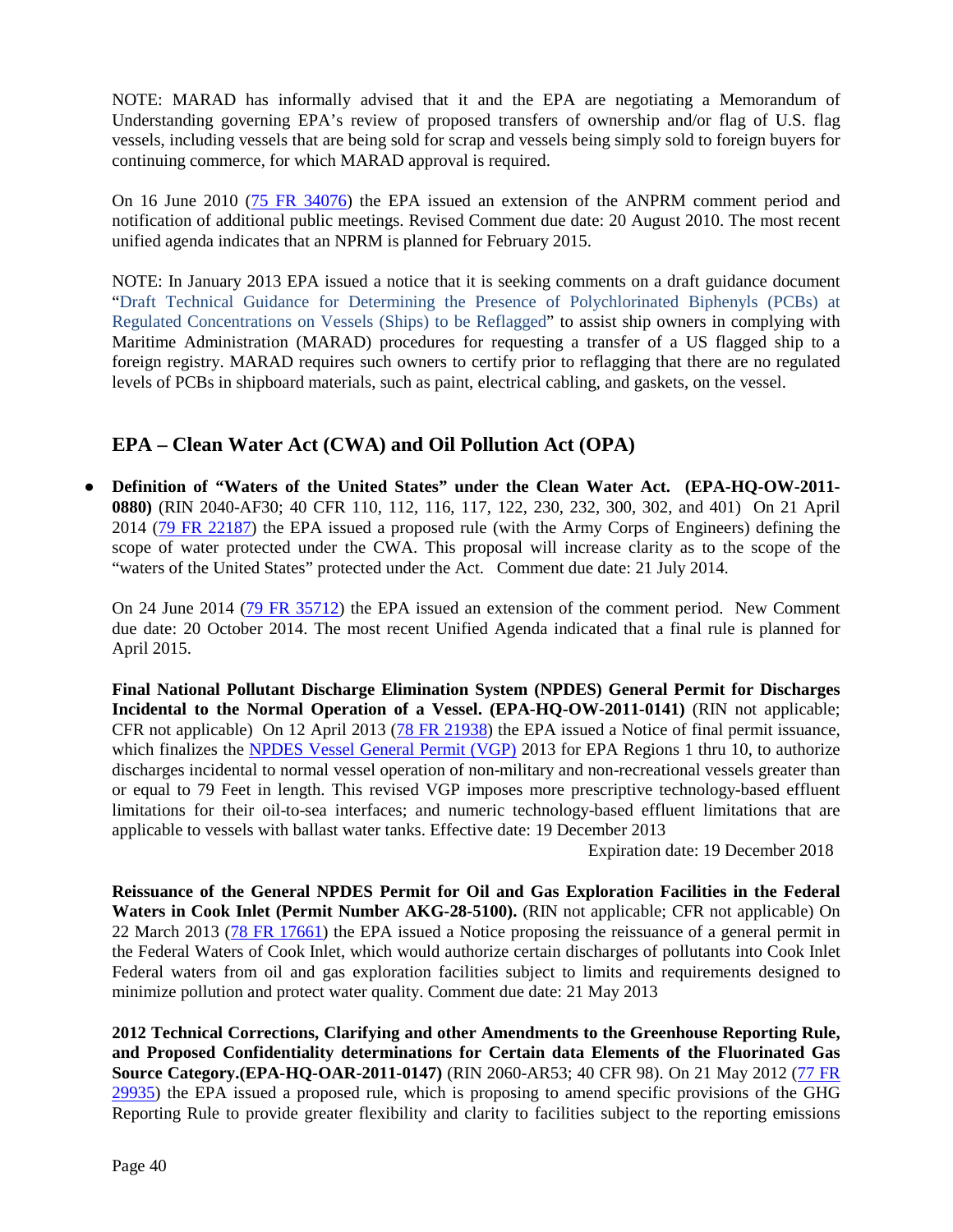from certain source categories, which will be reported for the first time in September of 2012. The EPA is also proposing confidentiality determinations for four new data elements for the fluorinated gas production source category of the GHG reporting rule. Lastly, they plan to amend the Table A-7 of the general provisions to add a data element used as an input to an emission equation in the fluorinated gas source category. Comment due date: 20 June 2012

On 24 August 2012 [\(77 FR 51477\)](http://www.gpo.gov/fdsys/pkg/FR-2012-08-24/pdf/2012-19957.pdf) the EPA issued a **Final Rule**, which finalized the amendments to the provisions indicated in the proposed rule. Effective date: 24 August 2012

**Proposed Reissuance of the NPDES General Permit for Facilities Related to Oil and Gas Extraction in the Territorial Seas of Texas. (FRL-9482-4)** On 24 October 2011 [\(76 FR 65723\)](http://www.gpo.gov/fdsys/pkg/FR-2011-10-24/pdf/2011-27421.pdf) the EPA issued a Notice of Availability for comment regarding the proposed reissuance of NPDES general permit for the Territorial Seas of Texas (TXG260000). This permit renewal authorizes discharges from exploration, development, and production facilities located in and discharging to the territorial seas off Texas. Of particular note regarding this general permit is the inclusion of the Cooling Water Intake Structure (CWIS) requirements of the CWA section 316(b) for facilities withdrawing water greater than 2 million gallons per day.

On 15 February 2012 [\(77 FR 8855\)](http://www.gpo.gov/fdsys/pkg/FR-2012-02-15/pdf/2012-3584.pdf) EPA has issued a **Final Permit** for the Territorial Seas of Texas (TXG260000). Effective date: 8 February 2012 Expiration date: 7 February 2017

**National Pollutant Discharge Elimination System (NPDES) Application and Program Updates Rule.** (RIN 2040-AF25; CFR not determined) This planned rulemaking by the EPA is to update specific elements of the existing NPDES in order to better harmonize regulations and application forms, improve permit documentation and transparency and provide clarifications to the existing regulations. The focus will be on revising the permit application forms to specifically include all final agency data standards, improve the consistency between the forms, update the applications to better reflect current program practices, and incorporate new program areas into the forms (*i.e.*, cooling water intake structures). The most recent Unified Agenda indicated that an NPRM is planned for December 2014.

**NPDES Electronic Reporting Rule. (SAN No. 5251)** (RIN 2020-AA47; 40 CFR 123, 403, and 501) The EPA has the responsibility to ensure that the CWA NPDES program is effectively and consistently implemented across the country. This planned regulation would identify the essential information that EPA needs to receive electronically, primarily from NPDES permittees, to manage the national NPDES permitting and enforcement program. In the past, EPA primarily obtained information from the Permit Compliance System (PCS). However, the evolution and expansion of the NPDES program, coupled with the significant advances in information technology, has outgrown the PCS and not needs to upgrade to manage the full scope of the NPDES program.

On 30 July 2013 [\(78 FR 46005\)](http://www.gpo.gov/fdsys/pkg/FR-2013-07-30/pdf/2013-17551.pdf) the EPA issued an NPRM that proposes to require electronic reporting for current paper-based NPDES reports. They state that this modification will allow better allocation and use of limited program resources and enhance transparency and public accountability by providing regulatory agencies and the public with more timely, complete, accurate, and nationally-consistent sets of data about the NPDES program and potential sources of water pollution. Comment due date: 28 October 2013

On 29 October 2013 [\(78 FR 64435\)](http://www.gpo.gov/fdsys/pkg/FR-2013-10-29/html/2013-25577.htm) the EPA issued an extension to the comment period. Revised Commend due date: 12 December 2013. The most recent Unified Agenda indicates that a final action is planned for December 2014.

**Notice of Draft National Pollutant Discharge Elimination System (NPDES) General Permit for Eastern Portion of the Outer Continental Shelf (OCS) of the Gulf of Mexico (GEG460000);**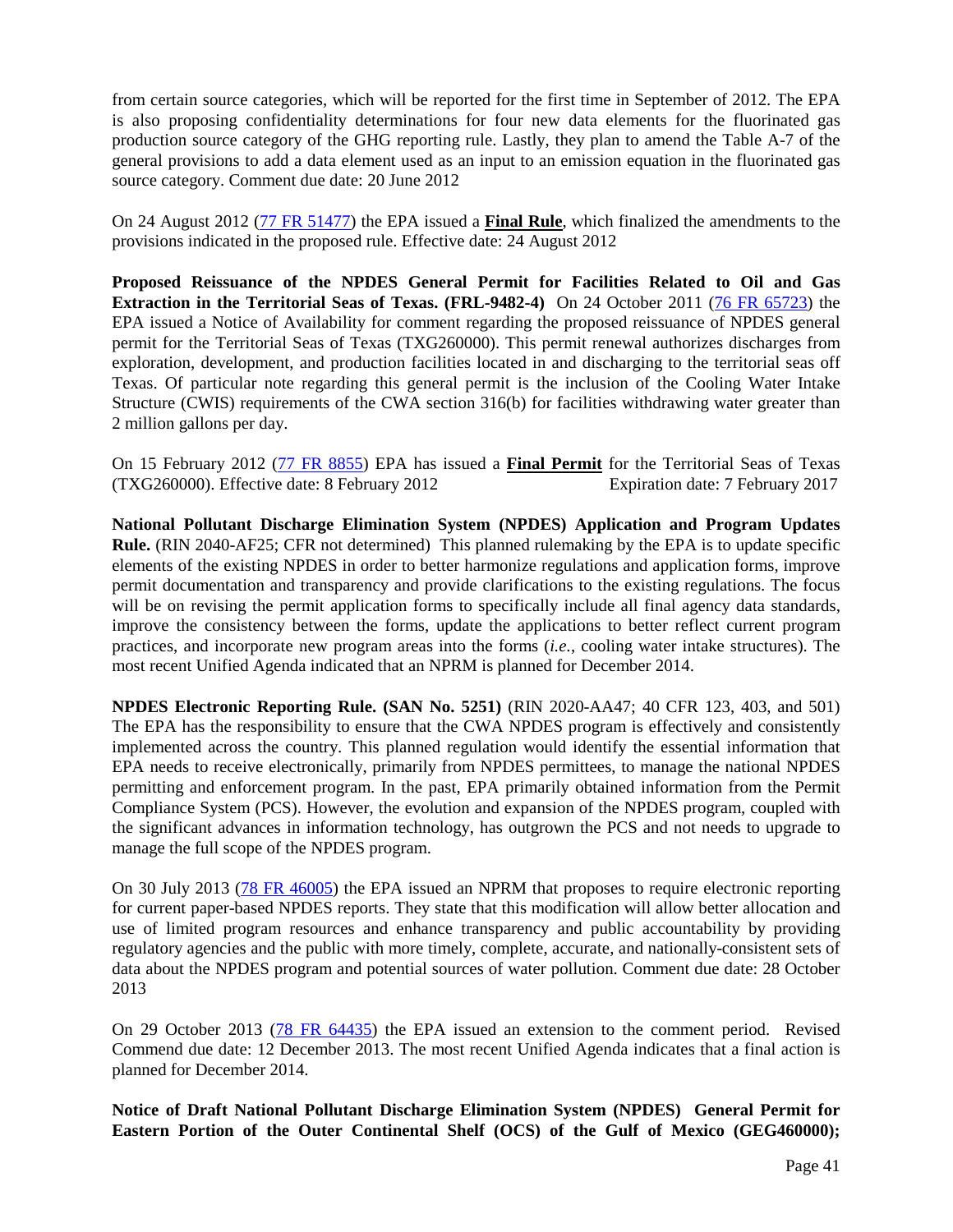**Availability of Preliminary Finding of No Significant Impact (FNSI) and Environmental**  Assessment. (RIN not applicable; CFR not applicable) On 30 December 2009 [\(74 FR 69088\)](http://edocket.access.gpo.gov/2009/pdf/E9-30852.pdf) the EPA issued a Notice of Proposed Reissuance of NPDES General Permit, which proposes to reissue the NPDES general permit for the OCS of the Gulf of Mexico (GMG460000) for discharges in the Offshore Subcategory of the Oil and Gas Extraction Point Source Category (40 CFR Part 435, subpart A). This draft permit covers existing and new source facilities with operations located on Federal leases occurring in water depths seaward of 200 meters, occurring offshore the coasts of Alabama and Florida. The western boundary of the coverage area is demarcated by Mobile and Visoca Knoll lease blocks located seaward of the outer boundary of the territorial seas from the coasts of Mississippi and Alabama. Individual permits will be issued for operating facilities on lease blocks traversed by and shoreward of the 200 meter water depth. Comment due date: 29 January 2010.

On 15 March 2006 EPA issued the **Final** NPDES General Permit [GEG460000.](http://www.epa.gov/region4/water/permits/documents/final_r4_ocspermit_03152010.pdf) In addition, the EPA also published an amendment to the [Permit Fact Sheet,](http://www.epa.gov/region4/water/permits/documents/epa_amendment_permit_fact_sheet_031510.pdf) which identifies the changes from the original draft and addresses comments submitted and EPA's response and actions taken on them. Effective date:<br>1 April 2010 Expiration date: 31 March 2015 Expiration date: 31 March 2015

**Proposed NPDES General Permit for discharges from the Oil and Gas Extraction Point Source Category to Coastal Waters in Texas (TXG330000).** (RIN not applicable; CFR not applicable) In this 28 December 2006 notice [\(71 FR 78204\)](http://edocket.access.gpo.gov/2006/pdf/E6-22154.pdf) EPA proposed to issue a NPDES general permit to regulate discharges from oil and gas wells in the Coastal Subcategory in Texas and regulating produced water discharges from wells in the Stripper and Offshore Subcategories which discharge into the coastal waters of Texas. This permit prohibits the discharge of drilling fluids, drill cuttings, produced sand and well treatment, completion and workover fluids. Discharge of dewatering effluent is proposed to be prohibited, except from reserve pits which have not received drilling deck drainage, formation test fluids, sanitary waste, domestic waste and miscellaneous discharges is proposed to be authorized. The EPA is proposing to reissue the existing General Permit for Discharges from the Oil and Gas Extraction Category to Coastal Waters of Texas with only one change, the addition of annual monitoring for dissolved solids from Stripper Subcategory produced water. On 7 June 2007 [\(72 FR 31579\)](http://edocket.access.gpo.gov/2007/pdf/E7-11034.pdf) the EPA issued a notice of General Permit Reissuance.

On 30 March 2012 [\(77 FR19282\)](http://www.gpo.gov/fdsys/pkg/FR-2012-03-30/pdf/2012-7686.pdf) the EPA issued a proposal of NPDES General Permit Renewal. Comment due date: 14 May 2012

On 8 August 2012 [\(77 FR 47380\)](http://www.gpo.gov/fdsys/pkg/FR-2012-08-08/pdf/2012-19398.pdf) the EPA issued a **Final NPDES General Permit**. This permit renewal authorizes discharges from exploration, development, and production facilities discharging to the coastal water of Texas. Effective date: 31 July 2012 Expiration date: 30 July 2017

**Notice of Proposed NPDES General Permit; Proposed NPDES General Permit for New and Existing Sources and New Dischargers in the Offshore Subcategory of the Oil and Gas Extraction Category for the Western Portion of the Outer Continental Shelf of the Gulf of Mexico (GMG290000).** (RIN not applicable; CFR not applicable) On 7 March 2012 [\(77 FR 13601\)](http://www.gpo.gov/fdsys/pkg/FR-2012-03-07/pdf/2012-5534.pdf) proposes to reissue the NPDES General Permit GMG290000. The discharge of produced water to that portion of the OCS from facilities located in the territorial seas of Louisiana and Texas is also authorized by this permit. The following major changes are proposed as part of the reissuance:

- Define operators for the purpose of this permit
- Delete New Source Exemption language
- Add toxicity test requirement for hydrate control fluids
- Add spill prevention best management practices provisions
- Authorize de minimis discharges caused by subsea safety valve testing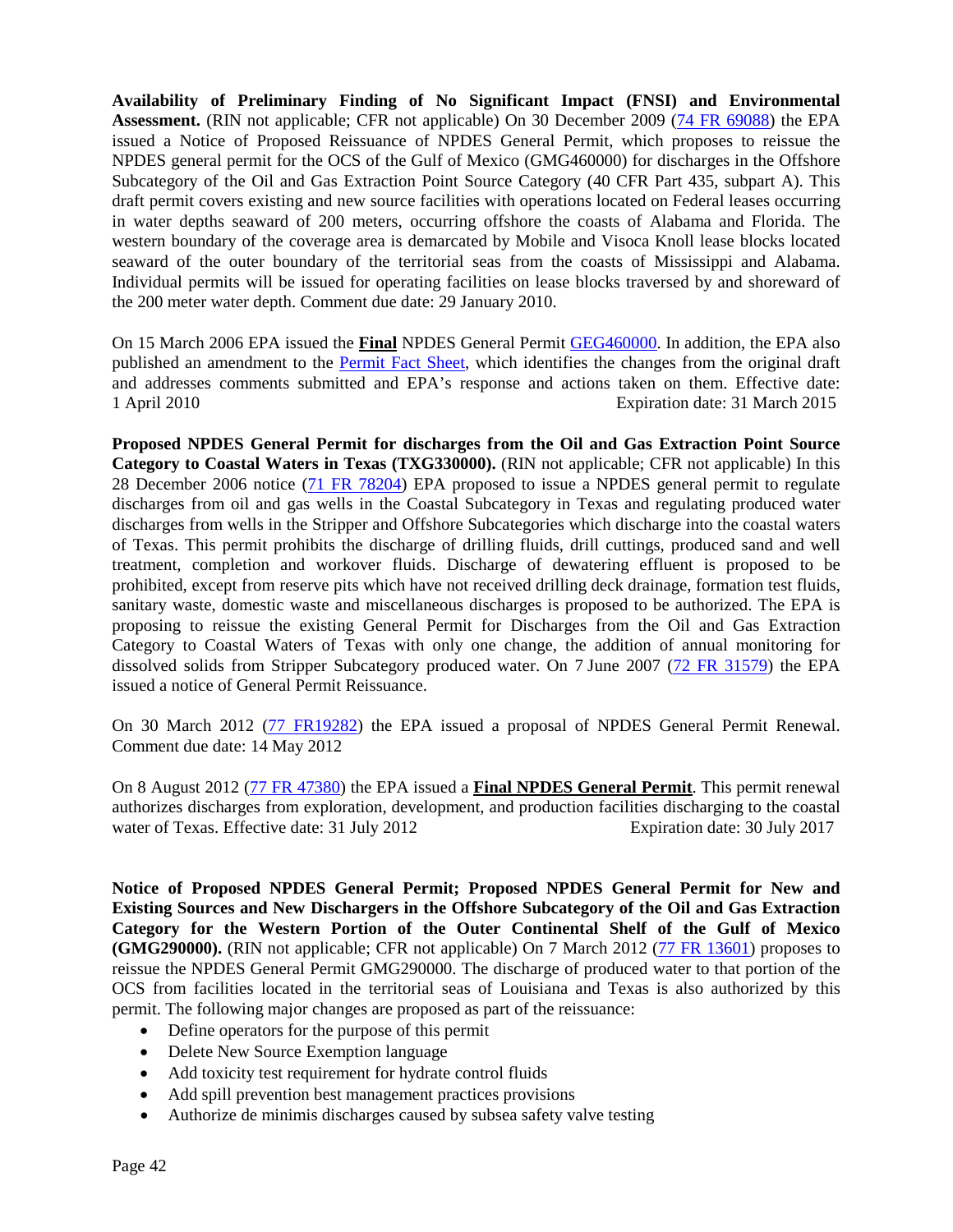- Require electronic Notice of Intent and discharge monitoring reporting (NetDMR)
- Establish updated critical dilutions for whole effluent toxicity (WET) limitations for produced water

The EPA plans to hold two public meetings (11 April 2012 in Houston, and 12 April 2012 in New Orleans) that will include a presentation and a period of questions and answers. Comment due date: 7 May 2012.

[On 7 May 2012 IADC submitted [comments](http://www.iadc.org/offshore-operating-division/documents/) to this proposed GP reissuance.]

The EPA has issued a new National Pollutant Discharge Elimination System (NPDES) General Permit, effective 1 October 2012, for the western portion of the Gulf of Mexico OCS. This new general permit is substantially different from the previous one. Based on the changes made, which includes multiple definitions of the term "operator," many drilling contractors will need to submit a Notice of Intent (NOI) to cover discharges that are considered beyond the control of the primary operator (lease holder). The present lease holder (Operator) should get their current NOI administratively extended for continuous coverage to continue to work under the previous permit. When this is done, then the drilling contractor will still be covered in the same manner that they were under the previous permit. However, the lease holder will have to submit a new electronic NOI (eNOI) for coverage under the new permit on or before 31 January 2013.

Any new contracts, from today forward, will need to take into consideration if and when an NOI submission is required. This means that specific decisions will need to be taken as to who will obtain permit coverage for the operation of the Cooling Water Intake Structure, Maintenance Wastes (e.g., Blasting and Painting) and other authorized discharges (e.g., deck drainage, domestic or sanitary wastes, etc.) that are regulated through the permit. Additional information regarding the published general permit and the responses by EPA Region-6 to submitted comments are available at [http://www.epa.gov/region6/water/npdes/genpermit/index.htm.](http://www.epa.gov/region6/water/npdes/genpermit/index.htm) Effective date: 1 October 2012

Expiration date: 30 September 2017

### **EPA – Resource Conservation and Recovery Act (RCRA)**

**● Hazardous Waste Management System: Identification and Listing of Hazardous Waste: Carbon Dioxide (CO2) Injectate in Geological Sequestration Activities. (EPA-HQ-RCRA-2010-0695)** (RIN 2050-AG60; 40 CFR 261) The planned rulemaking by the EPA is to explore a number of options, including a conditional exemption from the RCRA requirements for hazardous CO2 streams in order to facilitate implementation of GS, while protecting human health and the environment.

On 8 August 2011 [\(76 FR 48073\)](http://www.gpo.gov/fdsys/pkg/FR-2011-08-08/pdf/2011-19915.pdf) the EPA published a proposed rule, which proposes to revise the regulations for hazardous waste management under the RCRA to conditionally exclude CO2 streams that are hazardous from the definition of hazardous waste, provided these streams are captured from emission sources, are injected into Class VI Underground Injection Control (UIC) wells for purposes of geologic sequestration (GS), and meet certain other conditions. EPA expects that this amendment will substantially reduce the uncertainty associated with identifying these CO2 streams under RCRA Subtitle C, and will also facilitate the deployment of GS by providing additional regulatory certainty. Comment due date: 7 October 2011

On 9 September 2011 [\(76 FR 55846\)](http://www.gpo.gov/fdsys/pkg/FR-2011-09-09/pdf/2011-23156.pdf) the USCG issued a technical correction to the proposed rule, which rectified the incorrect burden estimates in the preamble of the proposed rule.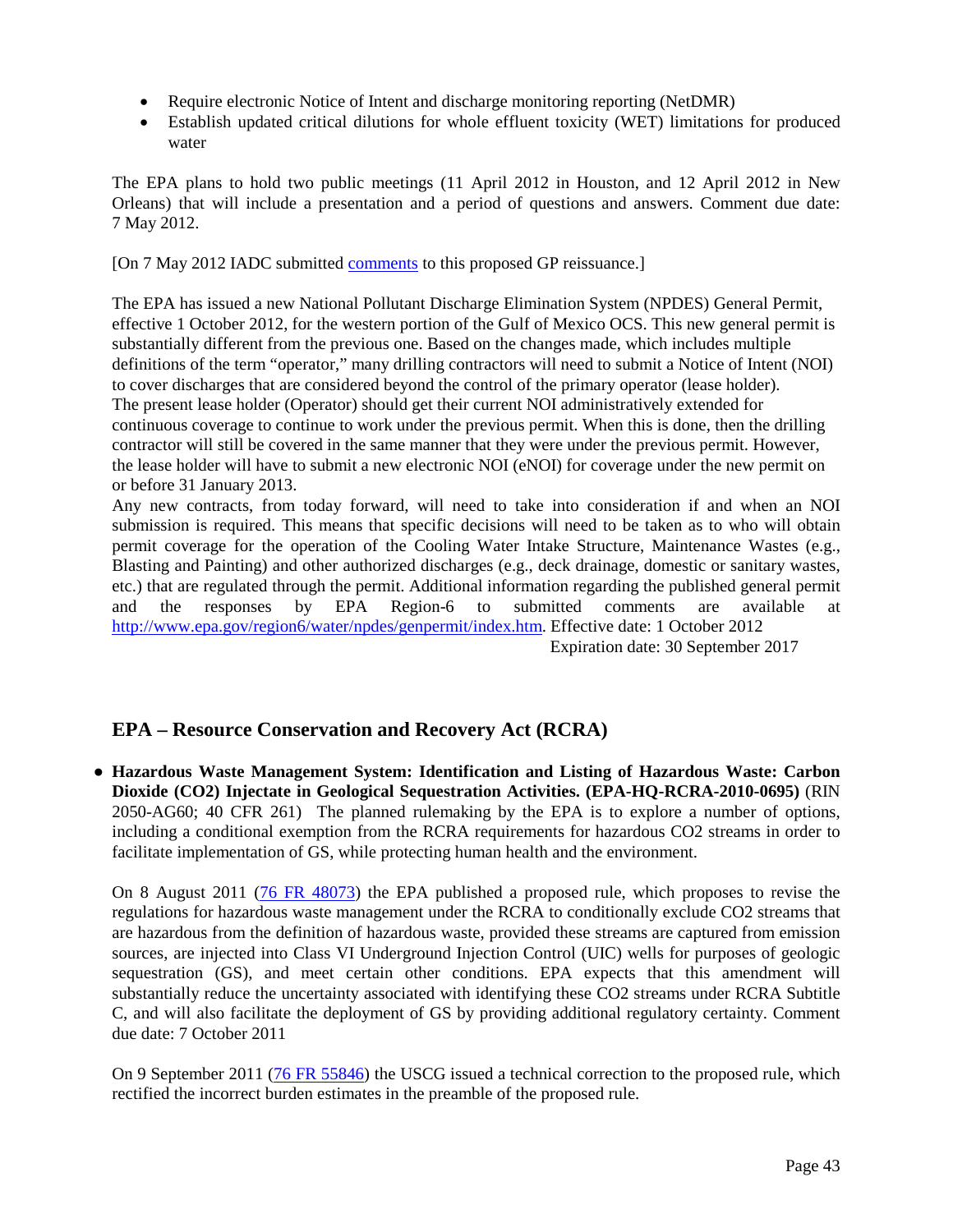On 3 January 2014 [\(79 FR 350\)](http://www.gpo.gov/fdsys/pkg/FR-2014-01-03/pdf/2013-31246.pdf) the EPA issued a **Final Rule**, which revised the regulations to conditionally exclude CO2 streams that are hazardous from the definition of hazardous waste, provided that these hazardous CO2 streams are captured from the emission sources, are injected into Underground Injection Control (UIC) Class IV wells for purposes of geological sequestration (GS), and meet certain other conditions. Effective date: 4 March 2014.

**● Hazardous Waste Management System: Modification of the Hazardous Waste Manifest System. (EPA-HQ-RCRA-2001-0032).** (RIN 2050–AG20; 40 CFR 260 thru 265, and 271) On 26 February 2008 [\(73 FR 10204\)](http://edocket.access.gpo.gov/2008/pdf/E8-3615.pdf) the EPA published a notice of availability and request for comments regarding the electronic manifest (e-Manifest) project. This project is to develop a centralized web-based information technology system for electronic manifests. Comment due date: 11 April 2008.

On 7 February 2014 [\(79 FR 7517\)](http://www.gpo.gov/fdsys/pkg/FR-2014-02-07/pdf/2014-01352.pdf) the EPA issued a **Final Rule**, which that authorizes the use of electronic manifests (or e-Manifests) as a means to track off-sire shipments of hazardous waste from a generator's site to the site of the receipt and disposition of the hazardous waste. This rule also directs the EPA to establish a national electronic system to impose service fees to fund the system. Once completed the system will be a legal alternative to the paper manifests. Effective date: 6 August 2014.

[NOTE: compliance date for these regulations will be delayed until such time as the e-Manifest system is shown to be ready for operation. This rule pre-empts States.]

**Modifications to RCRA Rules Associated with Solvent-Contaminated Shop Towels and Wipes (SAN 4091).** (RIN 2050–AE51; 40 CFR 261) A proposed rule was originally scheduled for November 2002. On 20 November 2003 [\(68 FR 65586\)](http://edocket.access.gpo.gov/2003/pdf/03-28652.pdf), EPA issued a NPRM proposing: to conditionally exclude from the definition of hazardous waste disposable industrial wipes that are contaminated with hazardous solvents and are going to disposal and to conditionally exclude from the definition of solid waste reusable industrial shop towels and rags that are contaminated with hazardous solvents and are sent for laundering or dry cleaning. This proposal affects contaminated industrial wipes being sent to both landfill and non-landfill (*e.g.*, laundries and combustion) facilities and is applicable to: industrial wipes exhibiting a hazardous characteristic (*i.e.*, ignitability, corrosivity, reactivity, or toxicity) due to use with solvents; or industrial wipes contaminated with certain commercial chemical products that are spilled and cleaned up with industrial wipes. The proposal would resolve, at the Federal level, long-standing issues associated with the management of solvent-contaminated industrial wipes by: facilitating pollution prevention and waste minimization opportunities, including the recycling of the spent solvents extracted from contaminated industrial wipes; fostering improved solvents management by generators and handling facilities; reducing compliance costs; increasing consistency in the regulations governing solventcontaminated industrial wipes across the U.S.; clarifying existing Federal rules; and creating flexibility for generators to work with industrial laundries, as appropriate, to ensure compliance with local pretreatment standards established by POTWs. A final rule was scheduled for January 2006, but was postponed until June 2007.

On 27 October 2009 [\(74 FR 55163\)](http://edocket.access.gpo.gov/2009/pdf/E9-25812.pdf) the EPA issued a Notice of Data Availability with a request for comments. Effectively, the EPA is inviting comments on a revised risk analysis supporting their proposed revisions to the Resource Conservation Recover Act hazardous waste regulations governing the management of solvent-contaminated wipes. Comment due date: 28 December 2009

On 15 December 2009 [\(74 FR 66259\)](http://edocket.access.gpo.gov/2009/pdf/E9-29804.pdf) the EPA is extending the comment period for 60 days. Comment due date: 26 February 2010. The most recent Unified Agenda indicated that a final rule is planned for October 2013.

On 31 July 2013 [\(78 FR 46447\)](http://www.gpo.gov/fdsys/pkg/FR-2013-07-31/pdf/2013-18285.pdf) the EPA issued a **Final Rule**, which modifies the hazardous waste management regulations for solvent-contaminated wipes. This rulemaking revises the definition of solid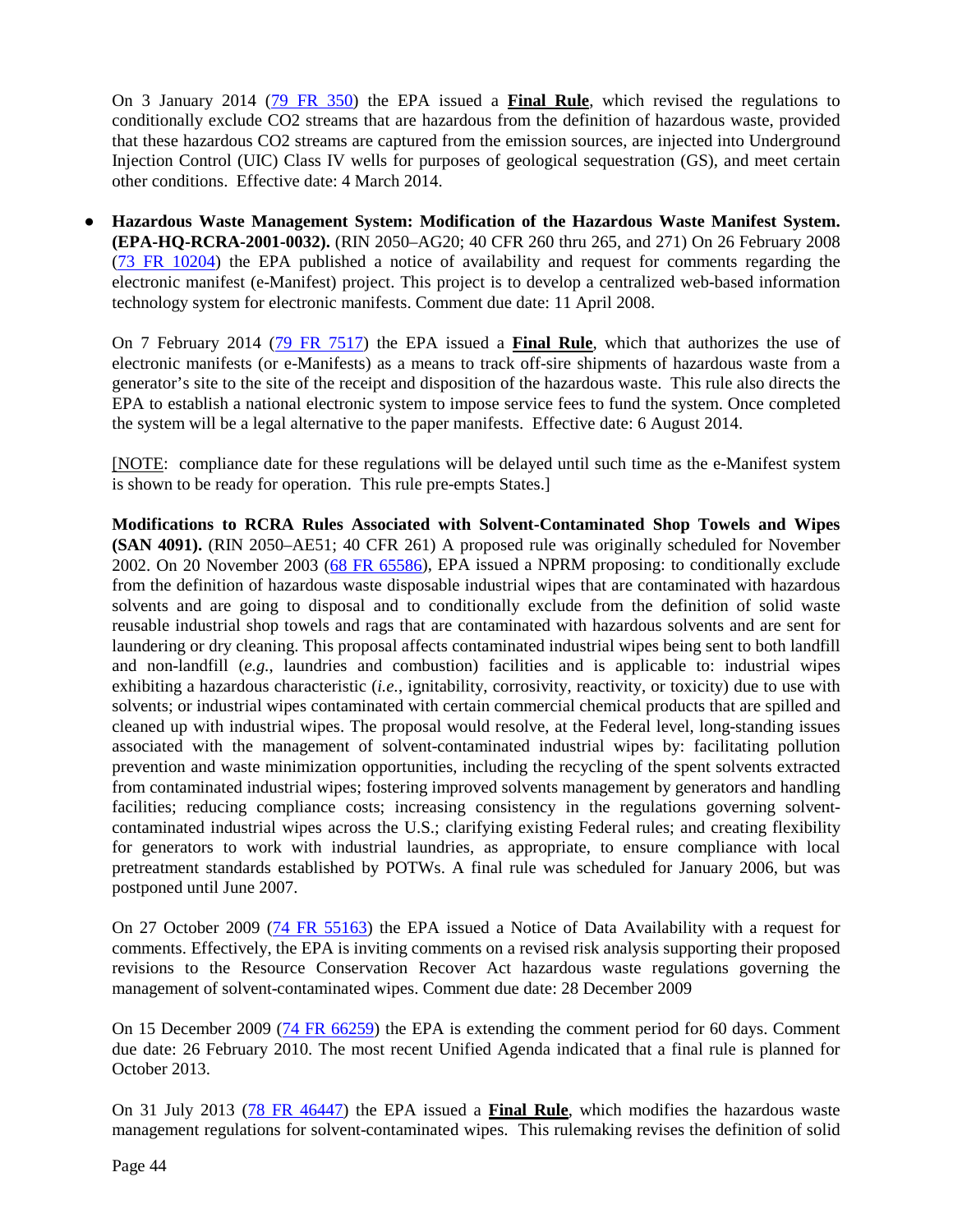waste to conditionally exclude solvent-contaminated wipes that are cleaned and reused and revises the definition of hazardous waste to conditionally exclude solvent-contaminated wipes that are disposed. Effective date: 31 January 2014

### **EPA – Clean Air Act (CAA)**

**● Nonroad Technical Amendments (EPA-HQ-OAR-2012-0102).** (RIN 2060–AR48; 40 CFR 1039, 1042, and 1068) On 6 February 2014 [\(79 FR 7077\)](http://www.gpo.gov/fdsys/pkg/FR-2014-02-06/pdf/2014-02612.pdf) the EPA issued a **Final Rule**, which adopted amendments to the technical hardship provisions under the Transition Program for equipment manufacturers related to the Tier 4 standards for nonroad diesel engines, and to the replacement engine exemption generally applicable to new nonroad engines. Effective date: 10 March 2014

**Production, Import and Export. (EPA-HQ-OAR-2013-0263)**(RIN 2060-AR04; 40 CFR 82) On 24 December 2013 [\(78 FR 78071\)](http://www.gpo.gov/fdsys/pkg/FR-2013-12-24/pdf/2013-29817.pdf) the EPA issued an NPRM, seeking comments on options for adjusting the allowance system controlling US consumption and production of hydrochlorofluorocarbons (HCFC), which are required to be phased out completely by 2030. Beginning 1 January 2015 the US production and consumption of all HCFCs must be no more than ten percent of the established cap. The EPA is therefore seeking comment on how to best implement the 2015 step-down to no more than ten percent of the cap. This rulemaking also seeks comments on the potential changes to the regulations. Comment due date: 24 February 2014. The most recent Unified Agenda indicates that a final rule is planned for October 2014.

**Protection of Stratospheric Ozone: Listing of Substitutes for Ozone-Depleting Substances- Fire Protection.** (RIN 2060-AQ84; 40 CFR 82) The planned final direct rulemaking, which is expected to be out in August 2011, would list as acceptable (subject to use restrictions) a substitute for ozone-depleting substances in the fire suppression and explosion protection sector under EPA's Significant New Alternatives Policy (SNAP) Program.

On 19 September 2012 [\(77 FR 58081\)](http://www.gpo.gov/fdsys/pkg/FR-2012-09-19/pdf/2012-23136.pdf) the EPA issued an NPRM, which proposes to list three substitutes for ozone-depleting substances in fire suppression and explosion protection sector as acceptable subject to use restrictions under the EPA's Significant New Alternatives Policy (SNAP) program. Comment due date: 19 October 2012.

On 19 September 2012 [\(77 FR 58035\)](http://www.gpo.gov/fdsys/pkg/FR-2012-09-19/pdf/2012-23138.pdf) the EPA issued a **Direct Final Rule**, to list the three substitutes for ozone-depleting substances as stated in the NPRM. Effective date: 18 December 2012 (unless adverse comments are received on NPRM).

On 29 April 2013 (78 FR 24997) the EPA issued a **Final Rule**, and pursuant to the EPA's Significant New Alternatives Policy program, lists C7 Fluoroketone as an acceptable substitute, subject to narrowed use limits, for ozone-depleting substances used as streaming agents in the fire suppression sector. Effective date: 29 May 2013.

**Federal Plan Requirements for Other Solid Waste Incineration Units Constructed on or before December 9, 2004 (SAN 5011) (OAR-2006-0364).** (RIN 2060-AN43; 40 CFR 62) The Clean Air Act Amendments of 1990 directed the EPA to set emission guidelines under sections 111 and 129 for existing incinerators categorized as other solid waste incinerators (OSWI), a catch-all grouping for those classes of incinerators not directly named in the Act, which would include shipboard incinerators. Under court order, EPA published proposed regulations for OSWI on 9 December 2004. Final regulations for OSWI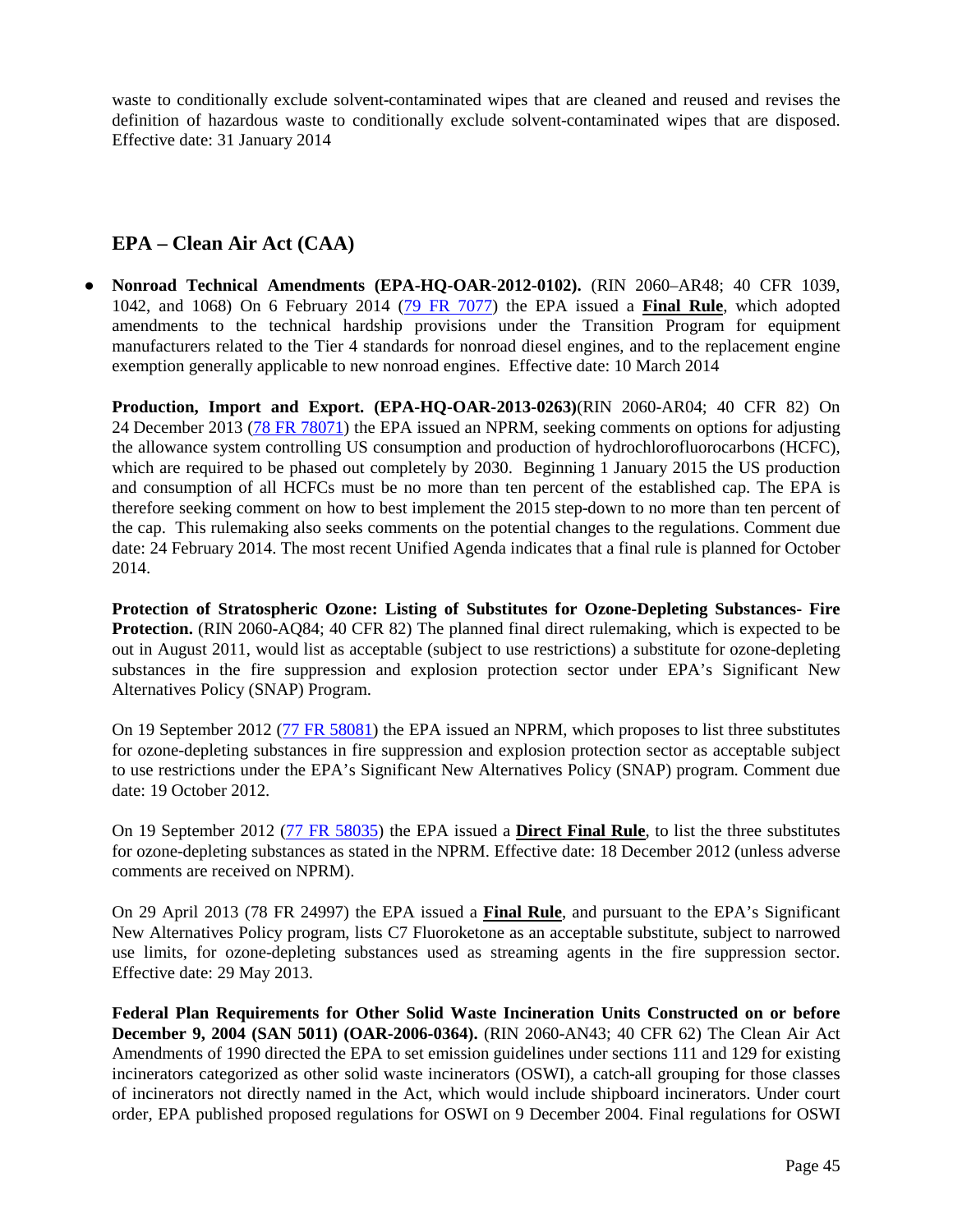were published on 16 December 2005 [\(70 FR 74869\)](http://edocket.access.gpo.gov/2005/pdf/05-23716.pdf) and were notable in that they clearly excluded shipboard incinerators from classification as Commercial Industrial Solid Waste Incinerators (CISWI). In accordance with section 129, any State with affected sources must submit a State plan by 1 year after publication of the final rule describing how the State will implement the emission guidelines for existing CISWI. Section 129 also requires the Administrator to develop and implement a Federal plan for existing CISWI units located in any State which has not submitted an approvable plan within 2 years of promulgation of the emissions guidelines. In this OSWI Federal plan rulemaking, EPA becomes the implementing authority in those instances where the State or local agency has failed to submit a plan or a plan has not yet been approved. Consistent with section 129(b)(3) of the Act, this rulemaking would impose a Federal plan that applies to OSWI in any State, tribe or locale that has not submitted an approvable plan within the time allotted. This action makes no changes to the requirements in the December 2005 rule, and is intended to fulfill EPA's duty under section 129(b)(3) to promulgate a Federal plan as a gap-filling measure until the State fulfills its statutory obligations. When the State submits an approvable State Plan, the Federal plan will no longer apply to units in that State. A NPRM was published on 18 December 2006 [\(71 FR 75816\)](http://edocket.access.gpo.gov/2006/pdf/E6-21285.pdf). Comment due date: 16 February 2007. The most recent Unified Agenda indicated that a final action is "to be determined."

**Protection of Stratospheric Ozone; Refrigerant Recycling; Modifications to the Technician Certification Requirements under Section 608 of the Clean Air Act (SAN 4901).** (RIN: 2060-AM55; 40 CFR 82) This rule would amend the Standards for Becoming a Certifying Program for Technicians to clarify the scope of the technician certification requirements and to provide a limited exemption from certification requirements for apprentices. The amendment will provide specific requirements for programs applying to become certifying organizations, will specify reporting and recordkeeping requirements in order to enhance implementation of the program, and will define other administrative components of the program to improve accountability. The most recent Unified Agenda indicated that a NPRM is "to be determined."

**Protection of Stratospheric Ozone; Refrigerant Recycling; Certification of Recovery and Recovery/Recycling Equipment Intended for use with Substitute Refrigerants (SAN 4916).** (RIN: 2060-AM49; 40 CFR 82) This rule would amend the rule on refrigerant recycling equipment intended for use with Substitute Refrigerants. It would clarify how the requirements of Clean Air Act Section 608 extend to refrigerant recovery and/or recycling equipment intended for use with substitutes for CFC and HCFC refrigerants.

On 12 April 2013 [\(78 FR 21871\)](http://www.gpo.gov/fdsys/pkg/FR-2013-04-12/pdf/2013-08667.pdf) the EPA issued a proposed rule, which is proposing to amend the regulations promulgated as part of the National Recycling and Emission Reduction Program, to exempt from the prohibition under section 608 on venting, release and disposal certain refrigerant substitutes listed as acceptable or acceptable subject to use conditions in regulations as part of that program. This is based on the current evidence that the venting, release or disposal of these substitutes does not pose a threat to the environment. Comment due date: 11 June 2013. The most recent Unified Agenda indicates that a final rule was planned for May 2014.

**National Emission Standards for Hazardous Air Pollutants: General Provisions (OAR-2004-0094).** (RIN 2060-AM75; 40 CFR 63) On 3 January 2007  $(72 \text{ FR } 69)$  EPA issued a proposed rule with amendments to the General Provisions to the NESHAP. These amendments would replace the policy described in the 16 May 1995 EPA memorandum entitled, "Potential to Emit for MACT Standards-Guidance on Timing Issues;" and provide that a major source may become an area source at any time by limiting its potential to emit hazardous air pollutants (HAP) to below the major source thresholds of 10 tons per year (tpy) of any single HAP or 25 tpy of any combination of HAP. Under the proposed amendments, a major source could become an area source at any time, including after the first substantive compliance date of an applicable MACT standard so long as it limits its potential to emit to below the major source thresholds. This proposed rule also revises tables in numerous MACT standards